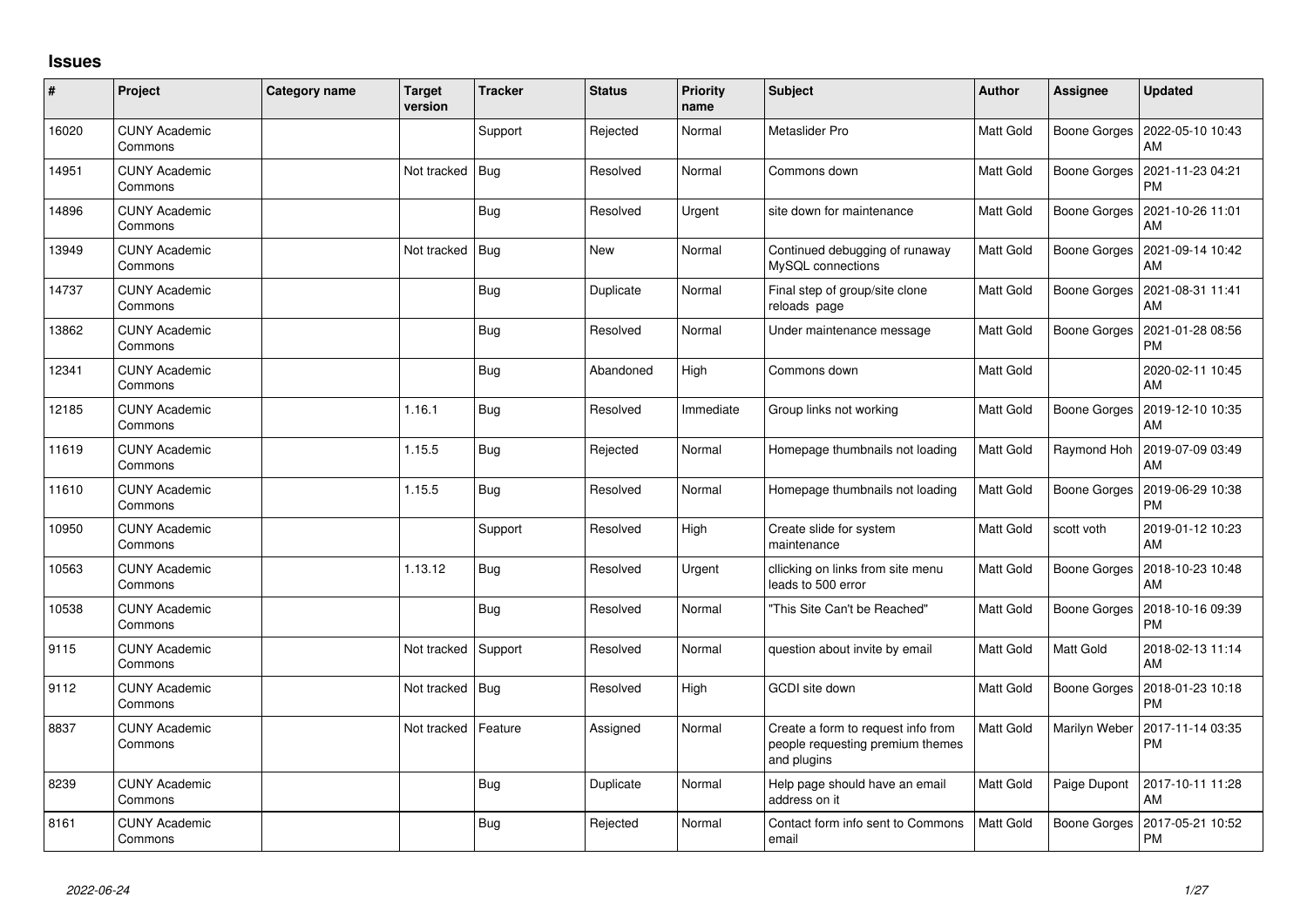| #    | Project                         | <b>Category name</b> | <b>Target</b><br>version | <b>Tracker</b> | <b>Status</b> | <b>Priority</b><br>name | Subject                                                                       | <b>Author</b> | <b>Assignee</b>     | <b>Updated</b>                |
|------|---------------------------------|----------------------|--------------------------|----------------|---------------|-------------------------|-------------------------------------------------------------------------------|---------------|---------------------|-------------------------------|
| 7689 | <b>CUNY Academic</b><br>Commons |                      |                          | Bug            | Duplicate     | Immediate               | Commons in Blank State                                                        | Matt Gold     | Boone Gorges        | 2017-02-15 10:19<br><b>PM</b> |
| 5954 | <b>CUNY Academic</b><br>Commons |                      | Not tracked              | Feature        | Resolved      | Normal                  | replace video on homepage with<br>featured sites/groups                       | Matt Gold     | Boone Gorges        | 2016-09-23 02:23<br><b>PM</b> |
| 5440 | <b>CUNY Academic</b><br>Commons |                      |                          | Bug            | Rejected      | Normal                  | New account notification email<br>question                                    | Matt Gold     | Raymond Hoh         | 2016-04-21 12:12<br>AM        |
| 5274 | <b>CUNY Academic</b><br>Commons |                      |                          | Bug            | Resolved      | Normal                  | RBE - received erroneous<br>notification of reply not being posted            | Matt Gold     |                     | 2016-02-29 03:46<br><b>PM</b> |
| 329  | <b>CUNY Academic</b><br>Commons |                      | Not tracked              | Support        | Resolved      | Normal                  | 10 Things to Do After You Sign Up                                             | Matt Gold     | <b>Brian Foote</b>  | 2016-01-26 10:51<br>AM        |
| 4641 | <b>CUNY Academic</b><br>Commons |                      | Not tracked              | Bug            | Resolved      | Normal                  | Reply by email going to the wrong<br>address                                  | Matt Gold     | Boone Gorges        | 2015-09-21 04:05<br><b>PM</b> |
| 4640 | <b>CUNY Academic</b><br>Commons |                      |                          | Bug            | Resolved      | Normal                  | Group forum problem                                                           | Matt Gold     | Boone Gorges        | 2015-09-21 03:44<br><b>PM</b> |
| 4235 | <b>CUNY Academic</b><br>Commons |                      | Not tracked              | Design/UX      | Assigned      | Normal                  | Explore user experience around<br>comments on forum topics vs docs            | Matt Gold     | Samantha<br>Raddatz | 2015-07-21 10:23<br>AM        |
| 4196 | <b>CUNY Academic</b><br>Commons |                      |                          | <b>Bug</b>     | Rejected      | High                    | News feed weirdness                                                           | Matt Gold     | Boone Gorges        | 2015-06-25 03:41<br><b>PM</b> |
| 3640 | <b>CUNY Academic</b><br>Commons |                      | Future<br>release        | Bug            | Rejected      | Normal                  | Logged out of commons when trying<br>to publish a post                        | Matt Gold     | Daniel Jones        | 2015-03-09 11:27<br>AM        |
| 3642 | <b>CUNY Academic</b><br>Commons |                      |                          | Bug            | Rejected      | Normal                  | Group search hanging                                                          | Matt Gold     | Boone Gorges        | 2014-11-10 12:50<br>PM        |
| 2787 | <b>CUNY Academic</b><br>Commons |                      | Not tracked              | Bug            | Resolved      | Normal                  | Create annotated screenshot for<br>portfolio codex page                       | Matt Gold     | scott voth          | 2014-02-08 02:38<br><b>PM</b> |
| 2148 | <b>CUNY Academic</b><br>Commons |                      | Not tracked              | Publicity      | Resolved      | Normal                  | Feature SmashingMag article in<br>Commons Buzz, Gallery Slide                 | Matt Gold     | scott voth          | 2014-02-08 02:38<br><b>PM</b> |
| 1527 | <b>CUNY Academic</b><br>Commons |                      | Not tracked   Publicity  |                | Resolved      | Normal                  | Add "THEME SONG FOR OUR<br>TIME: SLF, OWS, CUNY AC" to<br><b>Commons Buzz</b> | Matt Gold     | scott voth          | 2014-02-08 02:37<br><b>PM</b> |
| 1870 | <b>CUNY Academic</b><br>Commons |                      | Not tracked              | Publicity      | Resolved      | Normal                  | Create Homepage Slide for Fashion<br><b>Studies Conference</b>                | Matt Gold     | scott voth          | 2014-02-08 02:37<br><b>PM</b> |
| 2980 | CUNY Academic<br>Commons        |                      |                          | Support        | Resolved      | Normal                  | Create Instructions for Inviting<br>People to Groups and Blogs                | Matt Gold     | scott voth          | 2014-02-08 02:12<br>PM        |
| 3014 | <b>CUNY Academic</b><br>Commons |                      | Not tracked   Outreach   |                | Resolved      | Normal                  | Create homepage slide for CUE<br>conference                                   | Matt Gold     | scott voth          | 2014-02-08 01:40<br><b>PM</b> |
| 2590 | <b>CUNY Academic</b><br>Commons |                      | Not tracked   Feature    |                | Resolved      | Normal                  | Show Marilyn and Erika how to<br>create homepage slides                       | Matt Gold     | scott voth          | 2014-02-08 10:09<br>AM        |
| 2233 | <b>CUNY Academic</b><br>Commons |                      | Not tracked Support      |                | Resolved      | Normal                  | Slider plugin                                                                 | Matt Gold     |                     | 2013-03-01 11:06<br>AM        |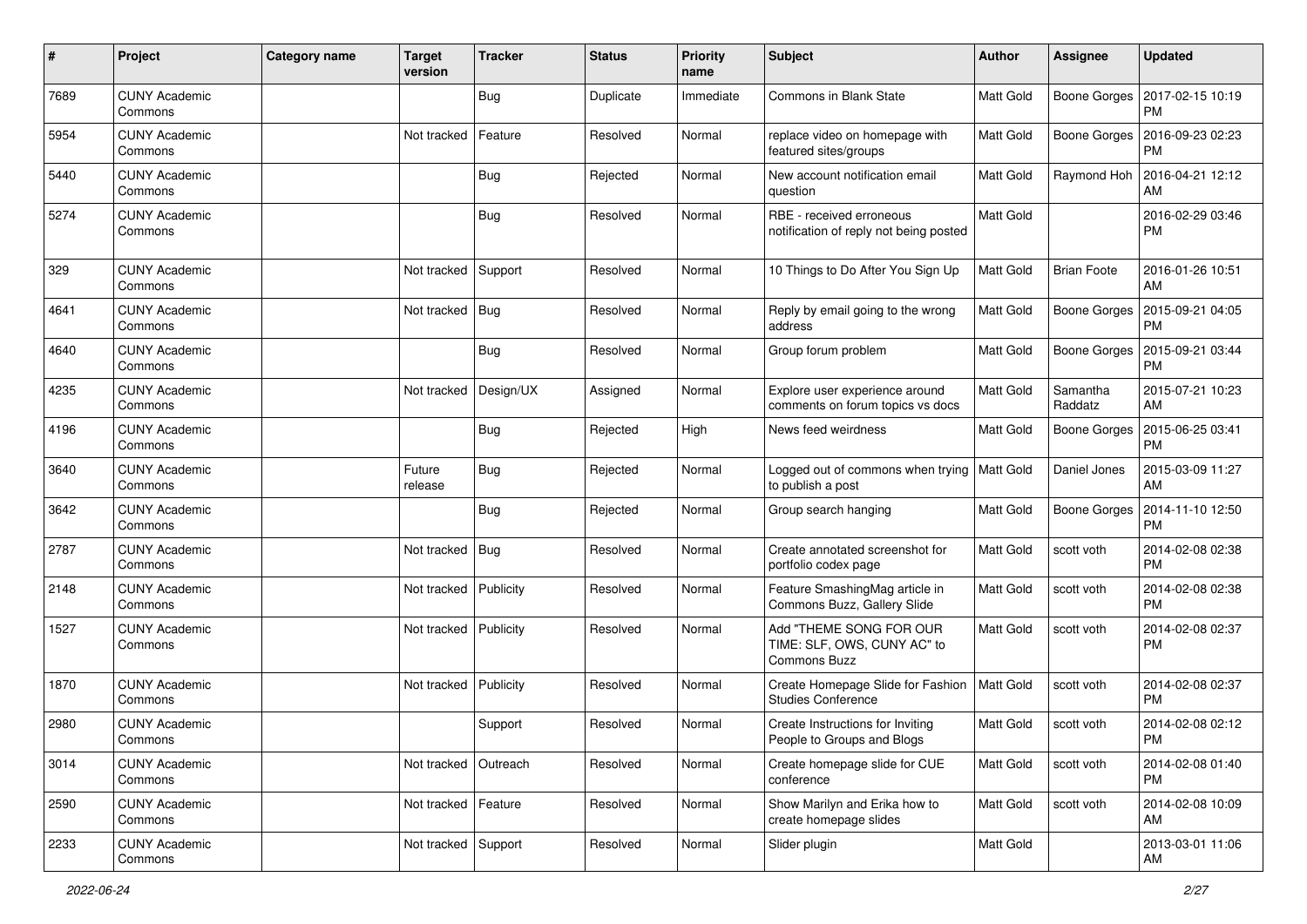| $\vert$ # | Project                         | Category name | <b>Target</b><br>version | <b>Tracker</b> | <b>Status</b> | <b>Priority</b><br>name | <b>Subject</b>                                                                        | <b>Author</b>    | <b>Assignee</b>    | <b>Updated</b>                |
|-----------|---------------------------------|---------------|--------------------------|----------------|---------------|-------------------------|---------------------------------------------------------------------------------------|------------------|--------------------|-------------------------------|
| 2423      | <b>CUNY Academic</b><br>Commons |               | Not tracked              | Feature        | Resolved      | Normal                  | Incorporate posts from Brian's<br>Footnotes blog into the News blog?                  | Matt Gold        | <b>Brian Foote</b> | 2013-02-13 07:24<br>AM        |
| 2265      | <b>CUNY Academic</b><br>Commons |               | Not tracked              | Bug            | Rejected      | Normal                  | "Need Support" widget in cbox<br>documentation                                        | Matt Gold        | Boone Gorges       | 2012-11-20 01:07<br><b>PM</b> |
| 2267      | <b>CUNY Academic</b><br>Commons |               |                          | Bug            | Resolved      | Normal                  | Change "Cbox" to "CBOX" in<br>Dashboard Menu                                          | Matt Gold        | Boone Gorges       | 2012-11-18 11:01<br><b>PM</b> |
| 2268      | <b>CUNY Academic</b><br>Commons |               |                          | <b>Bug</b>     | Rejected      | Normal                  | Add CBOX icon to dashboard<br>menu?                                                   | Matt Gold        | Boone Gorges       | 2012-11-18 10:58<br><b>PM</b> |
| 2003      | <b>CUNY Academic</b><br>Commons |               | Not tracked              | Publicity      | Resolved      | Low                     | Add Sloan-C award to wikipedia<br>page                                                | Matt Gold        | scott voth         | 2012-08-06 10:15<br>AM        |
| 1869      | <b>CUNY Academic</b><br>Commons |               | Not tracked              | Support        | Resolved      | Normal                  | Create Slide for Victorian<br>Conference                                              | Matt Gold        | scott voth         | 2012-06-08 10:29<br><b>PM</b> |
| 1830      | <b>CUNY Academic</b><br>Commons |               | Not tracked              | Support        | Resolved      | Normal                  | Addition to Help Wanted Blog                                                          | Matt Gold        | scott voth         | 2012-04-16 09:47<br><b>PM</b> |
| 1197      | <b>CUNY Academic</b><br>Commons |               | 1.3.13                   | Feature        | Resolved      | Low                     | Remove Quotation Marks from<br><b>Email Notifications of Uploaded</b><br><b>Files</b> | Matt Gold        | Boone Gorges       | 2012-04-16 03:11<br>PM        |
| 1500      | <b>CUNY Academic</b><br>Commons |               | Not tracked              | Publicity      | Resolved      | Normal                  | Make Article Titles on Commons<br><b>Buzz Links</b>                                   | Matt Gold        | scott voth         | 2011-12-31 03:53<br><b>PM</b> |
| 213       | <b>CUNY Academic</b><br>Commons |               | 1.1                      | <b>Bug</b>     | Rejected      | Normal                  | Wiki Style                                                                            | Matt Gold        | Chris Stein        | 2010-11-30 04:17<br><b>PM</b> |
| 304       | <b>CUNY Academic</b><br>Commons |               | Not tracked              | Feature        | Rejected      | Normal                  | Feature Roadmap                                                                       | Matt Gold        | Boone Gorges       | 2010-08-30 04:38<br><b>PM</b> |
| 211       | <b>CUNY Academic</b><br>Commons |               |                          | Bug            | Resolved      | Normal                  | Weird Display of Text on Homepage<br>Load                                             | <b>Matt Gold</b> |                    | 2010-05-06 11:45<br>AM        |
| 68        | <b>CUNY Academic</b><br>Commons |               |                          | Feature        | Resolved      | Normal                  | Email Addresses for the Commons                                                       | Matt Gold        |                    | 2010-03-01 12:18<br><b>PM</b> |
| 133       | <b>CUNY Academic</b><br>Commons |               |                          | Feature        | Resolved      | Low                     | Add TinyMCE to BP Profiles?                                                           | Matt Gold        | Boone Gorges       | 2010-01-07 01:59<br><b>PM</b> |
| 49        | <b>CUNY Academic</b><br>Commons |               |                          | <b>Bug</b>     | Resolved      | High                    | Development Site Showing Up in<br>Google Results                                      | Matt Gold        | Zach Davis         | 2009-10-20 06:23<br><b>PM</b> |
| 26        | <b>CUNY Academic</b><br>Commons |               |                          | <b>Bug</b>     | Resolved      | Normal                  | <b>Install Akismet Sitewide</b>                                                       | Matt Gold        | Matt Gold          | 2009-09-22 11:43<br><b>PM</b> |
| 8900      | <b>CUNY Academic</b><br>Commons | Accessibility | Future<br>release        | Feature        | Assigned      | Normal                  | Look into tools to enforce<br>accessibility in WP environment                         | Matt Gold        | Boone Gorges       | 2022-04-26 11:59<br>AM        |
| 8901      | <b>CUNY Academic</b><br>Commons | Accessibility | Future<br>release        | Feature        | Assigned      | Normal                  | Theme analysis for accessibility                                                      | Matt Gold        | Boone Gorges       | 2022-04-26 11:59<br>AM        |
| 13496     | <b>CUNY Academic</b><br>Commons | Accessibility | 1.18.0                   | Bug            | Resolved      | Normal                  | Review contrast issues on<br>registration page and profile page                       | Matt Gold        | Sonja Leix         | 2020-12-08 11:31<br>AM        |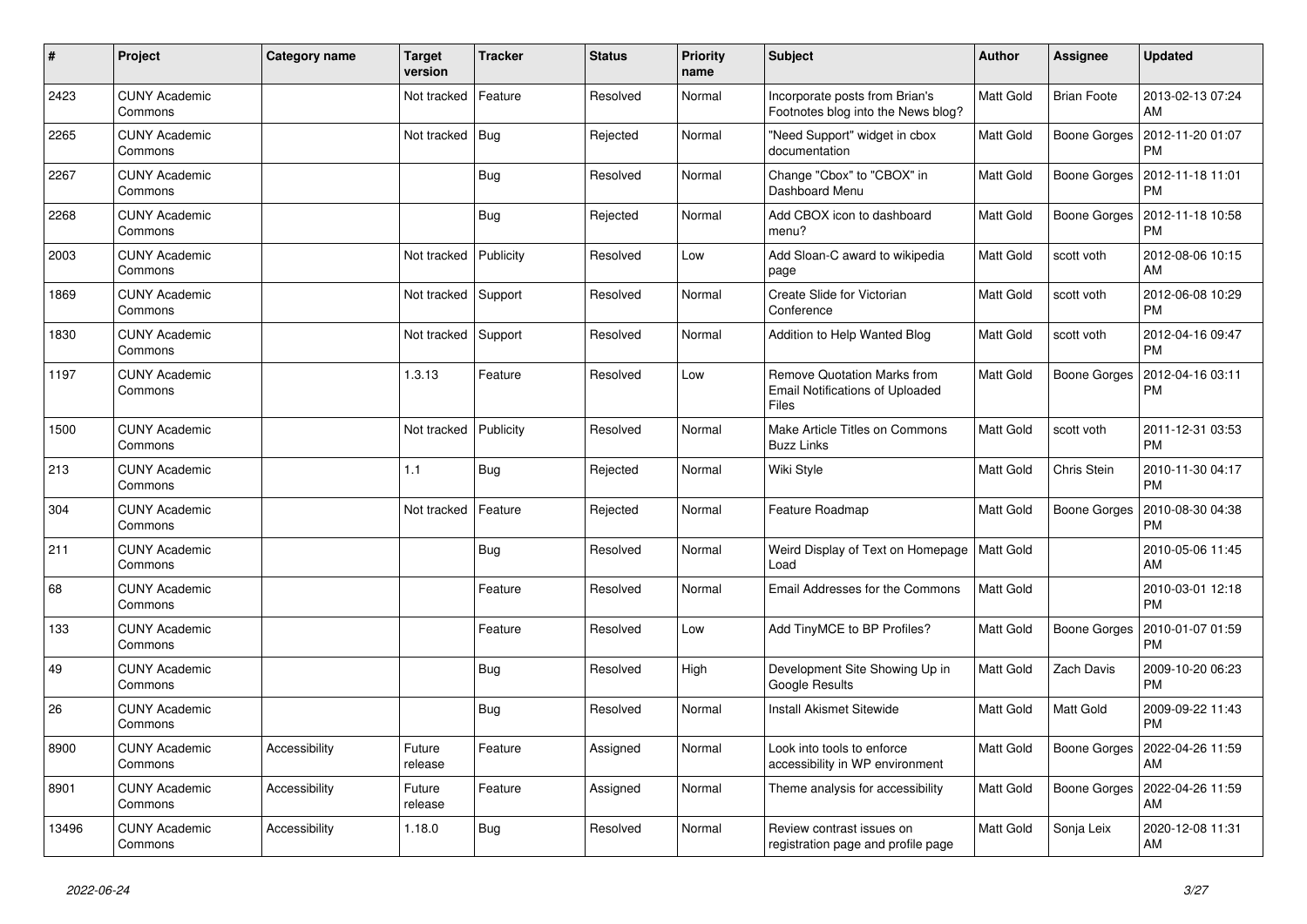| #     | Project                         | <b>Category name</b>      | <b>Target</b><br>version | <b>Tracker</b> | <b>Status</b> | <b>Priority</b><br>name | Subject                                                                                 | <b>Author</b>    | Assignee            | <b>Updated</b>                               |
|-------|---------------------------------|---------------------------|--------------------------|----------------|---------------|-------------------------|-----------------------------------------------------------------------------------------|------------------|---------------------|----------------------------------------------|
| 8899  | <b>CUNY Academic</b><br>Commons | Accessibility             | 1.13                     | Feature        | Resolved      | Normal                  | <b>Accessibility Fixes</b>                                                              | <b>Matt Gold</b> | Boone Gorges        | 2018-04-23 10:55<br>AM                       |
| 5581  | <b>CUNY Academic</b><br>Commons | Analytics                 | Future<br>release        | Feature        | Assigned      | Normal                  | <b>Explore alternatives to Google</b><br>Analytics                                      | Matt Gold        | Valerie<br>Townsend | 2020-04-17 03:12<br><b>PM</b>                |
| 4070  | <b>CUNY Academic</b><br>Commons | Analytics                 | Not tracked              | Support        | Assigned      | Normal                  | Request for JITP site analytics                                                         | <b>Matt Gold</b> | Seth Persons        | 2016-02-23 03:09<br>PM                       |
| 1334  | <b>CUNY Academic</b><br>Commons | Analytics                 | Future<br>release        | Feature        | Abandoned     | Normal                  | Create Tool To Count Email<br>Notifications                                             | <b>Matt Gold</b> | Matt Gold           | 2015-11-12 12:56<br>AM                       |
| 342   | <b>CUNY Academic</b><br>Commons | Blogs (BuddyPress)        | 1.10.2                   | Feature        | Resolved      | Low                     | <b>Blog Listing Displays User Avatars</b><br>Instead of Blog Avatars                    | <b>Matt Gold</b> | Boone Gorges        | 2019-12-06 11:08<br>AM                       |
| 8836  | <b>CUNY Academic</b><br>Commons | Blogs (BuddyPress)        | Future<br>release        | Feature        | Assigned      | Normal                  | Redesign site launch process                                                            | Matt Gold        | Boone Gorges        | 2019-10-03 02:49<br><b>PM</b>                |
| 6350  | <b>CUNY Academic</b><br>Commons | Blogs (BuddyPress)        | 1.9.31                   | Bug            | Resolved      | Normal                  | Editing blog posts results in activity<br>items                                         | Matt Gold        | Boone Gorges        | 2016-10-18 09:24<br>PМ                       |
| 5691  | <b>CUNY Academic</b><br>Commons | <b>Blogs (BuddyPress)</b> | Future<br>release        | Bug            | Assigned      | High                    | Differing numbers on Sites display                                                      | Matt Gold        | Raymond Hoh         | 2016-06-13 01:37<br><b>PM</b>                |
| 1098  | <b>CUNY Academic</b><br>Commons | Blogs (BuddyPress)        | 1.6                      | Feature        | Resolved      | Low                     | Create way for people to search<br>through authors on blog listings                     | Matt Gold        | Boone Gorges        | 2014-03-31 07:01<br><b>PM</b>                |
| 15228 | <b>CUNY Academic</b><br>Commons | <b>BuddyPress (misc)</b>  | 1.19.3                   | Bug            | Resolved      | Normal                  | Broken site icon in "Sites Across<br><b>CUNY Listing</b>                                | Matt Gold        | Raymond Hoh         | 2022-01-26 07:48<br><b>PM</b>                |
| 15123 | <b>CUNY Academic</b><br>Commons | <b>BuddyPress (misc)</b>  | 1.19.1                   | Feature        | Resolved      | Low                     | Actions in notification list unclear?                                                   | <b>Matt Gold</b> | Boone Gorges        | 2022-01-11 04:41<br><b>PM</b>                |
| 12966 | <b>CUNY Academic</b><br>Commons | <b>BuddyPress (misc)</b>  | 1.16.15                  | Feature        | Resolved      | Normal                  | Adjust export data page language to<br>indicate that you should not leave<br>the page   | Matt Gold        | Raymond Hoh         | 2020-07-14 12:07<br><b>PM</b>                |
| 12957 | <b>CUNY Academic</b><br>Commons | <b>BuddyPress</b> (misc)  | 1.16.14                  | Support        | Resolved      | Normal                  | Export data question                                                                    | <b>Matt Gold</b> | Raymond Hoh         | 2020-06-23 10:53<br>AM                       |
| 12353 | <b>CUNY Academic</b><br>Commons | BuddyPress (misc)         | Not tracked              | <b>Bug</b>     | Abandoned     | Normal                  | Member filtering not working                                                            | <b>Matt Gold</b> | Boone Gorges        | 2020-03-10 11:14<br>AM                       |
| 11209 | <b>CUNY Academic</b><br>Commons | BuddyPress (misc)         | 1.14.11                  | Bug            | Resolved      | Normal                  | Activity timestamp errors                                                               | <b>Matt Gold</b> | Raymond Hoh         | 2019-04-23 12:27<br><b>PM</b>                |
| 10209 | <b>CUNY Academic</b><br>Commons | BuddyPress (misc)         | 1.13.8                   | Bug            | Resolved      | Normal                  | Additional login prompt                                                                 | Matt Gold        | Raymond Hoh         | 2018-08-29 03:23<br><b>PM</b>                |
| 6467  | <b>CUNY Academic</b><br>Commons | BuddyPress (misc)         | Not tracked Support      |                | Resolved      | Normal                  | Question about what happens when   Matt Gold<br>people leave/are removed from<br>groups |                  |                     | Boone Gorges   2017-11-15 01:24<br><b>PM</b> |
| 2880  | <b>CUNY Academic</b><br>Commons | <b>BuddyPress</b> (misc)  | 1.11                     | Feature        | Resolved      | Normal                  | RBE Group Post New Topic<br>Shortlink Addresses                                         | Matt Gold        |                     | Raymond Hoh   2017-05-18 01:04<br><b>PM</b>  |
| 615   | <b>CUNY Academic</b><br>Commons | BuddyPress (misc)         |                          | Feature        | Rejected      | Low                     | "Enter" should trigger autocomplete<br>event                                            | Matt Gold        | Boone Gorges        | 2016-10-24 11:49<br>AM                       |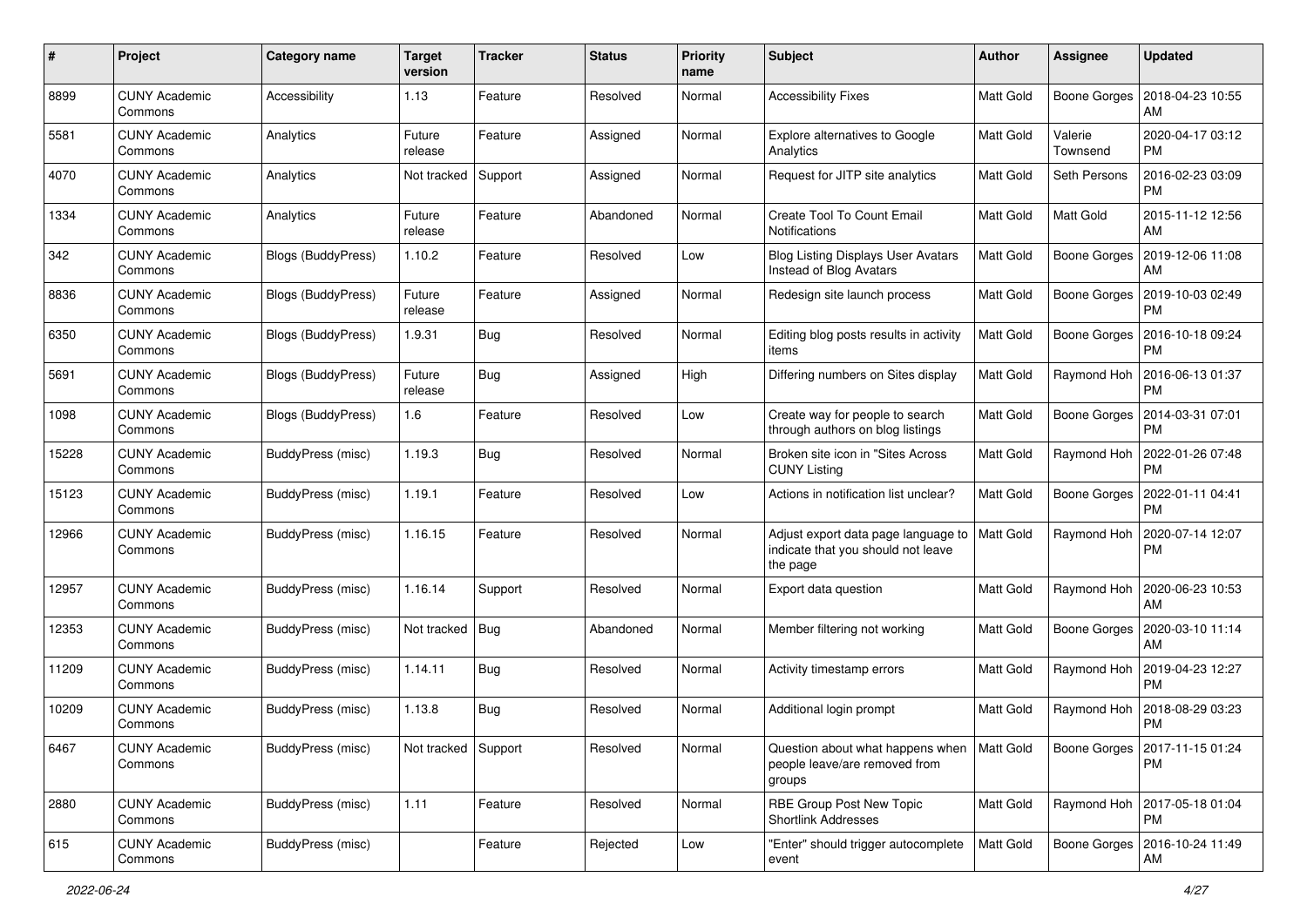| #    | Project                         | Category name     | <b>Target</b><br>version | <b>Tracker</b> | <b>Status</b> | <b>Priority</b><br>name | <b>Subject</b>                                                       | <b>Author</b> | Assignee            | <b>Updated</b>                |
|------|---------------------------------|-------------------|--------------------------|----------------|---------------|-------------------------|----------------------------------------------------------------------|---------------|---------------------|-------------------------------|
| 506  | <b>CUNY Academic</b><br>Commons | BuddyPress (misc) |                          | Feature        | Rejected      | Normal                  | Attachments for Group<br><b>Announcement Posts</b>                   | Matt Gold     | Boone Gorges        | 2016-10-24 11:20<br>AM        |
| 6365 | <b>CUNY Academic</b><br>Commons | BuddyPress (misc) | Not tracked              | Feature        | Duplicate     | Normal                  | Create Undergraduate Student<br>status/role on the CAC               | Matt Gold     | Boone Gorges        | 2016-10-20 11:38<br>AM        |
| 5978 | <b>CUNY Academic</b><br>Commons | BuddyPress (misc) | Not tracked              | Feature        | Resolved      | Normal                  | Add Undergraduate Student to<br>Checkable filters on People page     | Matt Gold     | Boone Gorges        | 2016-09-04 09:48<br><b>PM</b> |
| 654  | <b>CUNY Academic</b><br>Commons | BuddyPress (misc) | Not tracked              | Feature        | Rejected      | Normal                  | User Interface Issues                                                | Matt Gold     | Chris Stein         | 2016-01-26 10:53<br>AM        |
| 2106 | <b>CUNY Academic</b><br>Commons | BuddyPress (misc) | Not tracked              | Support        | Resolved      | Normal                  | Blog posts part of group activity feed                               | Matt Gold     | Boone Gorges        | 2016-01-26 12:30<br>AM        |
| 157  | <b>CUNY Academic</b><br>Commons | BuddyPress (misc) | Not tracked              | Feature        | Rejected      | Normal                  | Conduct a review of BuddyPress<br>plugins                            | Matt Gold     | Boone Gorges        | 2016-01-26 12:16<br>AM        |
| 402  | <b>CUNY Academic</b><br>Commons | BuddyPress (misc) | Not tracked              | Support        | Resolved      | Normal                  | Name Change Request                                                  | Matt Gold     | <b>Boone Gorges</b> | 2016-01-26 12:15<br>AM        |
| 291  | <b>CUNY Academic</b><br>Commons | BuddyPress (misc) | Future<br>release        | Feature        | Rejected      | Normal                  | Add Chat/IM functionality                                            | Matt Gold     | Boone Gorges        | 2015-11-12 01:36<br>AM        |
| 120  | <b>CUNY Academic</b><br>Commons | BuddyPress (misc) | 1.4                      | Feature        | Resolved      | Normal                  | <b>Consider Adding Privacy Options</b><br><b>Plugin for Profiles</b> | Matt Gold     | Boone Gorges        | 2015-11-12 01:02<br>AM        |
| 554  | <b>CUNY Academic</b><br>Commons | BuddyPress (misc) | Future<br>release        | Feature        | Assigned      | Normal                  | Add Trackback notifications to<br>site-wide activity feed            | Matt Gold     | Boone Gorges        | 2015-11-09 06:19<br>PM        |
| 1191 | <b>CUNY Academic</b><br>Commons | BuddyPress (misc) |                          | Feature        | Rejected      | Normal                  | Integrate Zotero Libraries into<br>Individual and Group Profiles     | Matt Gold     | Boone Gorges        | 2015-11-09 05:46<br><b>PM</b> |
| 310  | <b>CUNY Academic</b><br>Commons | BuddyPress (misc) | Future<br>release        | Feature        | Assigned      | Low                     | <b>Friend Request Email</b>                                          | Matt Gold     | Samantha<br>Raddatz | 2015-11-09 05:08<br><b>PM</b> |
| 3995 | <b>CUNY Academic</b><br>Commons | BuddyPress (misc) | Not tracked              | <b>Bug</b>     | Resolved      | Normal                  | Possible People Page filter error                                    | Matt Gold     | Boone Gorges        | 2015-04-16 07:51<br>AM        |
| 2978 | <b>CUNY Academic</b><br>Commons | BuddyPress (misc) |                          | Feature        | Deferred      | Normal                  | Revise Invite Anyone Workflow                                        | Matt Gold     | Chris Stein         | 2015-04-01 08:54<br><b>PM</b> |
| 3809 | <b>CUNY Academic</b><br>Commons | BuddyPress (misc) | 1.7.17                   | Bug            | Resolved      | Normal                  | BuddyPress member filters not<br>working correctly                   | Matt Gold     | Matt Gold           | 2015-03-22 01:03<br>AM        |
| 3853 | <b>CUNY Academic</b><br>Commons | BuddyPress (misc) | 1.7.16                   | Bug            | Resolved      | High                    | Post erroneously ascribed to wrong<br>author in activity feed        | Matt Gold     | Raymond Hoh         | 2015-03-21 01:13<br><b>PM</b> |
| 3346 | <b>CUNY Academic</b><br>Commons | BuddyPress (misc) | 1.8                      | Design/UX      | Resolved      | Normal                  | Notification page option ordering                                    | Matt Gold     | Daniel Jones        | 2015-03-13 05:25<br><b>PM</b> |
| 2691 | <b>CUNY Academic</b><br>Commons | BuddyPress (misc) |                          | Bug            | Rejected      | Normal                  | Problems inviting members to a<br>group                              | Matt Gold     | Dominic Giglio      | 2015-01-02 03:12<br><b>PM</b> |
| 3343 | CUNY Academic<br>Commons        | BuddyPress (misc) | 1.6.11                   | Bug            | Resolved      | Low                     | Minor Email display error                                            | Matt Gold     | Boone Gorges        | 2014-08-01 10:01<br>AM        |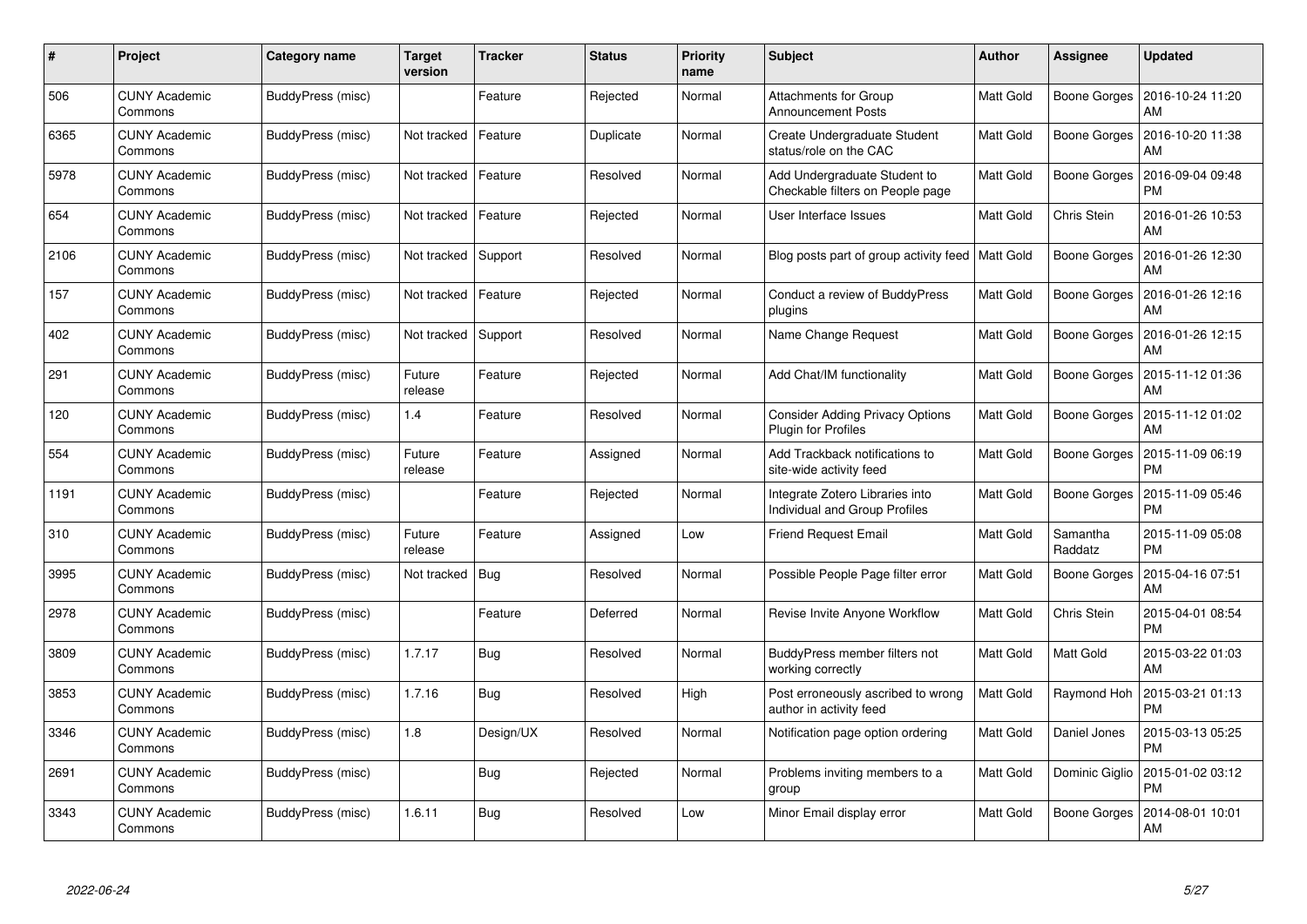| $\#$ | Project                         | Category name     | Target<br>version | <b>Tracker</b> | <b>Status</b> | <b>Priority</b><br>name | <b>Subject</b>                                                                                  | <b>Author</b> | Assignee     | <b>Updated</b>                |
|------|---------------------------------|-------------------|-------------------|----------------|---------------|-------------------------|-------------------------------------------------------------------------------------------------|---------------|--------------|-------------------------------|
| 3293 | <b>CUNY Academic</b><br>Commons | BuddyPress (misc) |                   | <b>Bug</b>     | Rejected      | Normal                  | 'Page Not Found' Message<br>Received After Clicking on<br>View/Reply Link in Email Notification | Matt Gold     | Boone Gorges | 2014-07-02 08:47<br><b>PM</b> |
| 3219 | <b>CUNY Academic</b><br>Commons | BuddyPress (misc) | 1.6.7             | Bug            | Resolved      | Normal                  | new_groupblog_post emails not<br>being sent as HTML                                             | Matt Gold     | Raymond Hoh  | 2014-06-23 08:36<br>AM        |
| 2706 | <b>CUNY Academic</b><br>Commons | BuddyPress (misc) | 1.6.4             | <b>Bug</b>     | Resolved      | Normal                  | Problem sending group invitations                                                               | Matt Gold     | Boone Gorges | 2014-05-18 11:36<br>AM        |
| 3190 | <b>CUNY Academic</b><br>Commons | BuddyPress (misc) | 1.6.3             | Bug            | Resolved      | Normal                  | Mention link on Member Profile<br>Leads to SiteWide activity stream                             | Matt Gold     | Boone Gorges | 2014-05-12 02:53<br><b>PM</b> |
| 2519 | CUNY Academic<br>Commons        | BuddyPress (misc) |                   | Bug            | Rejected      | Low                     | User doesn't show up in site search                                                             | Matt Gold     | Boone Gorges | 2014-05-01 08:33<br><b>PM</b> |
| 256  | <b>CUNY Academic</b><br>Commons | BuddyPress (misc) | Not tracked   Bug |                | Resolved      | High                    | Security warnings on site                                                                       | Matt Gold     | Boone Gorges | 2014-05-01 09:23<br>AM        |
| 244  | CUNY Academic<br>Commons        | BuddyPress (misc) |                   | <b>Bug</b>     | Rejected      | Low                     | Some notifications persist after<br>being clicked                                               | Matt Gold     | Boone Gorges | 2014-05-01 09:20<br>AM        |
| 2795 | CUNY Academic<br>Commons        | BuddyPress (misc) | 1.6               | Bug            | Resolved      | Normal                  | <b>Friendship Request Acceptance</b><br>interface                                               | Matt Gold     | Chris Stein  | 2014-03-27 03:07<br><b>PM</b> |
| 2791 | <b>CUNY Academic</b><br>Commons | BuddyPress (misc) | 1.5.19            | <b>Bug</b>     | Rejected      | Normal                  | Modify yellow profile bar alert                                                                 | Matt Gold     | Chris Stein  | 2014-02-21 03:52<br><b>PM</b> |
| 3058 | <b>CUNY Academic</b><br>Commons | BuddyPress (misc) | 1.5.18.1          | <b>Bug</b>     | Resolved      | Urgent                  | Main navigation bar not working                                                                 | Matt Gold     | Boone Gorges | 2014-02-21 09:28<br>AM        |
| 2976 | <b>CUNY Academic</b><br>Commons | BuddyPress (misc) | 1.5.16            | Feature        | Resolved      | Normal                  | Allow users to permanently dismiss<br>notification of new profiles on profile<br>page           | Matt Gold     | Boone Gorges | 2014-02-01 02:56<br><b>PM</b> |
| 2979 | <b>CUNY Academic</b><br>Commons | BuddyPress (misc) |                   | <b>Bug</b>     | Resolved      | Normal                  | Frame error in Invite Anyone                                                                    | Matt Gold     | Boone Gorges | 2014-01-29 03:53<br><b>PM</b> |
| 2944 | <b>CUNY Academic</b><br>Commons | BuddyPress (misc) | 1.5.13            | <b>Bug</b>     | Resolved      | Normal                  | Long load time on send invites<br>group pages                                                   | Matt Gold     | Boone Gorges | 2014-01-02 02:50<br><b>PM</b> |
| 2922 | <b>CUNY Academic</b><br>Commons | BuddyPress (misc) |                   | <b>Bug</b>     | Rejected      | Normal                  | Unconfirmed Plugin error - user<br>could not be activated                                       | Matt Gold     | Boone Gorges | 2013-12-10 04:47<br><b>PM</b> |
| 2906 | <b>CUNY Academic</b><br>Commons | BuddyPress (misc) | 1.5.10            | <b>Bug</b>     | Resolved      | Normal                  | Unable to delete file attachment<br>from forum post                                             | Matt Gold     | Boone Gorges | 2013-12-01 09:35<br><b>PM</b> |
| 2892 | <b>CUNY Academic</b><br>Commons | BuddyPress (misc) |                   | Bug            | Rejected      | High                    | Commons homepage - blog column                                                                  | Matt Gold     | Boone Gorges | 2013-11-14 01:00<br><b>PM</b> |
| 2845 | CUNY Academic<br>Commons        | BuddyPress (misc) | 1.5.7             | Bug            | Resolved      | Normal                  | Anchor errors with bp activity items<br>created from associated blog<br>postings                | Matt Gold     | Boone Gorges | 2013-11-01 08:15<br><b>PM</b> |
| 2816 | <b>CUNY Academic</b><br>Commons | BuddyPress (misc) | Future<br>release | <b>Bug</b>     | Resolved      | Normal                  | Double posting/email notification                                                               | Matt Gold     | Raymond Hoh  | 2013-11-01 08:04<br>PM        |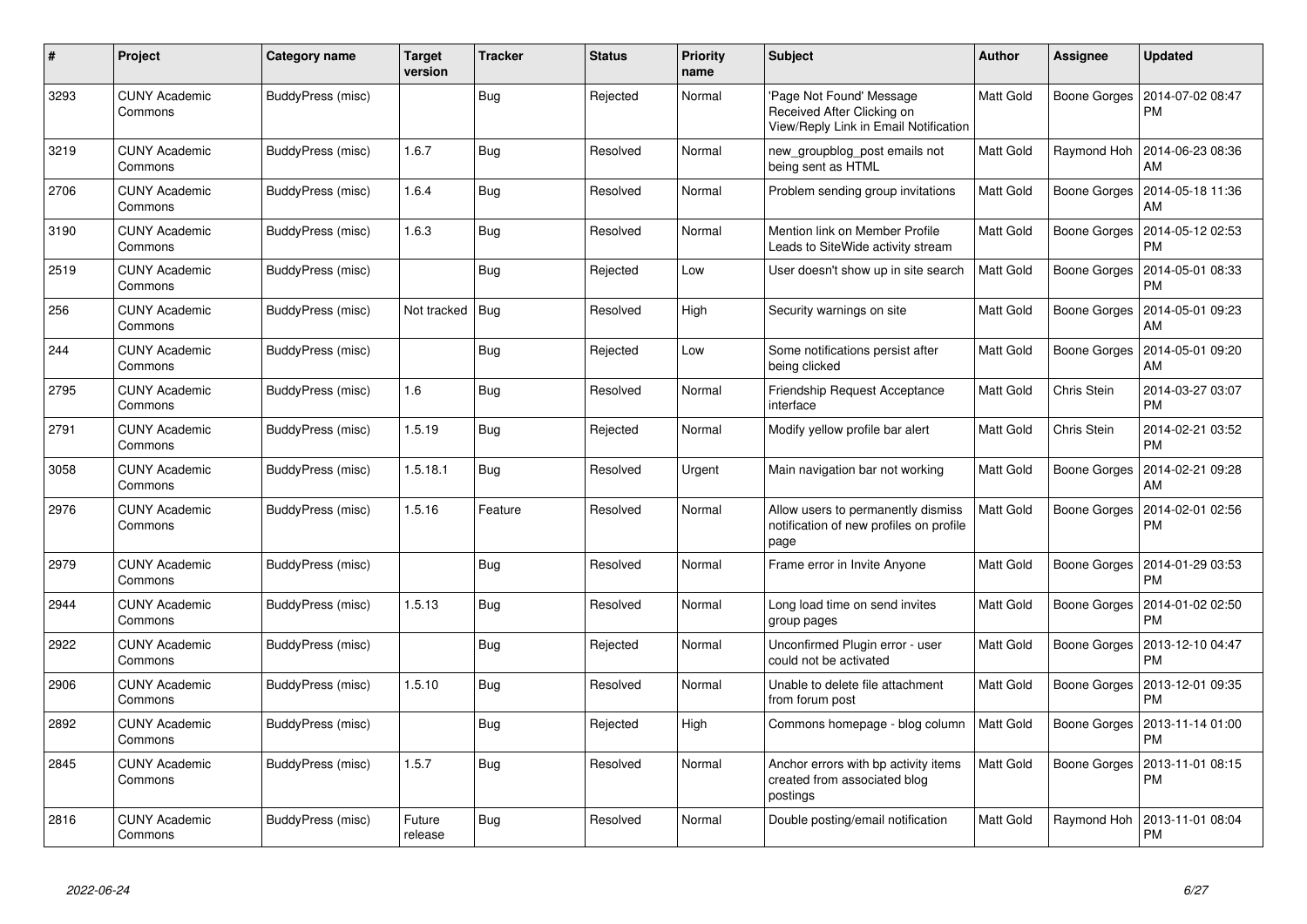| #    | Project                         | Category name            | <b>Target</b><br>version | <b>Tracker</b> | <b>Status</b> | <b>Priority</b><br>name | <b>Subject</b>                                                                          | <b>Author</b>    | Assignee            | <b>Updated</b>                |
|------|---------------------------------|--------------------------|--------------------------|----------------|---------------|-------------------------|-----------------------------------------------------------------------------------------|------------------|---------------------|-------------------------------|
| 2857 | <b>CUNY Academic</b><br>Commons | BuddyPress (misc)        | Not tracked              | Bug            | Resolved      | Normal                  | Double posting via RBE                                                                  | Matt Gold        | Boone Gorges        | 2013-11-01 02:55<br><b>PM</b> |
| 2858 | <b>CUNY Academic</b><br>Commons | BuddyPress (misc)        | 1.5.7                    | Bug            | Resolved      | Normal                  | […] redux                                                                               | Matt Gold        | Boone Gorges        | 2013-10-30 10:08<br><b>PM</b> |
| 2830 | <b>CUNY Academic</b><br>Commons | BuddyPress (misc)        | Not tracked              | Support        | Resolved      | Normal                  | User question: "How do I stop the<br>automatic underlining of things in<br>my profile?" | Matt Gold        | Boone Gorges        | 2013-10-15 03:32<br><b>PM</b> |
| 2800 | <b>CUNY Academic</b><br>Commons | BuddyPress (misc)        | 1.5.6                    | Feature        | Resolved      | Normal                  | Add Vimeo & Github social media<br>account fields to Profiles                           | Matt Gold        | Dominic Giglio      | 2013-10-14 04:51<br><b>PM</b> |
| 2821 | <b>CUNY Academic</b><br>Commons | BuddyPress (misc)        |                          | Bug            | Duplicate     | Normal                  | RBE attempted double posts                                                              | Matt Gold        | Raymond Hoh         | 2013-10-11 01:53<br><b>PM</b> |
| 2827 | <b>CUNY Academic</b><br>Commons | BuddyPress (misc)        |                          | Bug            | Duplicate     | Normal                  | Double email notification                                                               | Matt Gold        | Raymond Hoh         | 2013-10-11 01:53<br><b>PM</b> |
| 2798 | <b>CUNY Academic</b><br>Commons | BuddyPress (misc)        | 1.5.4                    | Bug            | Resolved      | Normal                  | IE10 Profile Display Errors                                                             | Matt Gold        | Raymond Hoh         | 2013-09-25 03:33<br><b>PM</b> |
| 2786 | <b>CUNY Academic</b><br>Commons | BuddyPress (misc)        | 1.5.3                    | Bug            | Resolved      | Normal                  | Move position of close window<br>checkbox on overlay                                    | Matt Gold        | Boone Gorges        | 2013-09-19 12:07<br><b>PM</b> |
| 2785 | <b>CUNY Academic</b><br>Commons | BuddyPress (misc)        | Not tracked              | <b>Bug</b>     | Resolved      | Normal                  | Don't see cuny is shortlink for myself   Matt Gold                                      |                  | Boone Gorges        | 2013-09-12 10:56<br>AM        |
| 2776 | <b>CUNY Academic</b><br>Commons | BuddyPress (misc)        | 1.5.2                    | Bug            | Resolved      | Normal                  | Change Name of SPS in College list   Matt Gold                                          |                  | <b>Boone Gorges</b> | 2013-09-11 08:19<br><b>PM</b> |
| 2771 | <b>CUNY Academic</b><br>Commons | BuddyPress (misc)        | 1.5.2                    | Feature        | Resolved      | Normal                  | Change Brief Descriptor Text Color<br>Again                                             | Matt Gold        | Boone Gorges        | 2013-09-10 06:07<br>AM        |
| 2775 | <b>CUNY Academic</b><br>Commons | BuddyPress (misc)        | 1.5.1.1                  | Bug            | Resolved      | High                    | Add Lehman College to List of<br>Colleges in Profiles                                   | Matt Gold        | Boone Gorges        | 2013-09-06 04:40<br><b>PM</b> |
| 2730 | <b>CUNY Academic</b><br>Commons | BuddyPress (misc)        |                          | Bug            | Duplicate     | Normal                  | Limits on Publications Entry Field                                                      | Matt Gold        | Boone Gorges        | 2013-08-29 09:36<br>AM        |
| 2763 | <b>CUNY Academic</b><br>Commons | BuddyPress (misc)        |                          | Bug            | Rejected      | Normal                  | Send Invites Page Hang                                                                  | Matt Gold        | Boone Gorges        | 2013-08-29 09:33<br>AM        |
| 2755 | <b>CUNY Academic</b><br>Commons | BuddyPress (misc)        | 1.5.1                    | Bug            | Resolved      | Normal                  | Alphabetize list of colleges in<br>positions drop-down                                  | Matt Gold        | Boone Gorges        | 2013-08-29 09:30<br>AM        |
| 2738 | <b>CUNY Academic</b><br>Commons | <b>BuddyPress (misc)</b> | 1.5.0.2                  | Bug            | Resolved      | High                    | Users Unable to Change Email<br>Address in Settings                                     | Matt Gold        | Boone Gorges        | 2013-08-28 09:05<br><b>PM</b> |
| 2713 | <b>CUNY Academic</b><br>Commons | BuddyPress (misc)        | 1.5.1                    | Feature        | Resolved      | Normal                  | Lighten Brief Descriptor Text Color                                                     | Matt Gold        | Boone Gorges        | 2013-08-28 12:58<br><b>PM</b> |
| 2732 | <b>CUNY Academic</b><br>Commons | BuddyPress (misc)        | 1.5.1                    | Feature        | Resolved      | Normal                  | Return users to profile public view<br>after editing save                               | Matt Gold        | Boone Gorges        | 2013-08-28 12:53<br><b>PM</b> |
| 2711 | <b>CUNY Academic</b><br>Commons | BuddyPress (misc)        | 1.5.1                    | Feature        | Resolved      | Normal                  | Add Change Avatar Link/Interface to<br>Profile Editing Page                             | <b>Matt Gold</b> | Boone Gorges        | 2013-08-28 12:40<br>PM        |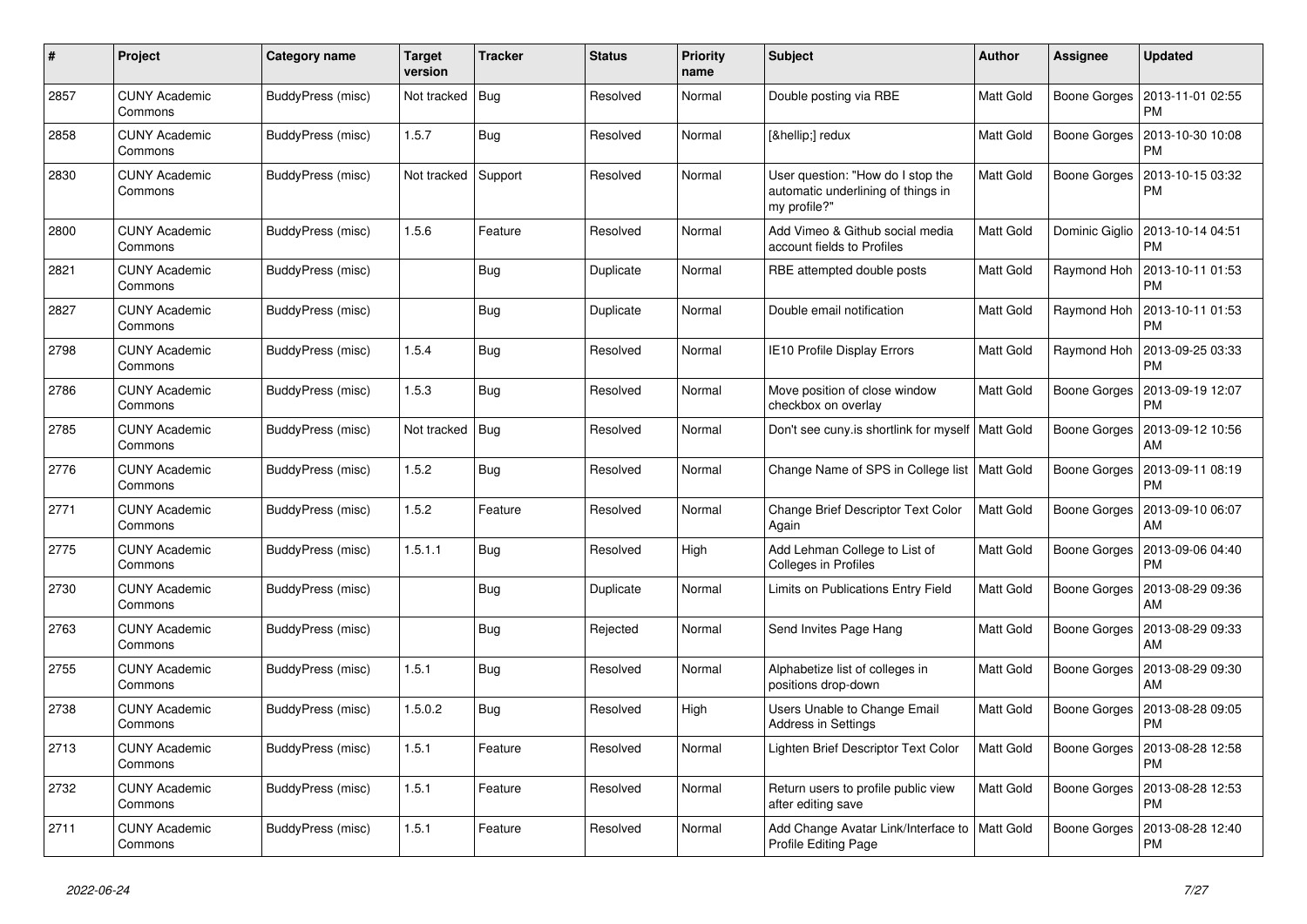| #    | Project                         | Category name            | <b>Target</b><br>version | <b>Tracker</b> | <b>Status</b> | <b>Priority</b><br>name | <b>Subject</b>                                                                     | <b>Author</b> | Assignee         | <b>Updated</b>                |
|------|---------------------------------|--------------------------|--------------------------|----------------|---------------|-------------------------|------------------------------------------------------------------------------------|---------------|------------------|-------------------------------|
| 2735 | <b>CUNY Academic</b><br>Commons | BuddyPress (misc)        | 1.5.1                    | <b>Bug</b>     | Resolved      | Normal                  | Profile Incorrectly Shortens About<br>You Field                                    | Matt Gold     | Boone Gorges     | 2013-08-28 11:36<br>AM        |
| 2737 | <b>CUNY Academic</b><br>Commons | BuddyPress (misc)        | 1.5.0.2                  | Bug            | Resolved      | Urgent                  | CAC Not allowing CUNY Addresses<br>to Register                                     | Matt Gold     | Boone Gorges     | 2013-08-26 05:43<br><b>PM</b> |
| 2729 | <b>CUNY Academic</b><br>Commons | BuddyPress (misc)        | 1.5.0.2                  | Bug            | Resolved      | Urgent                  | Update Positions to Include Missing<br>Colleges                                    | Matt Gold     | Boone Gorges     | 2013-08-26 09:54<br>AM        |
| 2731 | <b>CUNY Academic</b><br>Commons | BuddyPress (misc)        | Not tracked              | Support        | Resolved      | Normal                  | <b>Profile Positions Question</b>                                                  | Matt Gold     | Boone Gorges     | 2013-08-26 08:41<br>AM        |
| 2712 | <b>CUNY Academic</b><br>Commons | BuddyPress (misc)        | 1.5.0.1                  | <b>Bug</b>     | Resolved      | Normal                  | Font Size in BP Profile Menu Should   Matt Gold<br>be Larger                       |               | Boone Gorges     | 2013-08-23 04:36<br><b>PM</b> |
| 2714 | <b>CUNY Academic</b><br>Commons | BuddyPress (misc)        | 1.5.0.1                  | Bug            | Resolved      | Normal                  | Font and Font Size Inconsistent in<br><b>Commons Profile</b>                       | Matt Gold     | Boone Gorges     | 2013-08-23 04:17<br><b>PM</b> |
| 2322 | <b>CUNY Academic</b><br>Commons | BuddyPress (misc)        | 1.5                      | Feature        | Resolved      | Normal                  | Allow File uploads to be added<br>"quietly" (without email notification)           | Matt Gold     | Dominic Giglio   | 2013-08-21 05:23<br><b>PM</b> |
| 2066 | CUNY Academic<br>Commons        | <b>BuddyPress (misc)</b> | 1.5                      | Feature        | Resolved      | Low                     | Public Blog Posts Associated with<br>Private Groups showing up in<br>Sitewide feed | Matt Gold     | Boone Gorges     | 2013-08-09 08:24<br>PM        |
| 2360 | <b>CUNY Academic</b><br>Commons | BuddyPress (misc)        | 1.5                      | Feature        | Resolved      | Low                     | Confirmation before File Deletion                                                  | Matt Gold     | Boone Gorges     | 2013-08-01 09:08<br><b>PM</b> |
| 2101 | <b>CUNY Academic</b><br>Commons | BuddyPress (misc)        | 1.5                      | Feature        | Resolved      | Low                     | Provide Site Admins Access to<br>Send Invites Menus                                | Matt Gold     | Boone Gorges     | 2013-08-01 09:07<br><b>PM</b> |
| 2528 | <b>CUNY Academic</b><br>Commons | BuddyPress (misc)        | 1.4.31                   | Feature        | Resolved      | Low                     | BP emails sent from secondary sites   Matt Gold<br>should use main site headers    |               | Raymond Hoh      | 2013-07-11 11:14<br>AM        |
| 2116 | <b>CUNY Academic</b><br>Commons | BuddyPress (misc)        | 1.4.31                   | Bug            | Resolved      | Normal                  | Include failed message in RBE<br><b>Failure Notification</b>                       | Matt Gold     | Raymond Hoh      | 2013-07-08 11:01<br><b>PM</b> |
| 2195 | <b>CUNY Academic</b><br>Commons | BuddyPress (misc)        |                          | Feature        | Rejected      | Normal                  | Reconfigure Files Page Layout                                                      | Matt Gold     | Chris Stein      | 2013-06-28 03:57<br><b>PM</b> |
| 2595 | <b>CUNY Academic</b><br>Commons | BuddyPress (misc)        | 1.4.29                   | Bug            | Resolved      | Low                     | Group invitation script                                                            | Matt Gold     | Boone Gorges     | 2013-06-02 04:06<br><b>PM</b> |
| 2596 | <b>CUNY Academic</b><br>Commons | BuddyPress (misc)        |                          | Bug            | Rejected      | Normal                  | Homepage Recent blog posts<br>widget display                                       | Matt Gold     | Boone Gorges     | 2013-05-23 10:50<br><b>PM</b> |
| 2159 | <b>CUNY Academic</b><br>Commons | BuddyPress (misc)        | 1.4.24                   | Bug            | Resolved      | Normal                  | Page redirection after accepting<br>group invite                                   | Matt Gold     | Dominic Giglio   | 2013-04-11 08:00<br><b>PM</b> |
| 2479 | <b>CUNY Academic</b><br>Commons | BuddyPress (misc)        | 1.4.21                   | Bug            | Resolved      | Urgent                  | Double posting, double notification<br>of message posted via RBE                   | Matt Gold     | Raymond Hoh      | 2013-04-09 02:04<br>AM        |
| 2469 | <b>CUNY Academic</b><br>Commons | BuddyPress (misc)        | Not tracked              | Feature        | Resolved      | Normal                  | cuny.is shortlink request                                                          | Matt Gold     | Sarah<br>Morgano | 2013-02-21 07:56<br><b>PM</b> |
| 2468 | <b>CUNY Academic</b><br>Commons | BuddyPress (misc)        | Not tracked              | Support        | Resolved      | Normal                  | Group files total and individual size<br>limit?                                    | Matt Gold     | Boone Gorges     | 2013-02-20 10:31<br><b>PM</b> |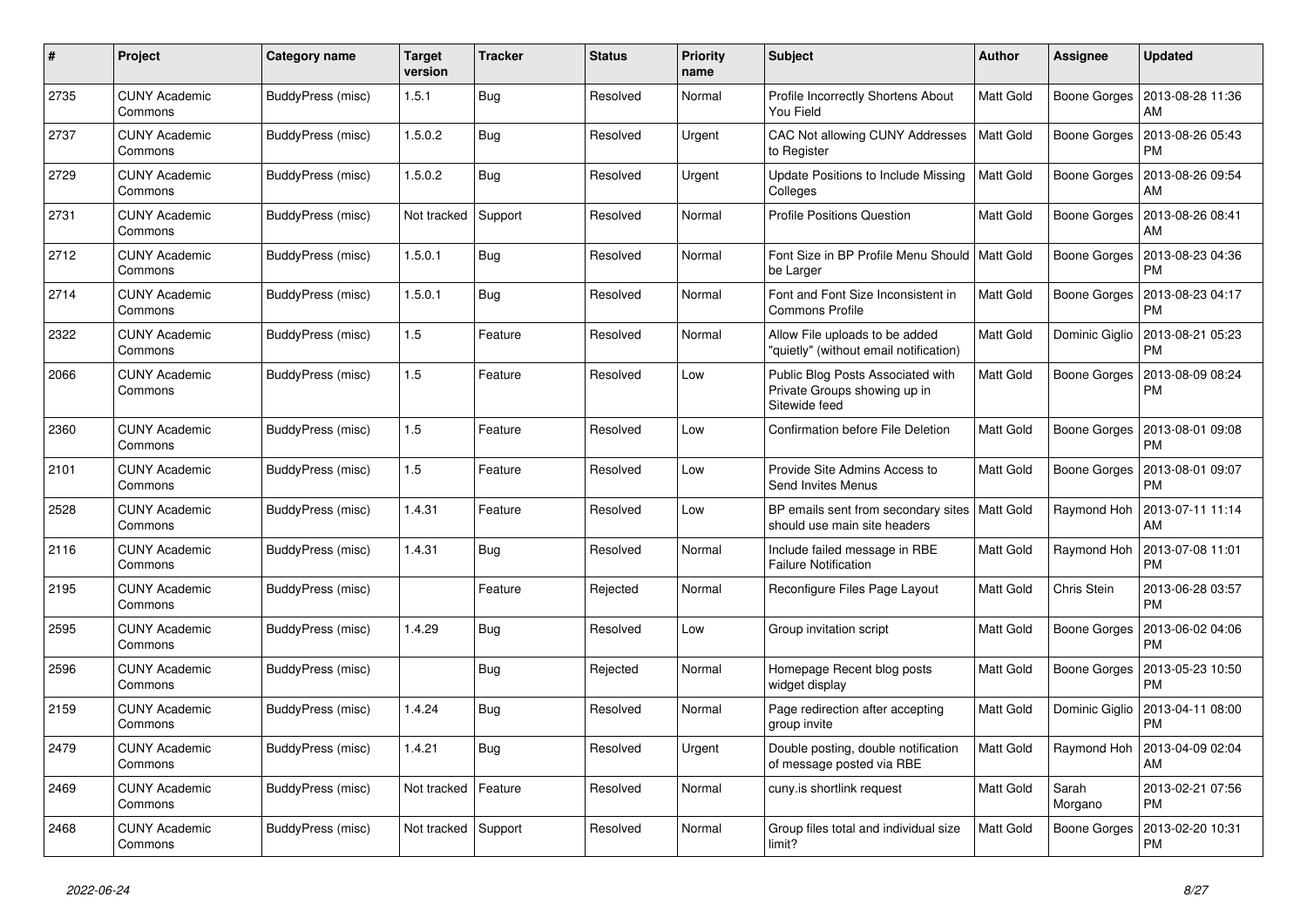| #    | Project                         | Category name     | <b>Target</b><br>version | <b>Tracker</b> | <b>Status</b> | <b>Priority</b><br>name | <b>Subject</b>                                                                   | <b>Author</b> | Assignee       | <b>Updated</b>                |
|------|---------------------------------|-------------------|--------------------------|----------------|---------------|-------------------------|----------------------------------------------------------------------------------|---------------|----------------|-------------------------------|
| 2415 | <b>CUNY Academic</b><br>Commons | BuddyPress (misc) | 1.4.19                   | Bug            | Resolved      | Normal                  | Remove "Popular" link on<br>homepage members widget                              | Matt Gold     | Boone Gorges   | 2013-02-12 10:05<br><b>PM</b> |
| 2387 | <b>CUNY Academic</b><br>Commons | BuddyPress (misc) | 1.4.19                   | <b>Bug</b>     | Resolved      | Low                     | File upload notifications contain<br>escape characters                           | Matt Gold     | Boone Gorges   | 2013-02-11 02:21<br><b>PM</b> |
| 2251 | <b>CUNY Academic</b><br>Commons | BuddyPress (misc) | 1.4.13                   | Bug            | Resolved      | Low                     | From address of forum notifications                                              | Matt Gold     | Boone Gorges   | 2013-02-03 01:56<br>PM        |
| 2385 | <b>CUNY Academic</b><br>Commons | BuddyPress (misc) | 1.4.18                   | Bug            | Resolved      | Normal                  | Sitewide nav bar not appearing                                                   | Matt Gold     | Boone Gorges   | 2013-01-24 10:21<br>AM        |
| 2090 | <b>CUNY Academic</b><br>Commons | BuddyPress (misc) |                          | Feature        | Rejected      | Normal                  | Create Course Group Template that<br>includes notifications of new blog<br>posts | Matt Gold     | Boone Gorges   | 2012-12-18 10:59<br>AM        |
| 1386 | <b>CUNY Academic</b><br>Commons | BuddyPress (misc) | 1.5                      | Feature        | Resolved      | Low                     | Create way to create custom order<br><b>BP Profile Field checklist items</b>     | Matt Gold     | Dominic Giglio | 2012-12-18 10:38<br>AM        |
| 2014 | <b>CUNY Academic</b><br>Commons | BuddyPress (misc) | 1.5                      | Bug            | Resolved      | Normal                  | Improper margins on Members<br>Directory                                         | Matt Gold     | Dominic Giglio | 2012-12-18 10:37<br>AM        |
| 2248 | <b>CUNY Academic</b><br>Commons | BuddyPress (misc) | 1.4.11                   | Feature        | Resolved      | Low                     | Create Profile link to academia.edu<br>profile                                   | Matt Gold     | Dominic Giglio | 2012-11-21 11:55<br><b>PM</b> |
| 2220 | <b>CUNY Academic</b><br>Commons | BuddyPress (misc) | 1.4.11                   | Bug            | Resolved      | Low                     | Spacing error on BP Doc comments                                                 | Matt Gold     | Dominic Giglio | 2012-11-20 03:47<br><b>PM</b> |
| 2191 | <b>CUNY Academic</b><br>Commons | BuddyPress (misc) | 1.4.10                   | Bug            | Resolved      | Low                     | File upload to group doesn't register<br>as activity?                            | Matt Gold     | Dominic Giglio | 2012-11-11 09:28<br><b>PM</b> |
| 2184 | <b>CUNY Academic</b><br>Commons | BuddyPress (misc) | 1.4.9                    | Support        | Resolved      | Normal                  | Adjust Invite Directions to include<br>info about max invites                    | Matt Gold     | Boone Gorges   | 2012-11-03 04:23<br><b>PM</b> |
| 2176 | <b>CUNY Academic</b><br>Commons | BuddyPress (misc) | 1.4.9                    | Bug            | Rejected      | Normal                  | Page error upon accepting group<br>membership request                            | Matt Gold     | Dominic Giglio | 2012-11-01 09:48<br><b>PM</b> |
| 2188 | <b>CUNY Academic</b><br>Commons | BuddyPress (misc) | 1.4.9                    | Bug            | Resolved      | Normal                  | Line Spacing/Breaks on BP Docs                                                   | Matt Gold     | Chris Stein    | 2012-11-01 03:15<br><b>PM</b> |
| 2105 | <b>CUNY Academic</b><br>Commons | BuddyPress (misc) | 1.4.9                    | Bug            | Resolved      | Normal                  | File name in a file uploaded to group<br>contains escape characters              | Matt Gold     | Dominic Giglio | 2012-11-01 12:02<br><b>PM</b> |
| 2206 | <b>CUNY Academic</b><br>Commons | BuddyPress (misc) | 1.4.9                    | Support        | Resolved      | Normal                  | Change anchor location for "Post<br>New Topic" in group forums                   | Matt Gold     | Dominic Giglio | 2012-11-01 11:16<br>AM        |
| 2221 | <b>CUNY Academic</b><br>Commons | BuddyPress (misc) |                          | Bug            | Duplicate     | Low                     | Spacing error on BP Doc comments                                                 | Matt Gold     | Boone Gorges   | 2012-10-30 10:03<br>AM        |
| 2117 | <b>CUNY Academic</b><br>Commons | BuddyPress (misc) | 1.4.8                    | Bug            | Resolved      | Normal                  | User reports double notification of<br>announcements                             | Matt Gold     | Dominic Giglio | 2012-10-22 09:37<br>AM        |
| 2082 | <b>CUNY Academic</b><br>Commons | BuddyPress (misc) | 1.4.8                    | Support        | Resolved      | High                    | Default: No Email?                                                               | Matt Gold     | Dominic Giglio | 2012-10-19 04:55<br><b>PM</b> |
| 2185 | <b>CUNY Academic</b><br>Commons | BuddyPress (misc) | 1.4.8                    | Feature        | Resolved      | Normal                  | Add WP Touch plugin                                                              | Matt Gold     | Dominic Giglio | 2012-10-15 01:33<br><b>PM</b> |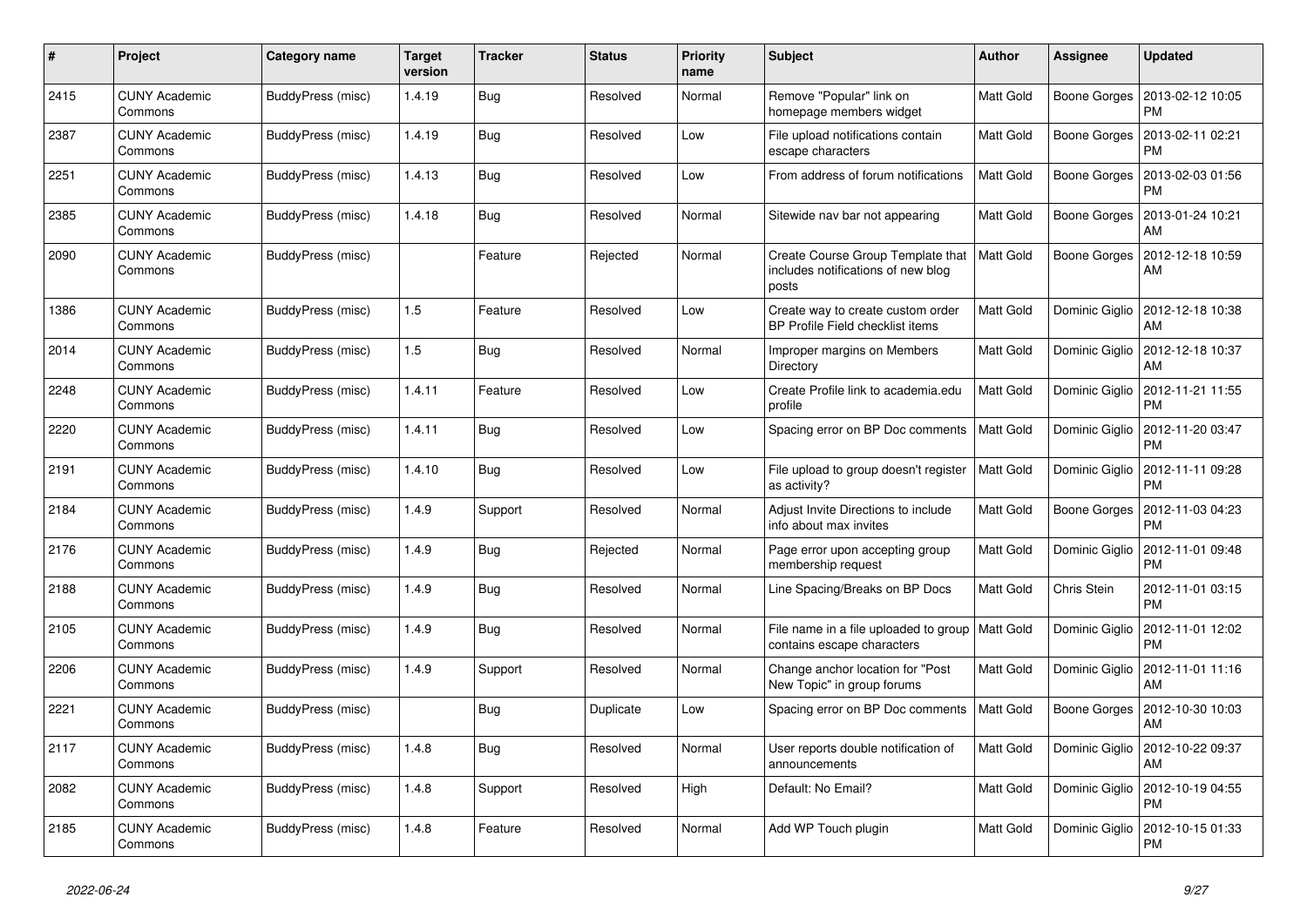| #    | Project                         | <b>Category name</b>     | <b>Target</b><br>version | <b>Tracker</b> | <b>Status</b> | <b>Priority</b><br>name | <b>Subject</b>                                                                      | Author           | <b>Assignee</b>     | <b>Updated</b>                               |
|------|---------------------------------|--------------------------|--------------------------|----------------|---------------|-------------------------|-------------------------------------------------------------------------------------|------------------|---------------------|----------------------------------------------|
| 2183 | <b>CUNY Academic</b><br>Commons | BuddyPress (misc)        | Not tracked              | Support        | Resolved      | Normal                  | Limit on group membership                                                           | Matt Gold        | Boone Gorges        | 2012-10-12 03:40<br><b>PM</b>                |
| 2169 | <b>CUNY Academic</b><br>Commons | BuddyPress (misc)        | Not tracked              | Feature        | Resolved      | Normal                  | Increase Maximum Number of Invite<br>Anyone Invites                                 | <b>Matt Gold</b> | Boone Gorges        | 2012-10-04 07:36<br>AM                       |
| 2053 | <b>CUNY Academic</b><br>Commons | BuddyPress (misc)        | 1.4.6                    | Feature        | Resolved      | Normal                  | RBE on BP Docs                                                                      | Matt Gold        | Boone Gorges        | 2012-10-01 04:14<br><b>PM</b>                |
| 2129 | <b>CUNY Academic</b><br>Commons | BuddyPress (misc)        | 1.4.6                    | Bug            | Resolved      | Low                     | […]                                                                                 | Matt Gold        | Boone Gorges        | 2012-09-30 09:53<br>AM                       |
| 2121 | <b>CUNY Academic</b><br>Commons | BuddyPress (misc)        | 1.4.6                    | <b>Bug</b>     | Resolved      | Low                     | Email notification of forum post<br>omits hyperlinked word                          | Matt Gold        | Boone Gorges        | 2012-09-30 09:05<br>AM                       |
| 1997 | <b>CUNY Academic</b><br>Commons | BuddyPress (misc)        | 1.4.6                    | <b>Bug</b>     | Resolved      | Normal                  | Forum post notification didn't<br>indicate image attachments                        | Matt Gold        | Boone Gorges        | 2012-09-23 05:03<br><b>PM</b>                |
| 2037 | <b>CUNY Academic</b><br>Commons | BuddyPress (misc)        | 1.4.5                    | Bug            | Resolved      | Normal                  | Special Character shows up in RBE<br>post                                           | Matt Gold        | Raymond Hoh         | 2012-09-17 07:12<br><b>PM</b>                |
| 2091 | <b>CUNY Academic</b><br>Commons | <b>BuddyPress</b> (misc) | Not tracked              | Bug            | Resolved      | Normal                  | <b>RBE Down</b>                                                                     | Matt Gold        | Raymond Hoh         | 2012-09-02 06:00<br><b>PM</b>                |
| 2046 | <b>CUNY Academic</b><br>Commons | BuddyPress (misc)        | 1.4.3                    | Bug            | Resolved      | High                    | <b>RBE Delayed Post</b>                                                             | <b>Matt Gold</b> | Raymond Hoh         | 2012-08-27 11:55<br>AM                       |
| 2039 | <b>CUNY Academic</b><br>Commons | BuddyPress (misc)        | 1.4.3                    | Support        | Resolved      | Normal                  | Create Failure function for RBE                                                     | Matt Gold        | Raymond Hoh         | 2012-08-27 09:44<br>AM                       |
| 2057 | <b>CUNY Academic</b><br>Commons | BuddyPress (misc)        | 1.4.3                    | <b>Bug</b>     | Resolved      | Normal                  | Newest/Active/Popular Filters Not<br>working on Homepage List of<br>Groups, Members | <b>Matt Gold</b> | <b>Boone Gorges</b> | 2012-08-23 03:18<br><b>PM</b>                |
| 2035 | <b>CUNY Academic</b><br>Commons | BuddyPress (misc)        | 1.4.3                    | Support        | Resolved      | High                    | Reply by Email - some possible<br>confusion                                         | <b>Matt Gold</b> | Raymond Hoh         | 2012-08-19 08:58<br>AM                       |
| 2052 | <b>CUNY Academic</b><br>Commons | <b>BuddyPress (misc)</b> |                          | <b>Bug</b>     | Rejected      | Normal                  | <b>RBE Not Enabled?</b>                                                             | Matt Gold        | Boone Gorges        | 2012-08-18 09:16<br><b>PM</b>                |
| 1220 | <b>CUNY Academic</b><br>Commons | BuddyPress (misc)        |                          | Feature        | Duplicate     | Normal                  | Create native WordPress version of<br>UserVoice integrated into the<br>Commons      | <b>Matt Gold</b> | Boone Gorges        | 2012-08-15 01:15<br><b>PM</b>                |
| 2045 | <b>CUNY Academic</b><br>Commons | BuddyPress (misc)        |                          | <b>Bug</b>     | Duplicate     | Normal                  | Double Post/RBE Notification                                                        | Matt Gold        | Boone Gorges        | 2012-08-15 08:53<br>AM                       |
| 2040 | <b>CUNY Academic</b><br>Commons | BuddyPress (misc)        | 1.4.2                    | <b>Bug</b>     | Resolved      | Normal                  | RBE on BP Docs Edits?                                                               | Matt Gold        | Boone Gorges        | 2012-08-14 08:13<br>AM                       |
| 2041 | <b>CUNY Academic</b><br>Commons | BuddyPress (misc)        | 1.4.2                    | Bug            | Resolved      | Low                     | Vertical Alignment on BP Doc<br>"delete" hoverlink                                  | Matt Gold        |                     | Boone Gorges   2012-08-13 10:54<br><b>PM</b> |
| 2033 | <b>CUNY Academic</b><br>Commons | BuddyPress (misc)        |                          | Feature        | Rejected      | Normal                  | Allow status update to be deleted<br>directly from profile page                     | Matt Gold        |                     | Boone Gorges   2012-08-10 04:51<br><b>PM</b> |
| 1199 | <b>CUNY Academic</b><br>Commons | BuddyPress (misc)        | 1.4                      | Feature        | Resolved      | Normal                  | Add Option for Open Text Field to<br>BP Profile Checkbox Fields                     | Matt Gold        |                     | Boone Gorges   2012-08-01 05:23<br><b>PM</b> |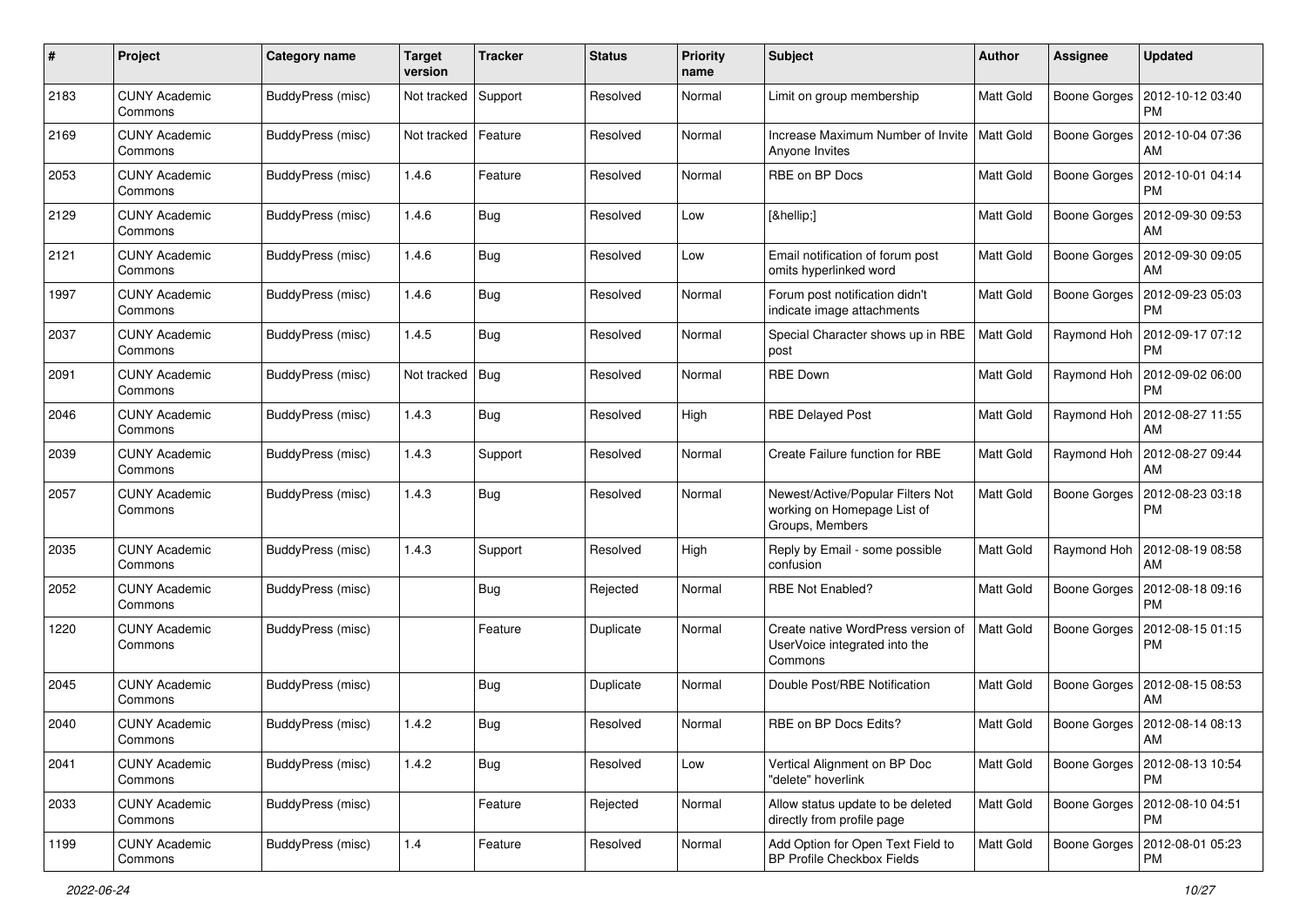| #    | Project                         | Category name     | <b>Target</b><br>version | <b>Tracker</b> | <b>Status</b> | Priority<br>name | <b>Subject</b>                                                               | <b>Author</b> | Assignee       | <b>Updated</b>                |
|------|---------------------------------|-------------------|--------------------------|----------------|---------------|------------------|------------------------------------------------------------------------------|---------------|----------------|-------------------------------|
| 2008 | <b>CUNY Academic</b><br>Commons | BuddyPress (misc) | 1.4                      | Feature        | Resolved      | Normal           | Show Recently Active Users on<br>Commons Homepage                            | Matt Gold     | Raymond Hoh    | 2012-08-01 05:23<br><b>PM</b> |
| 1504 | <b>CUNY Academic</b><br>Commons | BuddyPress (misc) | 1.4                      | Feature        | Resolved      | Normal           | Allow members to choose multiple<br>colleges on Profile pages                | Matt Gold     | Boone Gorges   | 2012-08-01 03:34<br><b>PM</b> |
| 1990 | <b>CUNY Academic</b><br>Commons | BuddyPress (misc) | 1.3.17                   | Bug            | Resolved      | Low              | In Forum post list, member avatar<br>partially obscures member name          | Matt Gold     | Boone Gorges   | 2012-07-29 08:42<br><b>PM</b> |
| 1401 | <b>CUNY Academic</b><br>Commons | BuddyPress (misc) | 1.4                      | Bug            | Resolved      | Low              | Avoiding really long blog names                                              | Matt Gold     | Dominic Giglio | 2012-07-16 01:02<br><b>PM</b> |
| 909  | <b>CUNY Academic</b><br>Commons | BuddyPress (misc) |                          | Feature        | Duplicate     | Normal           | Create Calendar Feature for Groups                                           | Matt Gold     | Boone Gorges   | 2012-07-16 12:38<br><b>PM</b> |
| 1629 | <b>CUNY Academic</b><br>Commons | BuddyPress (misc) | 1.4                      | Support        | Resolved      | Normal           | Deleting Group Announcements                                                 | Matt Gold     | Dominic Giglio | 2012-07-16 12:26<br><b>PM</b> |
| 1979 | <b>CUNY Academic</b><br>Commons | BuddyPress (misc) | 1.4                      | Bug            | Rejected      | Normal           | Received two notifications of an<br>activity update                          | Matt Gold     | Boone Gorges   | 2012-07-12 10:43<br>AM        |
| 1453 | <b>CUNY Academic</b><br>Commons | BuddyPress (misc) |                          | <b>Bug</b>     | Rejected      | High             | Multiple problems with featured<br>image widget for blog posts               | Matt Gold     | Dominic Giglio | 2012-07-02 04:22<br><b>PM</b> |
| 1411 | <b>CUNY Academic</b><br>Commons | BuddyPress (misc) | 1.3.17                   | Feature        | Resolved      | Low              | <b>Deleting Docs</b>                                                         | Matt Gold     | Boone Gorges   | 2012-07-02 12:43<br>PM        |
| 1559 | <b>CUNY Academic</b><br>Commons | BuddyPress (misc) |                          | Feature        | Rejected      | Normal           | Crop Text Length Field on Featured<br>Homepage Widget Doesn't Work           | Matt Gold     | Dominic Giglio | 2012-07-02 12:10<br><b>PM</b> |
| 1249 | <b>CUNY Academic</b><br>Commons | BuddyPress (misc) |                          | Feature        | Rejected      | Low              | Highlight password-change options<br>for people using automated<br>passwords | Matt Gold     | Dominic Giglio | 2012-07-02 07:50<br>AM        |
| 1953 | <b>CUNY Academic</b><br>Commons | BuddyPress (misc) | 1.3.15                   | Bug            | Resolved      | Normal           | Email forum notification formatting<br>issue                                 | Matt Gold     | Boone Gorges   | 2012-06-21 03:32<br><b>PM</b> |
| 1881 | <b>CUNY Academic</b><br>Commons | BuddyPress (misc) | 1.3.13                   | Bug            | Resolved      | Low              | Double forum notification received                                           | Matt Gold     | Boone Gorges   | 2012-05-22 02:51<br><b>PM</b> |
| 1859 | <b>CUNY Academic</b><br>Commons | BuddyPress (misc) | 1.3.13                   | Bug            | Resolved      | Low              | Orthographical error on page in the<br>sign-up process                       | Matt Gold     | Boone Gorges   | 2012-05-02 11:43<br>AM        |
| 1457 | <b>CUNY Academic</b><br>Commons | BuddyPress (misc) | 1.4                      | Feature        | Resolved      | Low              | Allow people to clear old status<br>updates                                  | Matt Gold     | Dominic Giglio | 2012-04-24 10:35<br>AM        |
| 1560 | <b>CUNY Academic</b><br>Commons | BuddyPress (misc) | 1.3.12                   | Outreach       | Resolved      | Normal           | Add social media icons/info to About<br>page and Contact Us page             | Matt Gold     | Boone Gorges   | 2012-04-12 09:07<br>AM        |
| 1505 | <b>CUNY Academic</b><br>Commons | BuddyPress (misc) | 1.4                      | Feature        | Duplicate     | Normal           | Allow members to clear past status<br>updates                                | Matt Gold     | Boone Gorges   | 2012-04-06 04:42<br><b>PM</b> |
| 1614 | <b>CUNY Academic</b><br>Commons | BuddyPress (misc) | 1.3.11                   | <b>Bug</b>     | Resolved      | Normal           | Non-CUNY Sign-Up Code<br><b>Disappears After Creation</b>                    | Matt Gold     | Boone Gorges   | 2012-04-05 01:50<br>AM        |
| 1657 | <b>CUNY Academic</b><br>Commons | BuddyPress (misc) | 1.3.10                   | Bug            | Resolved      | Normal           | Caching Issues                                                               | Matt Gold     |                | 2012-04-04 10:17<br>AM        |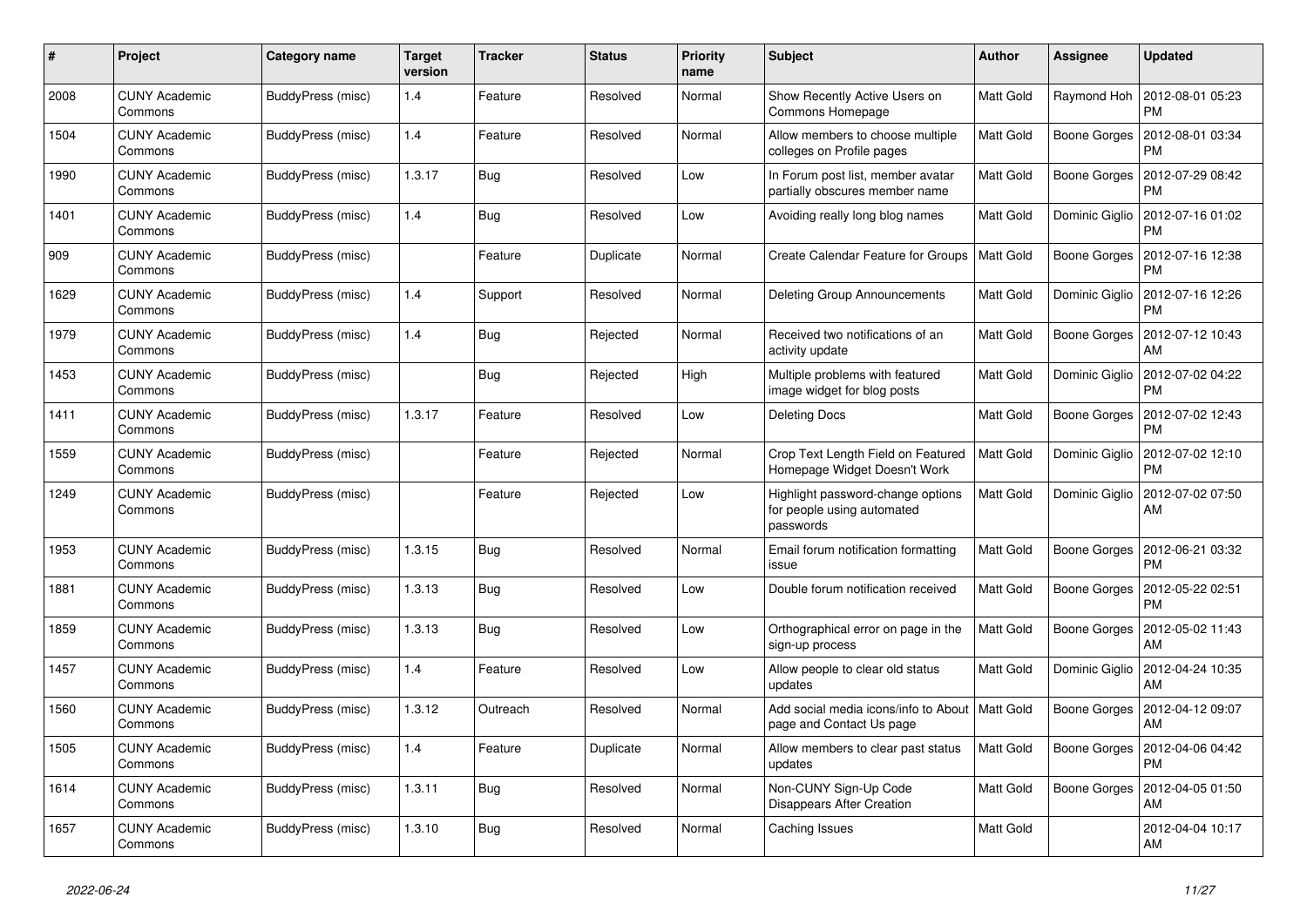| $\#$ | Project                         | Category name     | Target<br>version | <b>Tracker</b> | <b>Status</b> | <b>Priority</b><br>name | <b>Subject</b>                                                                        | <b>Author</b> | Assignee         | <b>Updated</b>                |
|------|---------------------------------|-------------------|-------------------|----------------|---------------|-------------------------|---------------------------------------------------------------------------------------|---------------|------------------|-------------------------------|
| 1672 | <b>CUNY Academic</b><br>Commons | BuddyPress (misc) | 1.3.11            | Bug            | Resolved      | Normal                  | Activity replies in groups                                                            | Matt Gold     | Boone Gorges     | 2012-04-04 09:37<br>AM        |
| 1784 | <b>CUNY Academic</b><br>Commons | BuddyPress (misc) | 1.3.11            | <b>Bug</b>     | Resolved      | Normal                  | Date/Content Problems on Forum<br>digest emails                                       | Matt Gold     | Boone Gorges     | 2012-04-03 08:28<br><b>PM</b> |
| 1794 | <b>CUNY Academic</b><br>Commons | BuddyPress (misc) | 1.3.10            | Bug            | Resolved      | Normal                  | Remove "Notice anything new"<br>notification                                          | Matt Gold     | Boone Gorges     | 2012-03-29 09:45<br><b>PM</b> |
| 1663 | <b>CUNY Academic</b><br>Commons | BuddyPress (misc) | 1.3.9             | Support        | Resolved      | Normal                  | Please add info on Private --><br>Public Group Announcement<br>Functionality to Codex | Matt Gold     | Sarah<br>Morgano | 2012-03-01 10:26<br>AM        |
| 1624 | <b>CUNY Academic</b><br>Commons | BuddyPress (misc) | Future<br>release | Feature        | Rejected      | Low                     | Group's announcements disappear<br>when group privacy changed                         | Matt Gold     | Boone Gorges     | 2012-02-29 09:31<br>AM        |
| 762  | <b>CUNY Academic</b><br>Commons | BuddyPress (misc) |                   | Bug            | Resolved      | Normal                  | Resolve Email Notification Problems   Matt Gold<br>with Lehman addresses              |               |                  | 2012-02-28 10:52<br>AM        |
| 1568 | <b>CUNY Academic</b><br>Commons | BuddyPress (misc) | Not tracked       | Bug            | Resolved      | Normal                  | Member reports problem with email<br>notifications                                    | Matt Gold     |                  | 2012-02-28 10:51<br>AM        |
| 1390 | <b>CUNY Academic</b><br>Commons | BuddyPress (misc) | 1.4               | Feature        | Resolved      | Normal                  | Show "Kitchen Sink" by Default in<br><b>TinyMCE</b>                                   | Matt Gold     | Dominic Giglio   | 2012-02-28 10:37<br>AM        |
| 1648 | <b>CUNY Academic</b><br>Commons | BuddyPress (misc) | 1.3.9             | Feature        | Resolved      | Urgent                  | Add Password Protect WordPress<br>Plugin                                              | Matt Gold     |                  | 2012-02-24 10:22<br>AM        |
| 1616 | <b>CUNY Academic</b><br>Commons | BuddyPress (misc) | 1.3.7             | <b>Bug</b>     | Resolved      | Low                     | BP Docs timeout issue                                                                 | Matt Gold     | Boone Gorges     | 2012-02-21 03:23<br><b>PM</b> |
| 1555 | <b>CUNY Academic</b><br>Commons | BuddyPress (misc) | 1.3.6             | <b>Bug</b>     | Resolved      | Low                     | Sticky forum post shows up twice in<br>post listings                                  | Matt Gold     | Boone Gorges     | 2012-02-08 06:44<br><b>PM</b> |
| 1558 | <b>CUNY Academic</b><br>Commons | BuddyPress (misc) | 1.3.6             | Bug            | Resolved      | Normal                  | Login Issues                                                                          | Matt Gold     | Boone Gorges     | 2012-02-08 06:40<br><b>PM</b> |
| 1571 | <b>CUNY Academic</b><br>Commons | BuddyPress (misc) | 1.3.6             | <b>Bug</b>     | Resolved      | Low                     | Non-CUNY Sign-Up Code Pages<br>Published                                              | Matt Gold     | Boone Gorges     | 2012-02-08 04:46<br><b>PM</b> |
| 1615 | <b>CUNY Academic</b><br>Commons | BuddyPress (misc) |                   | Feature        | Duplicate     | Low                     | Forum search                                                                          | Matt Gold     | Boone Gorges     | 2012-02-04 10:22<br>AM        |
| 1556 | <b>CUNY Academic</b><br>Commons | BuddyPress (misc) | 1.3.6             | Feature        | Rejected      | Normal                  | New option for College profile field                                                  | Matt Gold     | Boone Gorges     | 2012-01-19 08:12<br>AM        |
| 1546 | <b>CUNY Academic</b><br>Commons | BuddyPress (misc) | 1.3.5             | <b>Bug</b>     | Resolved      | Low                     | Unable to view comparative<br>document history in BP Docs                             | Matt Gold     | Boone Gorges     | 2012-01-17 06:13<br><b>PM</b> |
| 1545 | <b>CUNY Academic</b><br>Commons | BuddyPress (misc) | 1.3.5             | Bug            | Resolved      | Normal                  | Problem with BP Doc Comment Edit   Matt Gold<br>Icon in Forums                        |               | Boone Gorges     | 2012-01-16 06:14<br><b>PM</b> |
| 1498 | <b>CUNY Academic</b><br>Commons | BuddyPress (misc) | 1.3.3             | Bug            | Resolved      | Normal                  | Non-Logged in User Redirect<br>Feature not working                                    | Matt Gold     | Boone Gorges     | 2012-01-11 04:57<br>PM        |
| 1487 | <b>CUNY Academic</b><br>Commons | BuddyPress (misc) | 1.3.3             | Feature        | Resolved      | Normal                  | Bug when using Featured Widget to<br>display a page                                   | Matt Gold     | Boone Gorges     | 2012-01-10 10:05<br>PM        |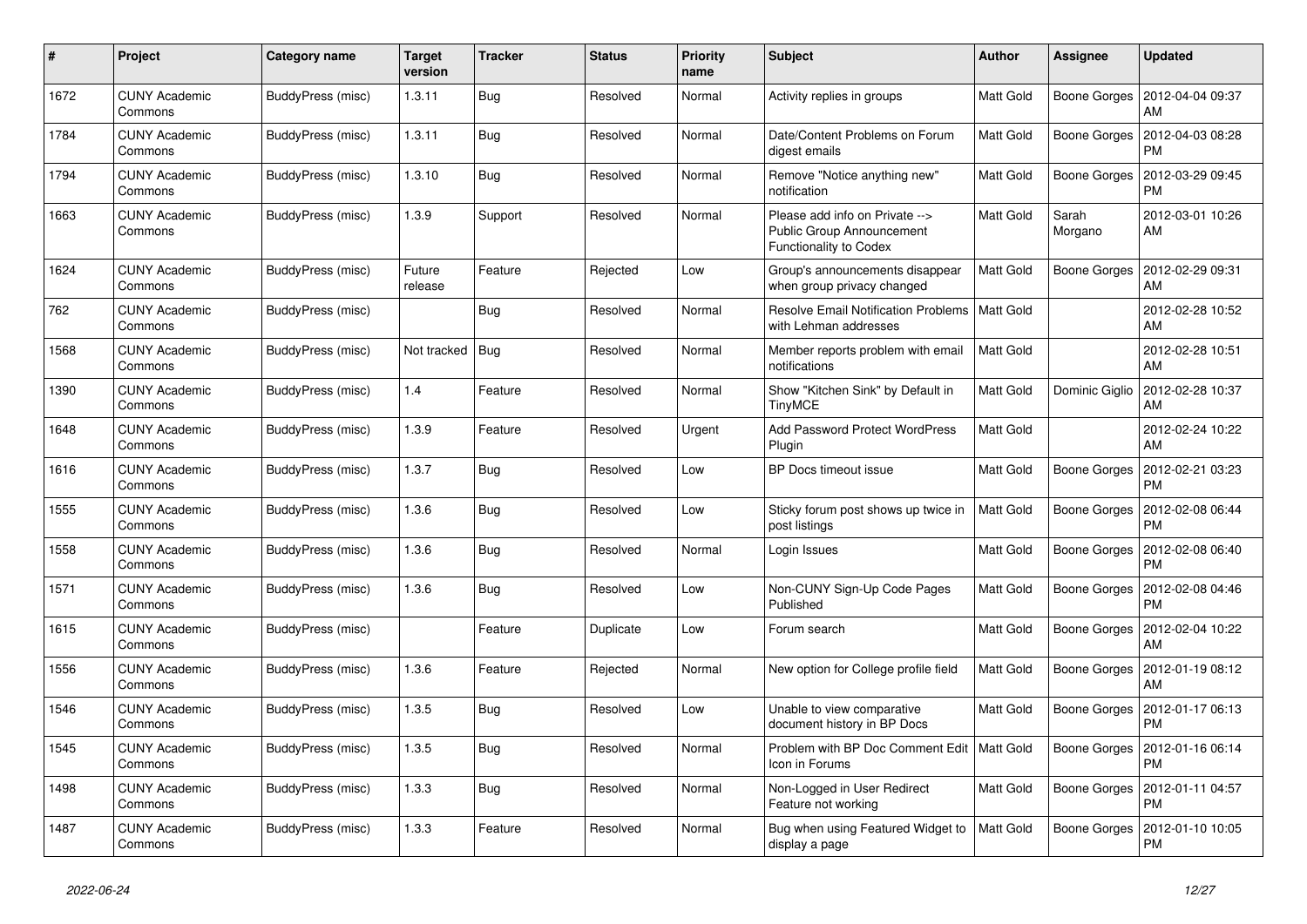| #    | Project                         | Category name            | <b>Target</b><br>version | <b>Tracker</b> | <b>Status</b> | <b>Priority</b><br>name | <b>Subject</b>                                                                         | <b>Author</b>    | Assignee     | <b>Updated</b>                |
|------|---------------------------------|--------------------------|--------------------------|----------------|---------------|-------------------------|----------------------------------------------------------------------------------------|------------------|--------------|-------------------------------|
| 1507 | <b>CUNY Academic</b><br>Commons | BuddyPress (misc)        | 1.3.3                    | Feature        | Resolved      | Normal                  | Add Custom Sidebar Plugin                                                              | Matt Gold        | Boone Gorges | 2012-01-10 07:30<br><b>PM</b> |
| 1503 | <b>CUNY Academic</b><br>Commons | BuddyPress (misc)        | 1.3.3                    | Bug            | Resolved      | Normal                  | File list not showing file descriptions                                                | Matt Gold        | Boone Gorges | 2012-01-10 07:28<br><b>PM</b> |
| 1488 | <b>CUNY Academic</b><br>Commons | BuddyPress (misc)        | 1.3.3                    | <b>Bug</b>     | Resolved      | Normal                  | Unable to edit forum post                                                              | Matt Gold        | Boone Gorges | 2012-01-10 07:20<br><b>PM</b> |
| 1495 | <b>CUNY Academic</b><br>Commons | BuddyPress (misc)        | 1.3.3                    | Bug            | Rejected      | Low                     | Newest Member Filter on homepage<br>not working                                        | Matt Gold        | Boone Gorges | 2011-12-22 11:29<br>AM        |
| 1455 | <b>CUNY Academic</b><br>Commons | BuddyPress (misc)        | 1.3.1                    | Bug            | Resolved      | Normal                  | Errant error message on Groups<br>page                                                 | Matt Gold        | Boone Gorges | 2011-12-16 02:05<br><b>PM</b> |
| 1451 | <b>CUNY Academic</b><br>Commons | BuddyPress (misc)        | 1.3.1                    | Bug            | Resolved      | Normal                  | Social Media Profile Icons Not<br>Showing Up Automatically?                            | Matt Gold        | Boone Gorges | 2011-12-15 07:06<br><b>PM</b> |
| 1441 | <b>CUNY Academic</b><br>Commons | BuddyPress (misc)        | Not tracked              | Support        | Rejected      | Normal                  | Hiding BP Admin bar on a<br>subdomain blog                                             | Matt Gold        | Boone Gorges | 2011-12-14 04:01<br><b>PM</b> |
| 1294 | <b>CUNY Academic</b><br>Commons | BuddyPress (misc)        | Not tracked              | Bug            | Resolved      | Normal                  | Profile Field Search by College Not<br><b>Working Correctly</b>                        | Matt Gold        | Boone Gorges | 2011-12-09 07:11<br>AM        |
| 1394 | <b>CUNY Academic</b><br>Commons | BuddyPress (misc)        | 1.3                      | Feature        | Rejected      | Normal                  | Update Filters to include new BP<br>Profile roles                                      | Matt Gold        | Boone Gorges | 2011-12-09 07:11<br>AM        |
| 1412 | <b>CUNY Academic</b><br>Commons | BuddyPress (misc)        | 1.3                      | <b>Bug</b>     | Resolved      | Normal                  | Alter text on pop-up message about<br>role field                                       | Matt Gold        | Boone Gorges | 2011-12-08 12:58<br><b>PM</b> |
| 1400 | <b>CUNY Academic</b><br>Commons | BuddyPress (misc)        | 1.2.7                    | Bug            | Resolved      | Normal                  | Firefox Login Caching Issue                                                            | Matt Gold        | Boone Gorges | 2011-12-06 05:53<br><b>PM</b> |
| 1393 | <b>CUNY Academic</b><br>Commons | BuddyPress (misc)        | Not tracked              | Feature        | Resolved      | Normal                  | Add Postdoc option to Profile Role                                                     | Matt Gold        | Matt Gold    | 2011-12-03 04:17<br><b>PM</b> |
| 1387 | <b>CUNY Academic</b><br>Commons | BuddyPress (misc)        | Not tracked              | Feature        | Resolved      | Normal                  | Add Alumnus/a Category for BP<br><b>Profile Fields</b>                                 | Matt Gold        | Matt Gold    | 2011-11-29 12:04<br>AM        |
| 1345 | <b>CUNY Academic</b><br>Commons | BuddyPress (misc)        | 1.3                      | Bug            | Resolved      | Normal                  | Consider Adding BuddyPress Group<br>for Community Admins and Mods<br>Plugin            | Matt Gold        | Boone Gorges | 2011-11-28 03:17<br><b>PM</b> |
| 1256 | <b>CUNY Academic</b><br>Commons | BuddyPress (misc)        | 1.3                      | Feature        | Resolved      | Normal                  | Enable BP Docs by default on<br>Commons groups                                         | Matt Gold        | Boone Gorges | 2011-11-15 02:27<br><b>PM</b> |
| 1344 | <b>CUNY Academic</b><br>Commons | BuddyPress (misc)        | 1.3                      | <b>Bug</b>     | Resolved      | Normal                  | Activity Feed Items not Appearing in<br>Group                                          | Matt Gold        | Boone Gorges | 2011-11-14 11:26<br>AM        |
| 1321 | <b>CUNY Academic</b><br>Commons | <b>BuddyPress (misc)</b> | 1.2.5                    | Bug            | Duplicate     | Normal                  | BP Doc Comment Doesn't Show Up<br>on Doc (but does appear in group<br>stream)          | <b>Matt Gold</b> | Boone Gorges | 2011-11-04 08:04<br>AM        |
| 643  | <b>CUNY Academic</b><br>Commons | BuddyPress (misc)        | 1.3                      | Feature        | Resolved      | Normal                  | Create Mechanism to Require<br>People to Fill Out New Identity<br><b>Profile Field</b> | Matt Gold        | Boone Gorges | 2011-10-19 01:50<br><b>PM</b> |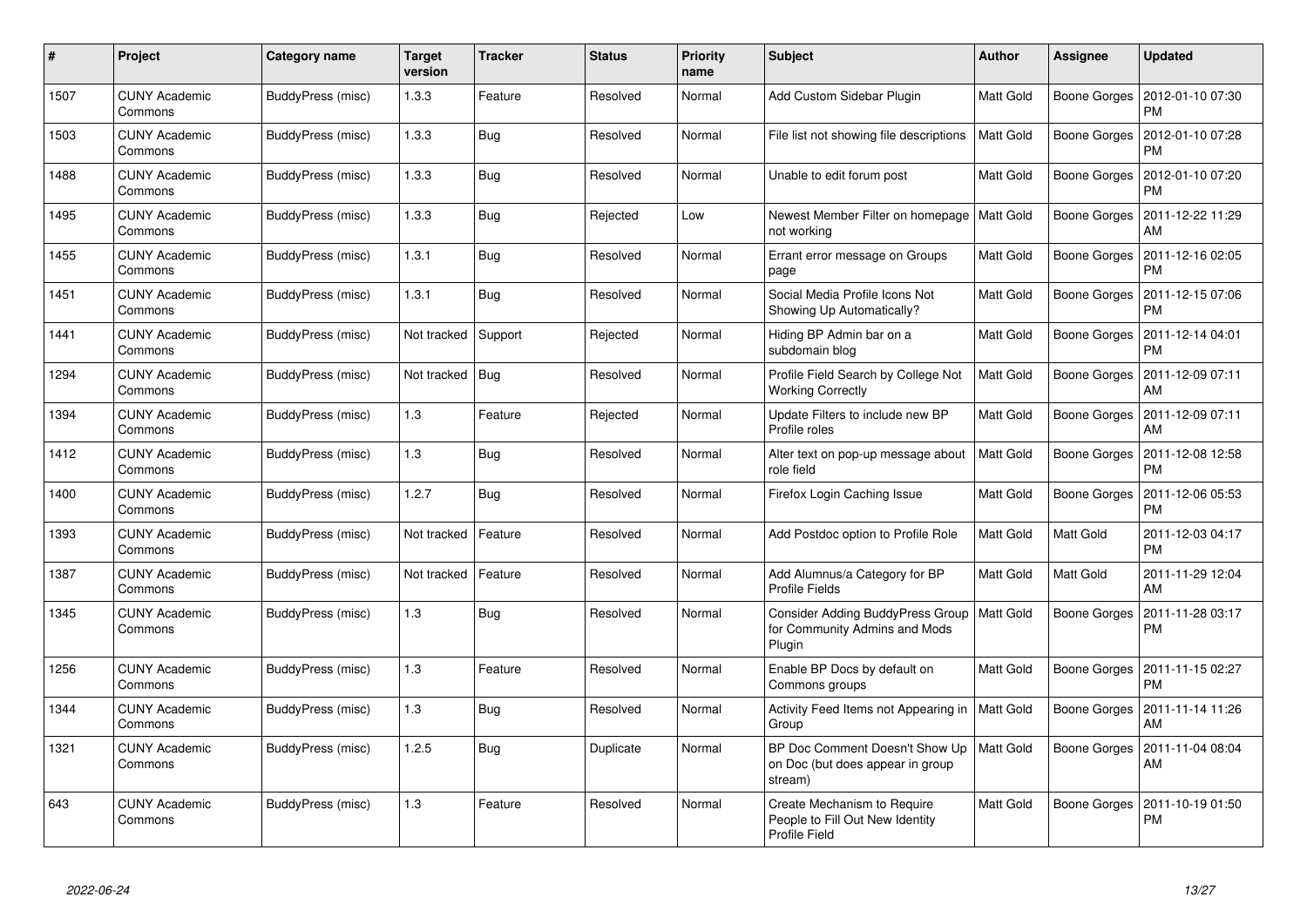| #    | Project                         | <b>Category name</b>     | <b>Target</b><br>version | <b>Tracker</b> | <b>Status</b> | <b>Priority</b><br>name | <b>Subject</b>                                                                  | Author           | <b>Assignee</b>     | <b>Updated</b>                        |
|------|---------------------------------|--------------------------|--------------------------|----------------|---------------|-------------------------|---------------------------------------------------------------------------------|------------------|---------------------|---------------------------------------|
| 626  | <b>CUNY Academic</b><br>Commons | BuddyPress (misc)        | Not tracked              | Bug            | Resolved      | Normal                  | Edit Help Blog Post on Syncing<br>Group/Blog Authorship                         | <b>Matt Gold</b> | Sarah<br>Morgano    | 2011-10-13 11:29<br>AM                |
| 642  | <b>CUNY Academic</b><br>Commons | BuddyPress (misc)        | Not tracked              | Feature        | Resolved      | Normal                  | Create new BuddyPress Profile<br>Field to Designate Role                        | <b>Matt Gold</b> | Matt Gold           | 2011-09-24 03:22<br><b>PM</b>         |
| 906  | <b>CUNY Academic</b><br>Commons | BuddyPress (misc)        | 1.3                      | Feature        | Resolved      | Low                     | Allow users to edit BP Doc<br>comments                                          | Matt Gold        | Boone Gorges        | 2011-09-14 01:27<br>AM                |
| 1162 | <b>CUNY Academic</b><br>Commons | BuddyPress (misc)        | 1.2.5                    | Feature        | Resolved      | Normal                  | Organization of "My Blogs"<br>Dropdown on Nav Bar                               | Matt Gold        | Boone Gorges        | 2011-09-14 01:24<br>AM                |
| 697  | <b>CUNY Academic</b><br>Commons | BuddyPress (misc)        | 1.3                      | Feature        | Resolved      | Normal                  | Member request: Indented text in<br>Forum Posts                                 | <b>Matt Gold</b> | Boone Gorges        | 2011-09-13 03:29<br><b>PM</b>         |
| 532  | <b>CUNY Academic</b><br>Commons | BuddyPress (misc)        | 1.3                      | Feature        | Resolved      | Normal                  | Allow members to paste in a group<br>of email addresses when sending<br>invites | Matt Gold        | Boone Gorges        | 2011-09-13 01:12<br><b>PM</b>         |
| 649  | <b>CUNY Academic</b><br>Commons | BuddyPress (misc)        | 1.3                      | Feature        | Resolved      | Normal                  | Create Copy All button for<br><b>BuddyPress Docs</b>                            | Matt Gold        | Boone Gorges        | 2011-09-13 11:59<br>AM                |
| 1117 | <b>CUNY Academic</b><br>Commons | BuddyPress (misc)        | 1.2.5                    | Bug            | Resolved      | Normal                  | Character Display Error in Feed                                                 | <b>Matt Gold</b> | Boone Gorges        | 2011-09-12 06:29<br><b>PM</b>         |
| 1145 | <b>CUNY Academic</b><br>Commons | BuddyPress (misc)        | 1.2.5                    | <b>Bug</b>     | Resolved      | Low                     | Alert Box on Group Join                                                         | Matt Gold        | Boone Gorges        | 2011-09-12 05:56<br><b>PM</b>         |
| 1143 | <b>CUNY Academic</b><br>Commons | BuddyPress (misc)        | 1.2.5                    | Bug            | Resolved      | Normal                  | Notifications of Old Posts                                                      | Matt Gold        |                     | 2011-08-30 09:56<br><b>PM</b>         |
| 351  | <b>CUNY Academic</b><br>Commons | BuddyPress (misc)        | Not tracked              | Bug            | Rejected      | Normal                  | Invited Group Members Aren't<br>Automatically Added to Groups                   | Matt Gold        | Boone Gorges        | 2011-08-22 06:54<br><b>PM</b>         |
| 466  | <b>CUNY Academic</b><br>Commons | BuddyPress (misc)        | Not tracked              | Bug            | Rejected      | Normal                  | Friendship Requests coming out of<br>nowhere                                    | Matt Gold        | Boone Gorges        | 2011-08-22 06:52<br><b>PM</b>         |
| 590  | <b>CUNY Academic</b><br>Commons | <b>BuddyPress (misc)</b> | Not tracked              | <b>Bug</b>     | Resolved      | Normal                  | Roadmap Discussion                                                              | <b>Matt Gold</b> | <b>Boone Gorges</b> | 2011-08-22 06:51<br><b>PM</b>         |
| 599  | <b>CUNY Academic</b><br>Commons | <b>BuddyPress (misc)</b> | Future<br>release        | Feature        | Assigned      | Normal                  | Consider adding rating plugins for<br><b>BuddyPress/BBPress</b>                 | Matt Gold        | Boone Gorges        | 2011-08-22 06:50<br><b>PM</b>         |
| 735  | <b>CUNY Academic</b><br>Commons | BuddyPress (misc)        | 1.2.5                    | Feature        | Resolved      | Normal                  | BP Docs - Include Check-Box to<br>Avoid Email Notifications of Minor<br>Edits   | Matt Gold        | Boone Gorges        | 2011-07-24 11:34<br>AM                |
| 993  | CUNY Academic<br>Commons        | BuddyPress (misc)        | 1.2.5                    | <b>Bug</b>     | Resolved      | Low                     | <b>BP Docs Notification Issue</b>                                               | <b>Matt Gold</b> |                     | Boone Gorges   2011-07-20 12:10<br>AM |
| 992  | <b>CUNY Academic</b><br>Commons | BuddyPress (misc)        | 1.2.5                    | <b>Bug</b>     | Resolved      | Normal                  | BP Docs comments show up on WP<br>Dashboard                                     | Matt Gold        | Boone Gorges        | 2011-07-19 02:17<br><b>PM</b>         |
| 648  | <b>CUNY Academic</b><br>Commons | BuddyPress (misc)        | 1.3                      | Feature        | Resolved      | Normal                  | Create Print functionality for<br><b>BuddyPress Docs</b>                        | Matt Gold        |                     | Boone Gorges   2011-07-19 11:46<br>AM |
| 810  | <b>CUNY Academic</b><br>Commons | BuddyPress (misc)        | 1.2.4                    | <b>Bug</b>     | Resolved      | Normal                  | Can't see all blogs in "My Blogs"                                               | Matt Gold        | Boone Gorges        | 2011-07-12 10:51<br>PM                |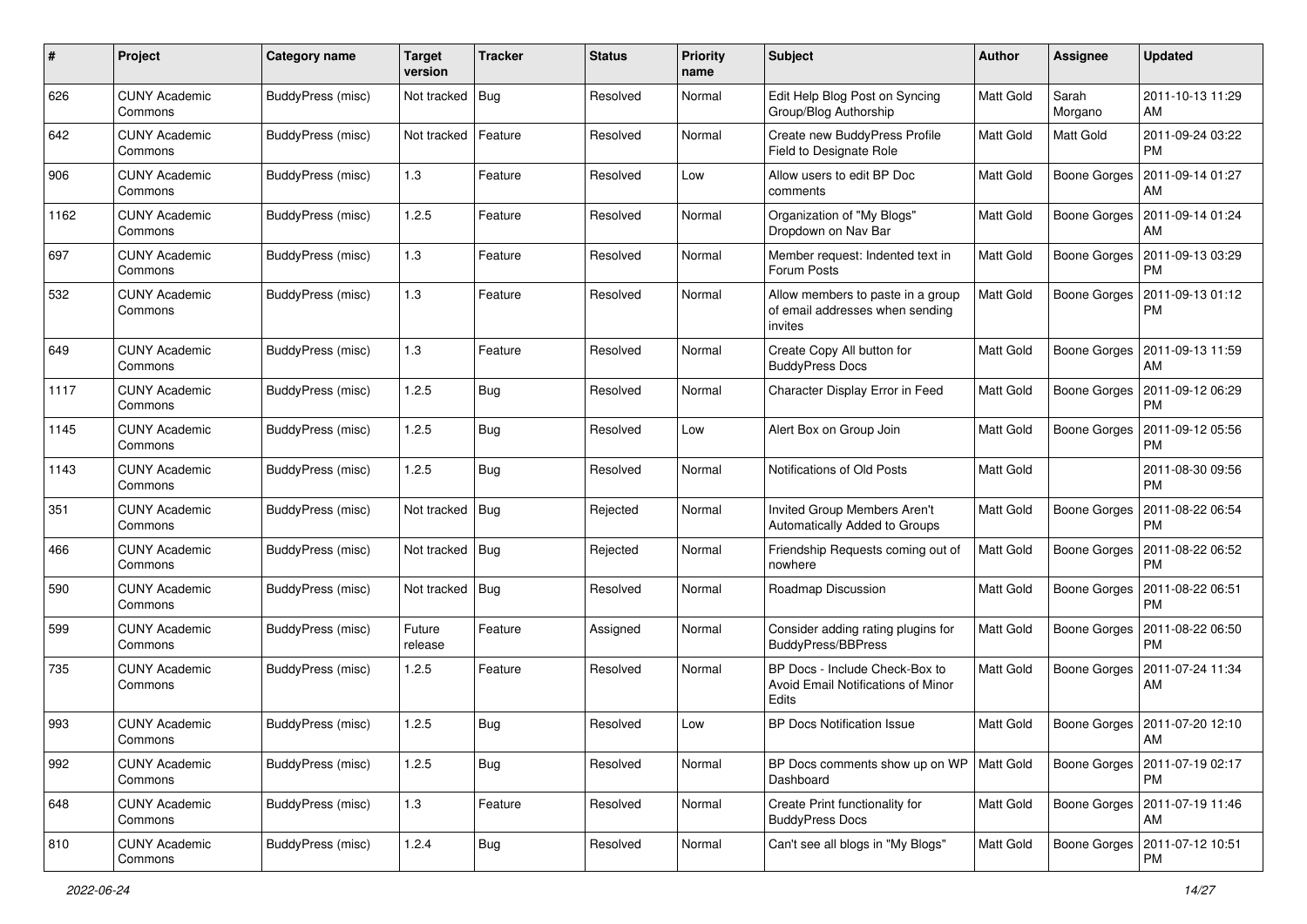| #   | Project                         | Category name            | <b>Target</b><br>version | <b>Tracker</b> | <b>Status</b> | <b>Priority</b><br>name | <b>Subject</b>                                                                    | <b>Author</b>    | Assignee     | <b>Updated</b>                |
|-----|---------------------------------|--------------------------|--------------------------|----------------|---------------|-------------------------|-----------------------------------------------------------------------------------|------------------|--------------|-------------------------------|
| 905 | <b>CUNY Academic</b><br>Commons | BuddyPress (misc)        | 1.2.4                    | <b>Bug</b>     | Resolved      | Low                     | <b>BP Docs Authentication Issue</b>                                               | Matt Gold        | Boone Gorges | 2011-07-12 01:39<br><b>PM</b> |
| 950 | <b>CUNY Academic</b><br>Commons | BuddyPress (misc)        | 1.2.4                    | <b>Bug</b>     | Rejected      | Normal                  | Spam/Moderation Issue                                                             | Matt Gold        | Boone Gorges | 2011-07-11 09:15<br>AM        |
| 929 | <b>CUNY Academic</b><br>Commons | BuddyPress (misc)        | Not tracked              | Support        | Resolved      | Normal                  | Request: Change Member ID                                                         | Matt Gold        | Boone Gorges | 2011-07-08 02:25<br><b>PM</b> |
| 908 | <b>CUNY Academic</b><br>Commons | BuddyPress (misc)        | 1.2.4                    | Bug            | Resolved      | Normal                  | Free a BP Doc from Locked Status                                                  | Matt Gold        | Boone Gorges | 2011-07-02 11:15<br><b>PM</b> |
| 856 | <b>CUNY Academic</b><br>Commons | BuddyPress (misc)        | 1.2.4                    | Bug            | Resolved      | Low                     | Text-alignment issue on group                                                     | Matt Gold        | Raymond Hoh  | 2011-06-22 10:02<br><b>PM</b> |
| 557 | <b>CUNY Academic</b><br>Commons | <b>BuddyPress (misc)</b> | 1.3                      | Feature        | Rejected      | Normal                  | Denied Size and Extension Alerts<br>on Forum posts                                | Matt Gold        | Boone Gorges | 2011-06-17 02:58<br><b>PM</b> |
| 774 | <b>CUNY Academic</b><br>Commons | BuddyPress (misc)        | 1.3                      | Feature        | Resolved      | Normal                  | Consider Allowing Email to Be Sent<br><b>Between Unfriended Members</b>           | Matt Gold        | Boone Gorges | 2011-06-16 04:06<br><b>PM</b> |
| 806 | <b>CUNY Academic</b><br>Commons | BuddyPress (misc)        | 1.2.4                    | <b>Bug</b>     | Resolved      | Normal                  | <b>BP Docs Notification Throttling</b><br>Issues                                  | Matt Gold        | Boone Gorges | 2011-06-08 12:17<br><b>PM</b> |
| 783 | <b>CUNY Academic</b><br>Commons | BuddyPress (misc)        | 1.2.4                    | <b>Bug</b>     | Resolved      | Normal                  | Broken Avatar Images                                                              | <b>Matt Gold</b> | Boone Gorges | 2011-06-06 02:49<br><b>PM</b> |
| 782 | <b>CUNY Academic</b><br>Commons | BuddyPress (misc)        | 1.2.3                    | Feature        | Resolved      | Normal                  | Add Captcha Plugin                                                                | Matt Gold        | Boone Gorges | 2011-06-06 10:37<br>AM        |
| 778 | <b>CUNY Academic</b><br>Commons | BuddyPress (misc)        | 1.2.2                    | Bug            | Resolved      | Normal                  | Private BP Docs Comment<br>Notification in RSS Feed                               | Matt Gold        | Boone Gorges | 2011-06-02 09:29<br>AM        |
| 763 | <b>CUNY Academic</b><br>Commons | <b>BuddyPress (misc)</b> | 1.2.3                    | Bug            | Resolved      | Low                     | Resaving BP Docs Preferences on<br>Same Setting Produces Unclear<br>Error Message | Matt Gold        | Boone Gorges | 2011-06-02 09:19<br>AM        |
| 325 | <b>CUNY Academic</b><br>Commons | BuddyPress (misc)        | 1.3                      | Feature        | Resolved      | Normal                  | Add folder hierarchies to Group<br>Documents plugin                               | Matt Gold        | Boone Gorges | 2011-05-23 01:33<br>AM        |
| 746 | <b>CUNY Academic</b><br>Commons | BuddyPress (misc)        | 1.3                      | <b>Bug</b>     | Resolved      | Normal                  | Create Pop-Up Login Overlay                                                       | Matt Gold        | Raymond Hoh  | 2011-05-16 06:32<br><b>PM</b> |
| 724 | <b>CUNY Academic</b><br>Commons | BuddyPress (misc)        | 1.2.1                    | <b>Bug</b>     | Rejected      | Normal                  | Word Limit on Email Notifications of<br>Forum Posts?                              | Matt Gold        | Boone Gorges | 2011-05-11 12:04<br><b>PM</b> |
| 627 | <b>CUNY Academic</b><br>Commons | BuddyPress (misc)        | 1.2                      | Feature        | Resolved      | Normal                  | Add LaTeX support for BP Group<br>Forums                                          | Matt Gold        | Boone Gorges | 2011-05-09 05:21<br><b>PM</b> |
| 661 | <b>CUNY Academic</b><br>Commons | BuddyPress (misc)        | 1.2                      | <b>Bug</b>     | Resolved      | Low                     | HTML Special Characters Appear in<br><b>Email Notification Text</b>               | <b>Matt Gold</b> | Raymond Hoh  | 2011-05-04 08:55<br>AM        |
| 731 | <b>CUNY Academic</b><br>Commons | BuddyPress (misc)        | 1.2.1                    | <b>Bug</b>     | Resolved      | Normal                  | Member reports a problem posting<br>to a private group                            | Matt Gold        | Boone Gorges | 2011-05-03 07:10<br><b>PM</b> |
| 656 | <b>CUNY Academic</b><br>Commons | BuddyPress (misc)        | 1.2                      | Bug            | Resolved      | Low                     | Conflicting Email Subscription<br>Messages                                        | Matt Gold        | Boone Gorges | 2011-04-10 10:10<br><b>PM</b> |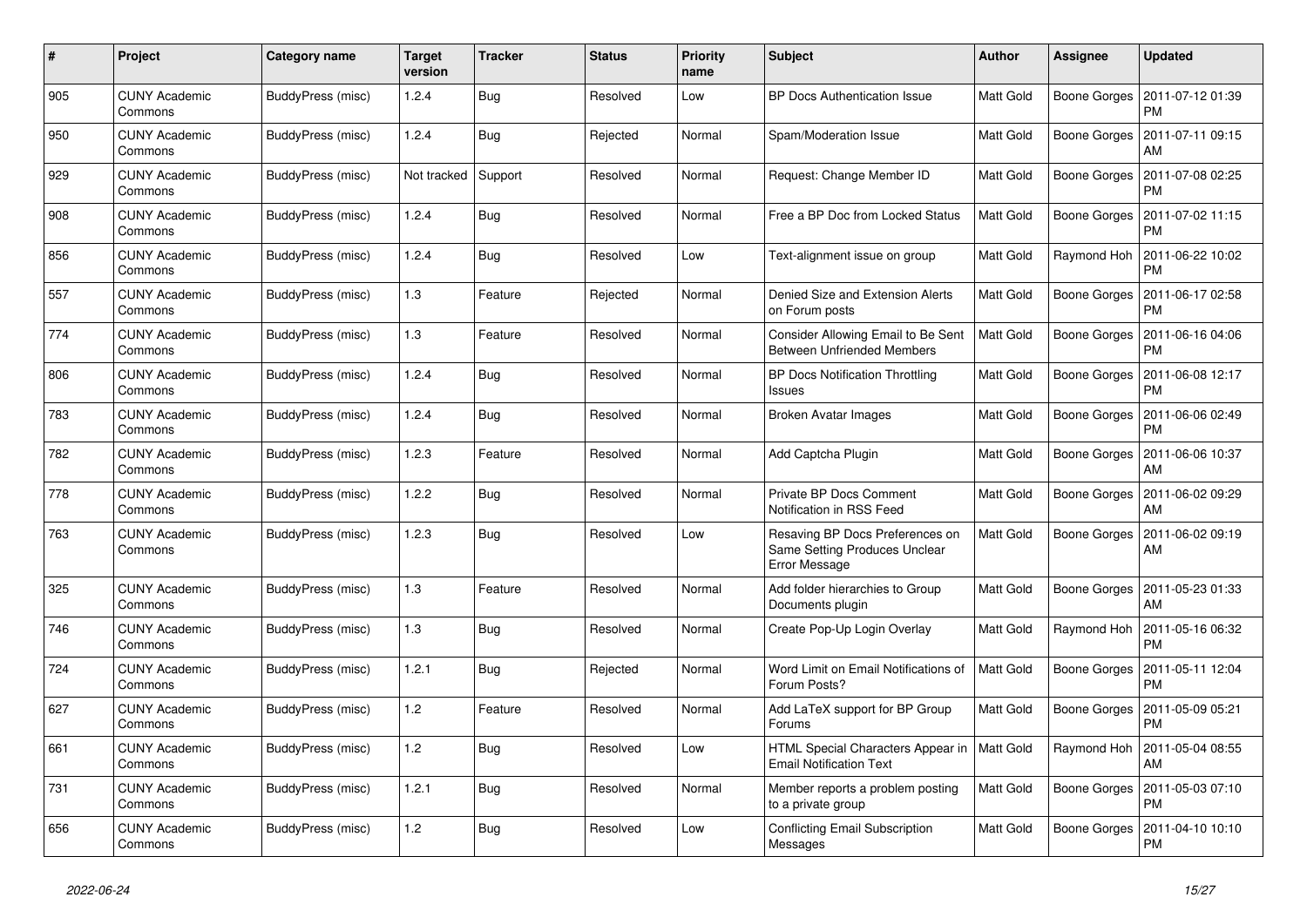| #   | Project                         | <b>Category name</b>     | <b>Target</b><br>version | <b>Tracker</b> | <b>Status</b> | <b>Priority</b><br>name | <b>Subject</b>                                                                                        | <b>Author</b> | Assignee            | <b>Updated</b>                               |
|-----|---------------------------------|--------------------------|--------------------------|----------------|---------------|-------------------------|-------------------------------------------------------------------------------------------------------|---------------|---------------------|----------------------------------------------|
| 674 | <b>CUNY Academic</b><br>Commons | BuddyPress (misc)        | Not tracked              | <b>Bug</b>     | Rejected      | Normal                  | <b>Errant Friend Request?</b>                                                                         | Matt Gold     | Boone Gorges        | 2011-04-06 11:28<br><b>PM</b>                |
| 660 | <b>CUNY Academic</b><br>Commons | BuddyPress (misc)        | 1.2                      | Bug            | Resolved      | Low                     | HTML Markup appears in activity<br>comment                                                            | Matt Gold     | Boone Gorges        | 2011-04-04 02:39<br><b>PM</b>                |
| 651 | CUNY Academic<br>Commons        | BuddyPress (misc)        | Not tracked              | Feature        | Resolved      | Normal                  | Update Roadmap                                                                                        | Matt Gold     | Boone Gorges        | 2011-03-26 07:20<br>PM                       |
| 646 | <b>CUNY Academic</b><br>Commons | BuddyPress (misc)        | 1.2                      | Bug            | Resolved      | Low                     | Change Error Message Non<br>Logged-In Users See When<br>Authorized Page is Requested<br>Without Login | Matt Gold     | Boone Gorges        | 2011-03-22 10:28<br>AM                       |
| 629 | <b>CUNY Academic</b><br>Commons | BuddyPress (misc)        | 1.2                      | Feature        | Resolved      | Normal                  | Create Required Profile Field to<br>Define User Status                                                | Matt Gold     | Matt Gold           | 2011-03-17 06:34<br><b>PM</b>                |
| 638 | <b>CUNY Academic</b><br>Commons | BuddyPress (misc)        | 1.1.11                   | Bug            | Resolved      | Normal                  | Email Notifications Include Odd<br>Characters                                                         | Matt Gold     | Boone Gorges        | 2011-03-16 11:06<br>AM                       |
| 635 | <b>CUNY Academic</b><br>Commons | BuddyPress (misc)        | Future<br>release        | Feature        | Assigned      | Normal                  | Big Blue Button - Videoconferencing   Matt Gold<br>in Groups and Blogs                                |               | Boone Gorges        | 2011-03-14 03:24<br><b>PM</b>                |
| 348 | <b>CUNY Academic</b><br>Commons | BuddyPress (misc)        | 1.2                      | Feature        | Resolved      | Normal                  | Create status marker to show which<br>invited group members have already<br>received group invites    | Matt Gold     | Boone Gorges        | 2011-03-08 09:08<br><b>PM</b>                |
| 349 | <b>CUNY Academic</b><br>Commons | BuddyPress (misc)        | 1.2                      | Feature        | Resolved      | Normal                  | Add explanatory note to Group<br>Send Invites Page                                                    | Matt Gold     | Boone Gorges        | 2011-03-08 08:44<br><b>PM</b>                |
| 612 | <b>CUNY Academic</b><br>Commons | BuddyPress (misc)        | 1.1.10                   | Bug            | Resolved      | Normal                  | Member reports trouble uploading<br>documents to groups                                               | Matt Gold     | Boone Gorges        | 2011-03-07 10:12<br><b>PM</b>                |
| 614 | <b>CUNY Academic</b><br>Commons | BuddyPress (misc)        | 1.1.10                   | <b>Bug</b>     | Rejected      | Low                     | Log out button on BP Admin bar<br>covers logo                                                         | Matt Gold     | Boone Gorges        | 2011-03-04 05:58<br><b>PM</b>                |
| 613 | <b>CUNY Academic</b><br>Commons | BuddyPress (misc)        | 1.1.10                   | <b>Bug</b>     | Resolved      | Normal                  | Member reports group blog / group<br>member syncing                                                   | Matt Gold     | Boone Gorges        | 2011-03-03 09:26<br>AM                       |
| 623 | <b>CUNY Academic</b><br>Commons | BuddyPress (misc)        | 1.2                      | Feature        | Resolved      | Normal                  | <b>BuddyPress Docs: Move</b><br>Paste-from-Word Icon Into Top Row<br>of Tiny-MCE icons                | Matt Gold     | Boone Gorges        | 2011-02-28 06:33<br>PM                       |
| 606 | <b>CUNY Academic</b><br>Commons | BuddyPress (misc)        | 1.1.10                   | Bug            | Rejected      | Low                     | Avatars don't show up in list of<br>members on group invite tool                                      | Matt Gold     | Boone Gorges        | 2011-02-24 11:47<br>PM                       |
| 605 | <b>CUNY Academic</b><br>Commons | BuddyPress (misc)        | 1.1.10                   | Bug            | Rejected      | Normal                  | Member search on Group Invite<br>Page Not Working                                                     | Matt Gold     | Boone Gorges        | 2011-02-24 11:41<br>PM                       |
| 510 | <b>CUNY Academic</b><br>Commons | <b>BuddyPress (misc)</b> | 1.2                      | Feature        | Resolved      | Normal                  | Change group slug placement on<br>group admin menu                                                    | Matt Gold     |                     | Boone Gorges   2011-02-21 04:51<br><b>PM</b> |
| 362 | <b>CUNY Academic</b><br>Commons | <b>BuddyPress (misc)</b> | 1.2                      | Feature        | Resolved      | Low                     | Require Confirmation on Leaving a<br>Group                                                            | Matt Gold     | Boone Gorges        | 2011-02-21 02:51<br><b>PM</b>                |
| 574 | <b>CUNY Academic</b><br>Commons | BuddyPress (misc)        | 1.1.10                   | <b>Bug</b>     | Resolved      | High                    | Members unable to read documents   Matt Gold<br>posted to groups                                      |               | <b>Boone Gorges</b> | 2011-02-10 03:01<br>PM                       |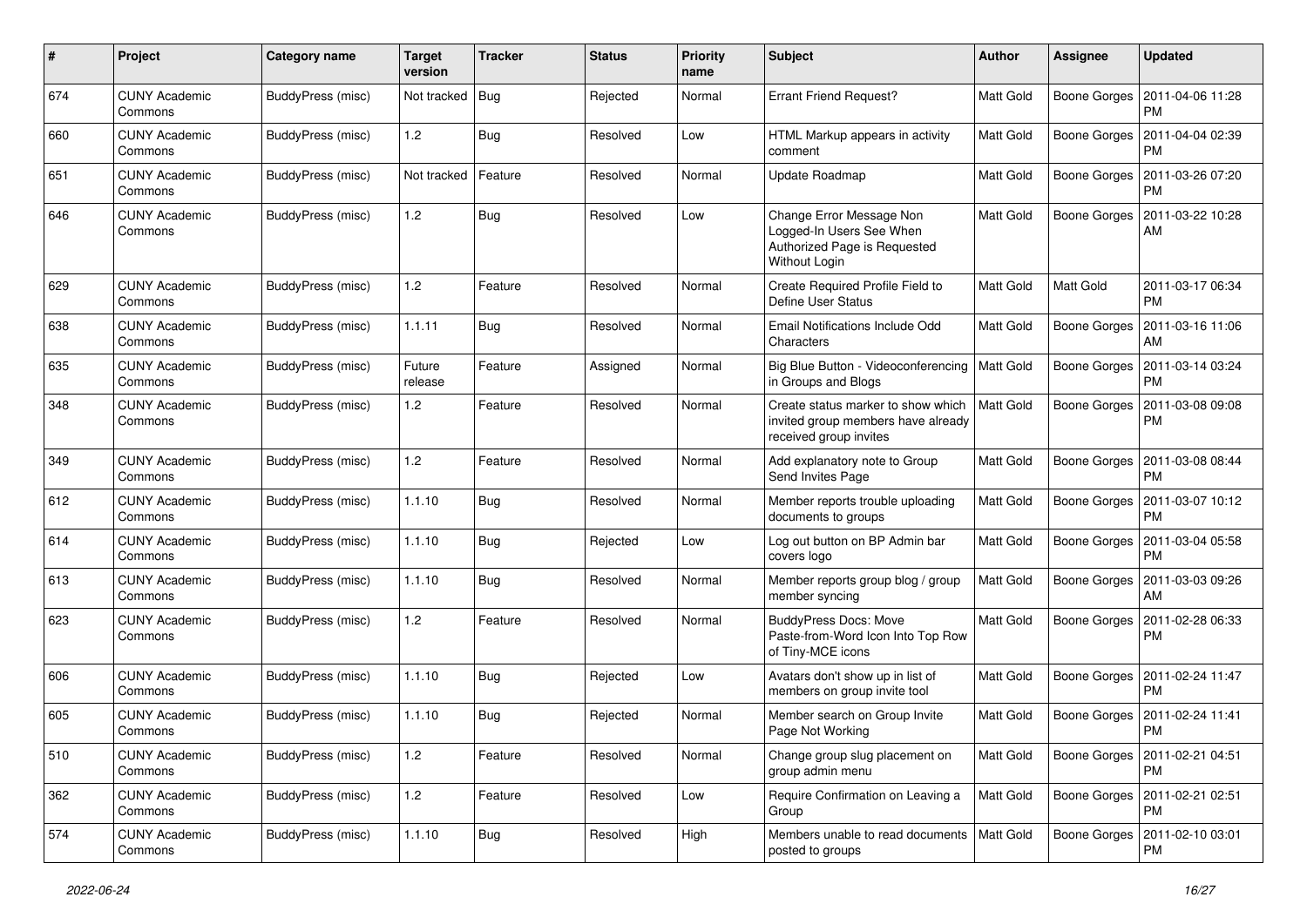| #   | Project                         | Category name            | <b>Target</b><br>version | <b>Tracker</b> | <b>Status</b> | <b>Priority</b><br>name | <b>Subject</b>                                                                           | <b>Author</b>    | Assignee            | <b>Updated</b>                |
|-----|---------------------------------|--------------------------|--------------------------|----------------|---------------|-------------------------|------------------------------------------------------------------------------------------|------------------|---------------------|-------------------------------|
| 568 | <b>CUNY Academic</b><br>Commons | BuddyPress (misc)        | 1.1.10                   | <b>Bug</b>     | Resolved      | High                    | Member reports trouble uploading<br>documents to groups                                  | Matt Gold        | Boone Gorges        | 2011-02-10 02:33<br><b>PM</b> |
| 561 | <b>CUNY Academic</b><br>Commons | BuddyPress (misc)        |                          | <b>Bug</b>     | Resolved      | Normal                  | <b>Copyright Violation</b>                                                               | Matt Gold        | Matt Gold           | 2011-02-05 03:10<br><b>PM</b> |
| 546 | CUNY Academic<br>Commons        | BuddyPress (misc)        | 1.1.8                    | Bug            | Resolved      | Normal                  | Add Group/Group Blog Author<br>Syncing on an Automated Basis to<br>the Group Blog Plugin | Matt Gold        | Boone Gorges        | 2011-02-03 08:44<br>AM        |
| 538 | <b>CUNY Academic</b><br>Commons | BuddyPress (misc)        | 1.1.8                    | <b>Bug</b>     | Resolved      | Normal                  | News feed assigns incorrect<br>trackback origins                                         | <b>Matt Gold</b> | Boone Gorges        | 2011-02-02 11:22<br>AM        |
| 540 | <b>CUNY Academic</b><br>Commons | BuddyPress (misc)        | 1.1.8                    | Bug            | Resolved      | Normal                  | Long BP Group Doc Names Hide<br>Edit/Delete Options                                      | Matt Gold        | Boone Gorges        | 2011-02-02 10:58<br>AM        |
| 533 | <b>CUNY Academic</b><br>Commons | BuddyPress (misc)        | 1.1.8                    | Bug            | Resolved      | Normal                  | Minor CSS issue on group page                                                            | Matt Gold        | Boone Gorges        | 2011-02-02 09:44<br>AM        |
| 539 | <b>CUNY Academic</b><br>Commons | BuddyPress (misc)        | 1.2                      | Feature        | Rejected      | Normal                  | Allow document category names to<br>be edited                                            | Matt Gold        | Boone Gorges        | 2011-01-24 12:52<br><b>PM</b> |
| 531 | <b>CUNY Academic</b><br>Commons | BuddyPress (misc)        | 1.1.7                    | <b>Bug</b>     | Resolved      | Low                     | Member reports problems with<br>avatar cropping                                          | Matt Gold        | Boone Gorges        | 2011-01-04 05:10<br><b>PM</b> |
| 527 | <b>CUNY Academic</b><br>Commons | BuddyPress (misc)        | 1.1.7                    | Bug            | Resolved      | Low                     | BP Admin Bar Doesn't Show up on<br>Cityscape Theme                                       | Matt Gold        | Boone Gorges        | 2011-01-04 03:39<br><b>PM</b> |
| 428 | <b>CUNY Academic</b><br>Commons | <b>BuddyPress (misc)</b> | 1.2                      | Feature        | Resolved      | Normal                  | Consider adding Log Out button to<br><b>BP Admin Bar</b>                                 | Matt Gold        | Boone Gorges        | 2010-12-22 12:12<br><b>PM</b> |
| 467 | <b>CUNY Academic</b><br>Commons | BuddyPress (misc)        | Not tracked              | Bug            | Resolved      | Low                     | CAC Blog no longer listed on<br>BP-Admin Bar "My Blogs" list                             | Matt Gold        | Boone Gorges        | 2010-12-21 12:38<br><b>PM</b> |
| 456 | <b>CUNY Academic</b><br>Commons | BuddyPress (misc)        | Not tracked              | <b>Bug</b>     | Resolved      | Normal                  | <b>Check Sitewide Plugins</b>                                                            | Matt Gold        | Boone Gorges        | 2010-12-21 12:31<br><b>PM</b> |
| 507 | <b>CUNY Academic</b><br>Commons | BuddyPress (misc)        | 1.1.6                    | Bug            | Resolved      | High                    | Invite Anyone Rejects CUNY Emai<br>Addresses                                             | Matt Gold        | Boone Gorges        | 2010-12-21 11:26<br>AM        |
| 498 | <b>CUNY Academic</b><br>Commons | BuddyPress (misc)        |                          | Feature        | Duplicate     | Normal                  | Create ability to respond to forum<br>posts by email                                     | Matt Gold        | Boone Gorges        | 2010-12-20 11:34<br>AM        |
| 350 | <b>CUNY Academic</b><br>Commons | BuddyPress (misc)        | 1.2                      | Feature        | Resolved      | Normal                  | Move "Send Invites" Button                                                               | Matt Gold        | Boone Gorges        | 2010-12-20 11:29<br>AM        |
| 328 | <b>CUNY Academic</b><br>Commons | BuddyPress (misc)        | Future<br>release        | Feature        | Duplicate     | Normal                  | <b>Make Group Invitation Status</b><br>Clearer                                           | Matt Gold        | <b>Boone Gorges</b> | 2010-12-20 11:08<br>AM        |
| 500 | <b>CUNY Academic</b><br>Commons | BuddyPress (misc)        | Future<br>release        | Feature        | Assigned      | Normal                  | Export Group Data                                                                        | Matt Gold        | Boone Gorges        | 2010-12-19 12:09<br><b>PM</b> |
| 486 | <b>CUNY Academic</b><br>Commons | BuddyPress (misc)        | 1.1.4                    | Feature        | Resolved      | Normal                  | Add "Post Topic" to Group Forum<br>pages                                                 | Matt Gold        | Boone Gorges        | 2010-12-16 11:13<br>AM        |
| 458 | <b>CUNY Academic</b><br>Commons | BuddyPress (misc)        | 1.1.3                    | <b>Bug</b>     | Resolved      | Normal                  | Notifications Not Received for Own<br>Messages                                           | Matt Gold        | Boone Gorges        | 2010-12-13 08:28<br><b>PM</b> |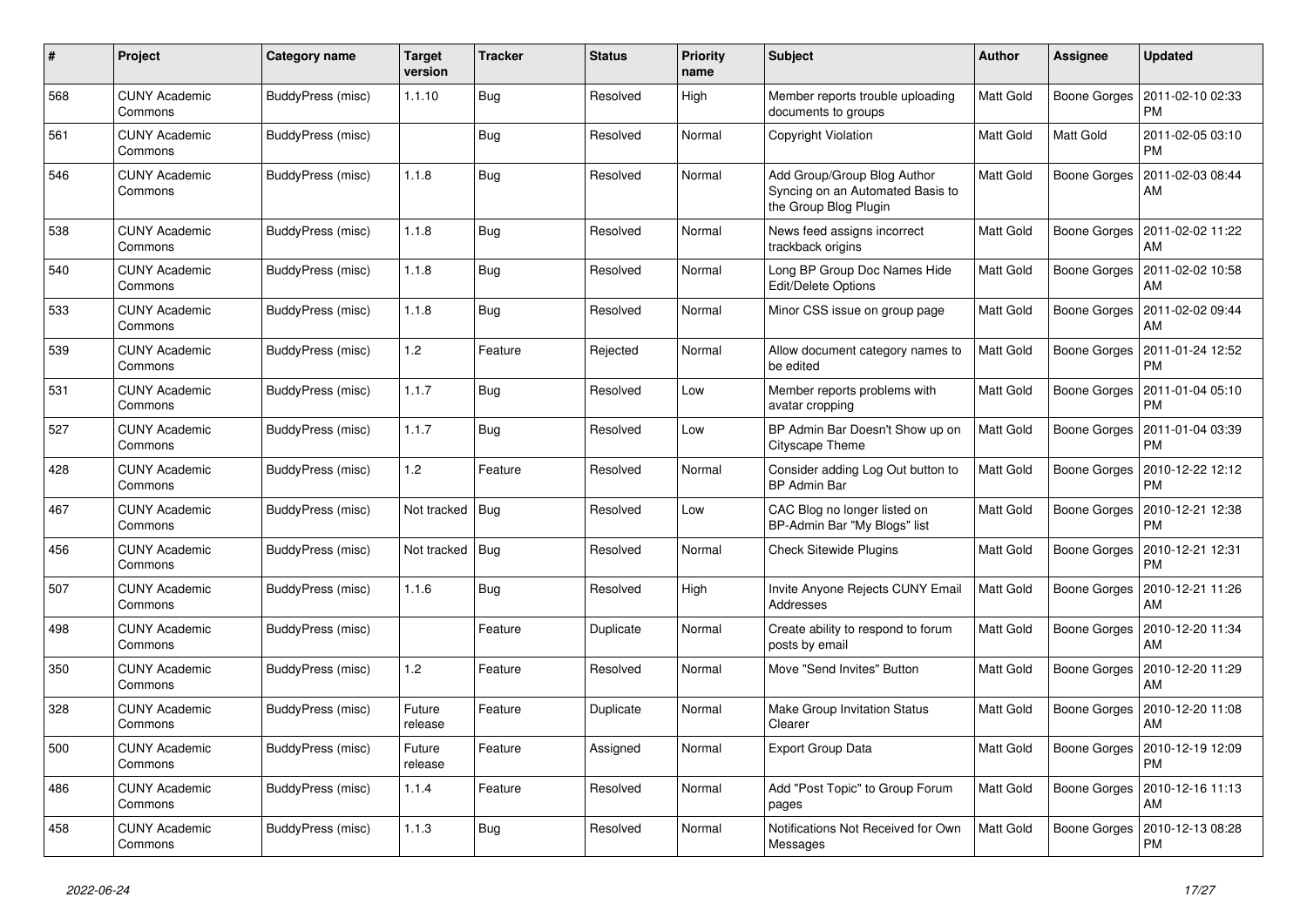| #   | Project                         | Category name            | <b>Target</b><br>version | <b>Tracker</b> | <b>Status</b> | <b>Priority</b><br>name | <b>Subject</b>                                                    | <b>Author</b>    | Assignee            | <b>Updated</b>                        |
|-----|---------------------------------|--------------------------|--------------------------|----------------|---------------|-------------------------|-------------------------------------------------------------------|------------------|---------------------|---------------------------------------|
| 457 | <b>CUNY Academic</b><br>Commons | BuddyPress (misc)        | 1.1.2                    | Bug            | Resolved      | High                    | Unable to Upload Documents as<br><b>Forum Attachments</b>         | Matt Gold        | Boone Gorges        | 2010-12-10 06:56<br><b>PM</b>         |
| 391 | <b>CUNY Academic</b><br>Commons | BuddyPress (misc)        | Not tracked              | Feature        | Resolved      | Normal                  | Announce changes to Group<br>Interface                            | <b>Matt Gold</b> | <b>Brian Foote</b>  | 2010-12-09 05:18<br><b>PM</b>         |
| 451 | <b>CUNY Academic</b><br>Commons | BuddyPress (misc)        | Not tracked              | <b>Bug</b>     | Resolved      | High                    | Members Unable to Upload<br>Documents to Groups                   | Matt Gold        | Boone Gorges        | 2010-12-09 12:32<br><b>PM</b>         |
| 435 | <b>CUNY Academic</b><br>Commons | <b>BuddyPress (misc)</b> | Future<br>release        | Feature        | Assigned      | Normal                  | Include Avatar Images in Forum<br><b>Post Notification Emails</b> | Matt Gold        | Boone Gorges        | 2010-12-08 12:40<br><b>PM</b>         |
| 450 | <b>CUNY Academic</b><br>Commons | BuddyPress (misc)        |                          | <b>Bug</b>     | Duplicate     | Normal                  | Email Notifications Summary vs.<br><b>Full Posts</b>              | Matt Gold        | <b>Boone Gorges</b> | 2010-12-08 07:30<br>AM                |
| 436 | <b>CUNY Academic</b><br>Commons | BuddyPress (misc)        | 1.1.1                    | Bug            | Resolved      | Normal                  | Who's Online Widget                                               | Matt Gold        | Boone Gorges        | 2010-12-07 08:14<br>AM                |
| 340 | <b>CUNY Academic</b><br>Commons | BuddyPress (misc)        | 1.1                      | <b>Bug</b>     | Resolved      | High                    | BP Admin Bar Menu Mouseover<br><b>Areas Too Sensitive</b>         | Matt Gold        | Boone Gorges        | 2010-12-01 09:48<br>AM                |
| 361 | <b>CUNY Academic</b><br>Commons | <b>BuddyPress (misc)</b> | 1.1                      | Feature        | Resolved      | Normal                  | Change Wording of Options on<br><b>Friend Request Responses</b>   | Matt Gold        | Chris Stein         | 2010-11-24 01:42<br><b>PM</b>         |
| 307 | <b>CUNY Academic</b><br>Commons | BuddyPress (misc)        | 1.1                      | Feature        | Resolved      | Low                     | Possible to Change in Group Slug?                                 | Matt Gold        | Boone Gorges        | 2010-11-20 09:12<br>AM                |
| 377 | <b>CUNY Academic</b><br>Commons | BuddyPress (misc)        | Future<br>release        | Feature        | Assigned      | Normal                  | Like buttons                                                      | Matt Gold        | Boone Gorges        | 2010-11-16 05:13<br><b>PM</b>         |
| 352 | <b>CUNY Academic</b><br>Commons | BuddyPress (misc)        | 1.1                      | Bug            | Resolved      | Normal                  | Member reports problems with<br>avatar cropping                   | Matt Gold        | Boone Gorges        | 2010-11-16 05:07<br><b>PM</b>         |
| 279 | <b>CUNY Academic</b><br>Commons | BuddyPress (misc)        | 1.1                      | Bug            | Rejected      | Normal                  | Members Report Problems with<br>Notifications                     | Matt Gold        | Boone Gorges        | 2010-11-16 04:37<br><b>PM</b>         |
| 387 | <b>CUNY Academic</b><br>Commons | BuddyPress (misc)        | 1.1                      | <b>Bug</b>     | Resolved      | Normal                  | Disable activity replies for group<br>announcements               | Matt Gold        | Boone Gorges        | 2010-11-16 04:20<br><b>PM</b>         |
| 257 | <b>CUNY Academic</b><br>Commons | BuddyPress (misc)        | 1.1                      | Feature        | Resolved      | Normal                  | Add avatar dimensions to the<br>Change Avatar page.               | Matt Gold        | Chris Stein         | 2010-11-16 03:58<br><b>PM</b>         |
| 32  | <b>CUNY Academic</b><br>Commons | BuddyPress (misc)        | 1.1                      | Feature        | Resolved      | Low                     | Add BP External Group Blogs<br>Plugin                             | Matt Gold        | <b>Boone Gorges</b> | 2010-10-06 05:12<br><b>PM</b>         |
| 363 | <b>CUNY Academic</b><br>Commons | BuddyPress (misc)        | Not tracked              | Bug            | Resolved      | Normal                  | Member listed twice in group                                      | Matt Gold        |                     | Boone Gorges   2010-10-06 10:35<br>AM |
| 360 | <b>CUNY Academic</b><br>Commons | BuddyPress (misc)        | 1.0.3                    | <b>Bug</b>     | Resolved      | High                    | <b>Activity Feed Problems</b>                                     | Matt Gold        | Boone Gorges        | 2010-09-28 11:45<br>AM                |
| 36  | <b>CUNY Academic</b><br>Commons | BuddyPress (misc)        | 1.1                      | Feature        | Resolved      | Normal                  | Digest Version of Group Forums<br><b>Notification Plugin</b>      | Matt Gold        | Boone Gorges        | 2010-09-26 11:10<br>AM                |
| 339 | CUNY Academic<br>Commons        | BuddyPress (misc)        | Future<br>release        | Feature        | Rejected      | Low                     | Offer Views/Previews of Documents<br>in Group Docs folder         | Matt Gold        | Boone Gorges        | 2010-09-20 09:03<br><b>PM</b>         |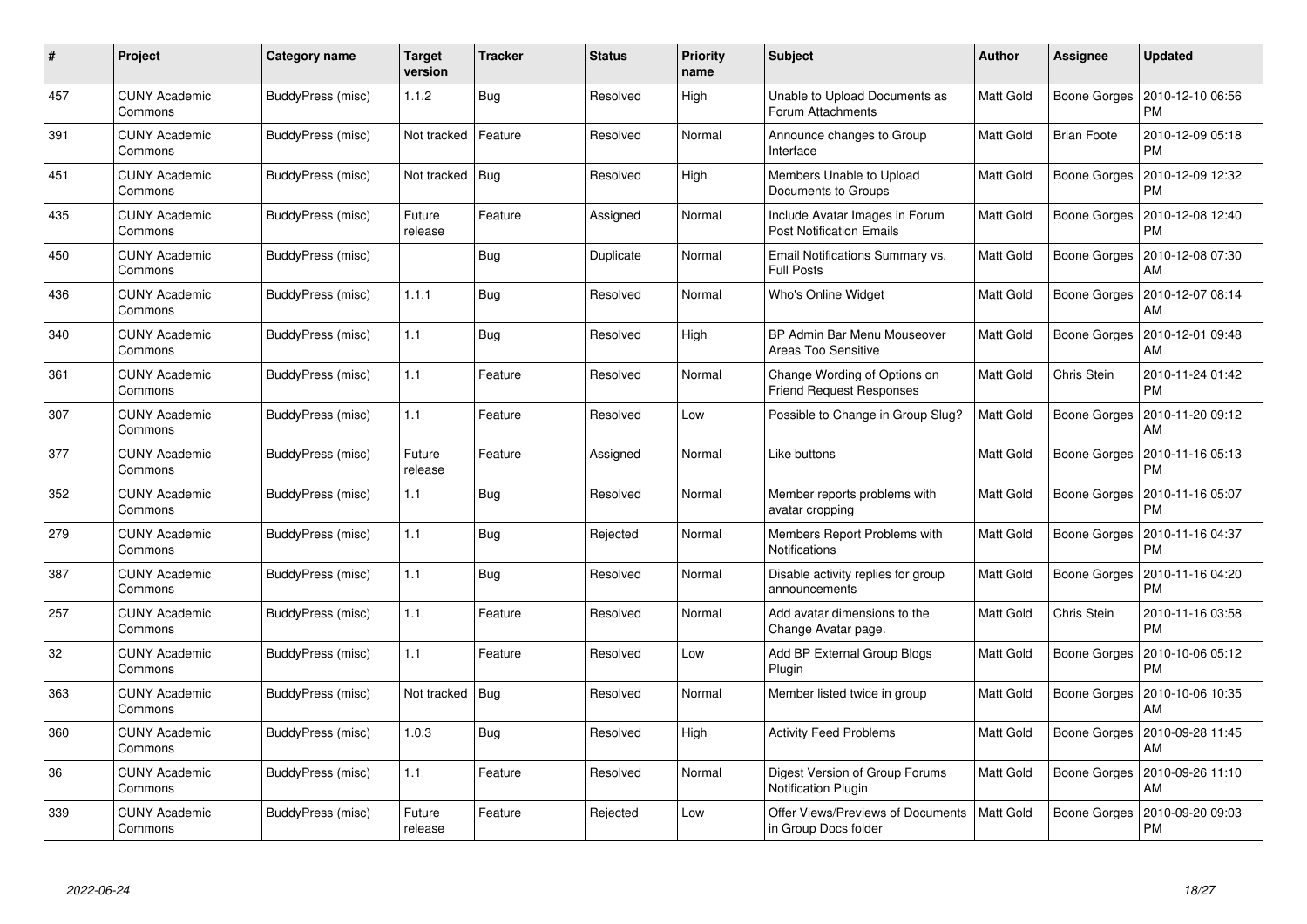| #   | Project                         | <b>Category name</b>     | <b>Target</b><br>version | <b>Tracker</b> | <b>Status</b> | <b>Priority</b><br>name | Subject                                                                                           | Author           | Assignee            | <b>Updated</b>                               |
|-----|---------------------------------|--------------------------|--------------------------|----------------|---------------|-------------------------|---------------------------------------------------------------------------------------------------|------------------|---------------------|----------------------------------------------|
| 346 | <b>CUNY Academic</b><br>Commons | BuddyPress (misc)        | 1.0.3                    | <b>Bug</b>     | Resolved      | High                    | News Nav Bar Link on Wiki Pages<br>Points to Wrong Page                                           | Matt Gold        | Boone Gorges        | 2010-09-20 05:28<br><b>PM</b>                |
| 332 | <b>CUNY Academic</b><br>Commons | BuddyPress (misc)        | 1.0.3                    | Feature        | Resolved      | Low                     | <b>Embed Links in Forum Notification</b><br>Posts                                                 | <b>Matt Gold</b> | Boone Gorges        | 2010-09-14 09:34<br>AM                       |
| 330 | <b>CUNY Academic</b><br>Commons | <b>BuddyPress (misc)</b> | Not tracked              | Feature        | Resolved      | Low                     | Create avatar/gravatar for<br>Commons WP profile page                                             | Matt Gold        | Boone Gorges        | 2010-09-10 03:36<br><b>PM</b>                |
| 282 | <b>CUNY Academic</b><br>Commons | BuddyPress (misc)        | 1.1                      | Feature        | Resolved      | Normal                  | Alter "Kick and Ban" Group<br>Functionality                                                       | Matt Gold        | Boone Gorges        | 2010-09-08 06:14<br><b>PM</b>                |
| 281 | <b>CUNY Academic</b><br>Commons | <b>BuddyPress (misc)</b> | 1.1                      | Feature        | Resolved      | Low                     | Change "Kick and Ban" terminology<br>in Group Interface                                           | <b>Matt Gold</b> | Boone Gorges        | 2010-09-08 06:14<br><b>PM</b>                |
| 323 | <b>CUNY Academic</b><br>Commons | BuddyPress (misc)        | 1.0.3                    | <b>Bug</b>     | Resolved      | Normal                  | Multiple listings of member account<br>in BP group                                                | Matt Gold        | Boone Gorges        | 2010-09-08 02:40<br><b>PM</b>                |
| 322 | <b>CUNY Academic</b><br>Commons | <b>BuddyPress</b> (misc) | 1.0.2                    | Feature        | Resolved      | High                    | Raising Limitation on Emailed<br>Invites                                                          | Matt Gold        | Boone Gorges        | 2010-09-03 07:07<br>AM                       |
| 314 | <b>CUNY Academic</b><br>Commons | BuddyPress (misc)        | 1.0.2                    | Bug            | Resolved      | Normal                  | Changing Blog Title in BuddyPress<br>Menus                                                        | Matt Gold        | Boone Gorges        | 2010-09-02 10:59<br>AM                       |
| 320 | <b>CUNY Academic</b><br>Commons | <b>BuddyPress (misc)</b> | Not tracked   Bug        |                | Resolved      | Normal                  | Multiple listings of account in BP<br>group                                                       | Matt Gold        | Boone Gorges        | 2010-09-01 07:37<br>AM                       |
| 233 | <b>CUNY Academic</b><br>Commons | <b>BuddyPress (misc)</b> | 1.0                      | Feature        | Resolved      | Low                     | Add time limit to forum post editing<br>capabilities                                              | <b>Matt Gold</b> | Boone Gorges        | 2010-08-29 02:09<br><b>PM</b>                |
| 278 | <b>CUNY Academic</b><br>Commons | <b>BuddyPress (misc)</b> | 1.0.1                    | <b>Bug</b>     | Resolved      | Normal                  | Group Blog plugin creates<br>subdirectory, not subdomain blogs                                    | Matt Gold        | <b>Boone Gorges</b> | 2010-08-29 01:52<br><b>PM</b>                |
| 229 | <b>CUNY Academic</b><br>Commons | <b>BuddyPress (misc)</b> | Future<br>release        | Feature        | Rejected      | Low                     | Text color on BP elements                                                                         | Matt Gold        | Chris Stein         | 2010-08-26 04:26<br><b>PM</b>                |
| 306 | <b>CUNY Academic</b><br>Commons | BuddyPress (misc)        | 1.0.1                    | Bug            | Rejected      | Low                     | Text on Group Page should be<br>darker                                                            | Matt Gold        | Boone Gorges        | 2010-08-26 04:23<br><b>PM</b>                |
| 264 | <b>CUNY Academic</b><br>Commons | <b>BuddyPress (misc)</b> |                          | <b>Bug</b>     | Resolved      | Normal                  | user reports receiving two<br>notifications for each new group<br>forum post                      | Matt Gold        | Boone Gorges        | 2010-08-26 02:57<br><b>PM</b>                |
| 241 | <b>CUNY Academic</b><br>Commons | <b>BuddyPress</b> (misc) |                          | <b>Bug</b>     | Resolved      | Normal                  | <b>Emailed Group Activity Updates</b><br><b>Contain Escape Characters</b>                         | Matt Gold        | Boone Gorges        | 2010-08-25 01:30<br><b>PM</b>                |
| 301 | <b>CUNY Academic</b><br>Commons | <b>BuddyPress (misc)</b> |                          | Bug            | Resolved      | High                    | User unable to upload documents                                                                   | <b>Matt Gold</b> | Boone Gorges        | 2010-08-25 12:06<br><b>PM</b>                |
| 258 | <b>CUNY Academic</b><br>Commons | BuddyPress (misc)        | $1.0$                    | Feature        | Resolved      | Normal                  | Remove posting text box on group<br>homepages                                                     | Matt Gold        |                     | Boone Gorges   2010-08-23 04:09<br><b>PM</b> |
| 280 | <b>CUNY Academic</b><br>Commons | BuddyPress (misc)        |                          | Support        | Resolved      | Normal                  | Prospective Member has trouble<br>signing up                                                      | Matt Gold        |                     | Boone Gorges   2010-07-27 09:41<br>AM        |
| 193 | <b>CUNY Academic</b><br>Commons | BuddyPress (misc)        | 1.1                      | Feature        | Rejected      | Low                     | Replace "Kick and Ban" terminology<br>on group member admin page with<br>kinder, gentler language | Matt Gold        | Boone Gorges        | 2010-07-22 02:38<br>PM                       |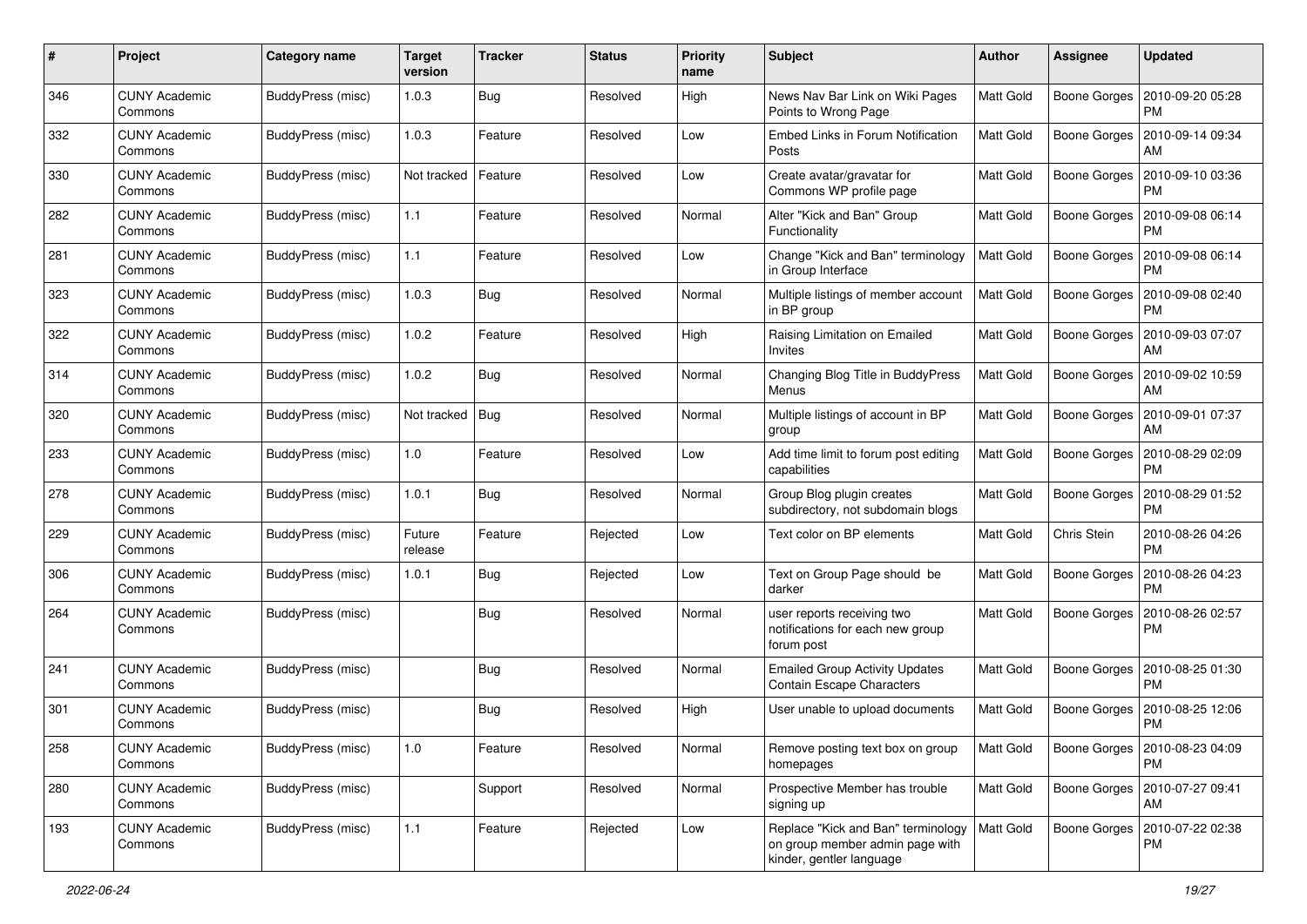| #   | Project                         | Category name     | <b>Target</b><br>version | <b>Tracker</b> | <b>Status</b> | <b>Priority</b><br>name | Subject                                                                                                                      | Author    | <b>Assignee</b>     | <b>Updated</b>                        |
|-----|---------------------------------|-------------------|--------------------------|----------------|---------------|-------------------------|------------------------------------------------------------------------------------------------------------------------------|-----------|---------------------|---------------------------------------|
| 266 | <b>CUNY Academic</b><br>Commons | BuddyPress (misc) | 1.0.1                    | <b>Bug</b>     | Resolved      | Normal                  | <b>Account Deletion Process</b>                                                                                              | Matt Gold | Boone Gorges        | 2010-07-19 11:07<br>AM                |
| 259 | <b>CUNY Academic</b><br>Commons | BuddyPress (misc) |                          | Feature        | Resolved      | Normal                  | Send group document description<br>with email notification                                                                   | Matt Gold | Boone Gorges        | 2010-06-24 03:46<br><b>PM</b>         |
| 261 | <b>CUNY Academic</b><br>Commons | BuddyPress (misc) |                          | Feature        | Resolved      | Normal                  | Add "more groups" and "more<br>blogs" and "more members" links to<br>homepage under lists of recently<br>active groups/blogs | Matt Gold | Boone Gorges        | 2010-06-24 03:44<br><b>PM</b>         |
| 254 | <b>CUNY Academic</b><br>Commons | BuddyPress (misc) |                          | Feature        | Resolved      | Normal                  | Move "Upload a New Document"<br>link                                                                                         | Matt Gold | Boone Gorges        | 2010-06-22 06:53<br><b>PM</b>         |
| 181 | <b>CUNY Academic</b><br>Commons | BuddyPress (misc) |                          | <b>Bug</b>     | Resolved      | Low                     | spam comments showing up in<br>activity stream                                                                               | Matt Gold | Boone Gorges        | 2010-06-22 06:53<br><b>PM</b>         |
| 235 | <b>CUNY Academic</b><br>Commons | BuddyPress (misc) |                          | Bug            | Resolved      | Normal                  | BP Admin Bar Not Appearing on<br>Help Blog                                                                                   | Matt Gold | Boone Gorges        | 2010-05-20 06:15<br><b>PM</b>         |
| 218 | <b>CUNY Academic</b><br>Commons | BuddyPress (misc) |                          | Feature        | Resolved      | Normal                  | Who's Online listing on homepage                                                                                             | Matt Gold | Boone Gorges        | 2010-05-20 05:49<br><b>PM</b>         |
| 205 | <b>CUNY Academic</b><br>Commons | BuddyPress (misc) |                          | Bug            | Resolved      | High                    | <b>Cannot Create Account</b>                                                                                                 | Matt Gold | Boone Gorges        | 2010-05-20 03:18<br><b>PM</b>         |
| 145 | <b>CUNY Academic</b><br>Commons | BuddyPress (misc) |                          | Bug            | Resolved      | Normal                  | Trackbacks are being attributed to<br>'ungooglable'                                                                          | Matt Gold | Boone Gorges        | 2010-05-20 03:07<br><b>PM</b>         |
| 249 | <b>CUNY Academic</b><br>Commons | BuddyPress (misc) |                          | Bug            | Resolved      | Normal                  | New group contains activity stream<br>post from older group                                                                  | Matt Gold | Boone Gorges        | 2010-05-20 03:00<br>PM                |
| 247 | <b>CUNY Academic</b><br>Commons | BuddyPress (misc) |                          | Bug            | Resolved      | Normal                  | Email problem on signup                                                                                                      | Matt Gold | Boone Gorges        | 2010-05-18 03:09<br><b>PM</b>         |
| 240 | <b>CUNY Academic</b><br>Commons | BuddyPress (misc) |                          | Bug            | Resolved      | Normal                  | Invite Anyone - CUNY email domain<br>produces error                                                                          | Matt Gold | Boone Gorges        | 2010-05-14 12:39<br><b>PM</b>         |
| 209 | <b>CUNY Academic</b><br>Commons | BuddyPress (misc) |                          | <b>Bug</b>     | Resolved      | High                    | Members Report that Forum<br>Attachments not working                                                                         | Matt Gold | Boone Gorges        | 2010-05-14 12:13<br>PM                |
| 215 | <b>CUNY Academic</b><br>Commons | BuddyPress (misc) |                          | <b>Bug</b>     | Resolved      | Low                     | Inaccurate dates on group page`                                                                                              | Matt Gold | Boone Gorges        | 2010-05-12 12:11<br><b>PM</b>         |
| 239 | <b>CUNY Academic</b><br>Commons | BuddyPress (misc) |                          | <b>Bug</b>     | Resolved      | Normal                  | Forum Post Error                                                                                                             | Matt Gold |                     | Boone Gorges   2010-05-12 11:48<br>AM |
| 238 | <b>CUNY Academic</b><br>Commons | BuddyPress (misc) |                          | Feature        | Resolved      | Low                     | Change Subject Line of Group<br><b>Document Emails</b>                                                                       | Matt Gold | Boone Gorges        | 2010-05-12 11:27<br>AM                |
| 237 | <b>CUNY Academic</b><br>Commons | BuddyPress (misc) |                          | Feature        | Resolved      | Low                     | Change Subject Line of Emailed<br><b>Group Updates</b>                                                                       | Matt Gold | Boone Gorges        | 2010-05-12 11:24<br>AM                |
| 212 | <b>CUNY Academic</b><br>Commons | BuddyPress (misc) |                          | Feature        | Resolved      | High                    | Create a way for group members to<br>send out email announcements                                                            | Matt Gold | Boone Gorges        | 2010-05-12 10:11<br>AM                |
| 231 | <b>CUNY Academic</b><br>Commons | BuddyPress (misc) |                          | Feature        | Resolved      | Normal                  | Select from all groups on email<br>invites                                                                                   | Matt Gold | <b>Boone Gorges</b> | 2010-05-12 10:08<br>AM                |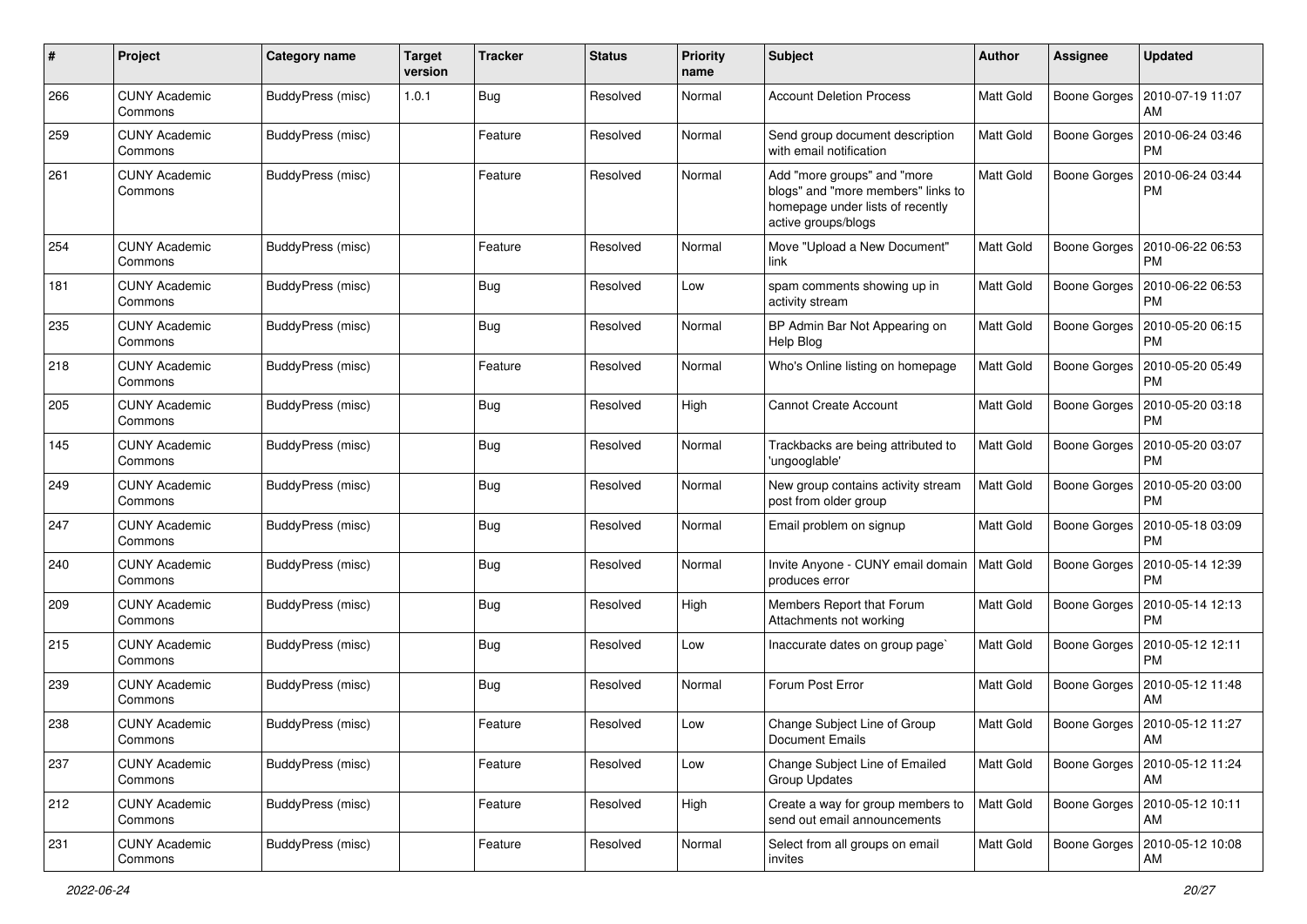| #   | Project                         | Category name     | <b>Target</b><br>version | <b>Tracker</b> | <b>Status</b> | <b>Priority</b><br>name | <b>Subject</b>                                                        | <b>Author</b> | Assignee     | <b>Updated</b>                |
|-----|---------------------------------|-------------------|--------------------------|----------------|---------------|-------------------------|-----------------------------------------------------------------------|---------------|--------------|-------------------------------|
| 188 | <b>CUNY Academic</b><br>Commons | BuddyPress (misc) |                          | Feature        | Resolved      | Low                     | Allow Group Documents to be<br>Sorted by Date                         | Matt Gold     | Boone Gorges | 2010-05-11 10:14<br><b>PM</b> |
| 223 | <b>CUNY Academic</b><br>Commons | BuddyPress (misc) |                          | Bug            | Resolved      | Normal                  | <b>Uploaded Group Document Failed</b><br>to Create Email Notification | Matt Gold     | Boone Gorges | 2010-05-11 10:12<br>PM        |
| 177 | <b>CUNY Academic</b><br>Commons | BuddyPress (misc) |                          | Feature        | Resolved      | Normal                  | Allow members to edit forum posts                                     | Matt Gold     | Boone Gorges | 2010-05-11 10:01<br><b>PM</b> |
| 184 | <b>CUNY Academic</b><br>Commons | BuddyPress (misc) |                          | Support        | Resolved      | Normal                  | Allowing Users to Delete Accounts                                     | Matt Gold     | Boone Gorges | 2010-05-11 09:54<br><b>PM</b> |
| 222 | <b>CUNY Academic</b><br>Commons | BuddyPress (misc) |                          | Bug            | Resolved      | High                    | No way for group admins to invite<br>new members                      | Matt Gold     | Boone Gorges | 2010-05-11 09:02<br><b>PM</b> |
| 224 | <b>CUNY Academic</b><br>Commons | BuddyPress (misc) |                          | Feature        | Resolved      | Low                     | <b>Sort Group Documents</b>                                           | Matt Gold     | Boone Gorges | 2010-05-11 07:36<br><b>PM</b> |
| 34  | <b>CUNY Academic</b><br>Commons | BuddyPress (misc) |                          | Feature        | Resolved      | Low                     | Create Privacy Settings for Profile<br>Data                           | Matt Gold     | Boone Gorges | 2010-05-11 06:52<br><b>PM</b> |
| 156 | <b>CUNY Academic</b><br>Commons | BuddyPress (misc) |                          | Bug            | Resolved      | Low                     | Sticky Posts and Recently Active<br><b>Topics List</b>                | Matt Gold     | Boone Gorges | 2010-05-11 05:22<br><b>PM</b> |
| 204 | <b>CUNY Academic</b><br>Commons | BuddyPress (misc) |                          | Bug            | Resolved      | Normal                  | Embiggen list of my groups                                            | Matt Gold     | Boone Gorges | 2010-05-11 05:13<br>PM        |
| 185 | <b>CUNY Academic</b><br>Commons | BuddyPress (misc) |                          | Bug            | Resolved      | Immediate               | Private Group Info/Documents on<br><b>Activity Stream</b>             | Matt Gold     | Boone Gorges | 2010-05-11 05:01<br><b>PM</b> |
| 174 | <b>CUNY Academic</b><br>Commons | BuddyPress (misc) |                          | Bug            | Resolved      | Normal                  | College names no longer active<br>links on profiles                   | Matt Gold     | Boone Gorges | 2010-05-11 05:00<br><b>PM</b> |
| 173 | <b>CUNY Academic</b><br>Commons | BuddyPress (misc) |                          | <b>Bug</b>     | Resolved      | Normal                  | Blockquote display cut off in mac<br>browsers                         | Matt Gold     | Boone Gorges | 2010-05-11 04:58<br>PM        |
| 154 | <b>CUNY Academic</b><br>Commons | BuddyPress (misc) |                          | Bug            | Resolved      | Low                     | Order of posts on Forum page                                          | Matt Gold     | Boone Gorges | 2010-05-11 04:53<br><b>PM</b> |
| 152 | <b>CUNY Academic</b><br>Commons | BuddyPress (misc) |                          | Bug            | Resolved      | Normal                  | HTML Tags Added to Email<br><b>Notifications</b>                      | Matt Gold     | Boone Gorges | 2010-05-11 04:52<br><b>PM</b> |
| 159 | <b>CUNY Academic</b><br>Commons | BuddyPress (misc) |                          | <b>Bug</b>     | Resolved      | Normal                  | Member reports trouble with<br><b>Notification Settings</b>           | Matt Gold     | Boone Gorges | 2010-05-11 04:50<br><b>PM</b> |
| 153 | <b>CUNY Academic</b><br>Commons | BuddyPress (misc) |                          | Bug            | Resolved      | Normal                  | User Asked to login again while<br>trying to submit wire post         | Matt Gold     | Boone Gorges | 2010-05-11 04:48<br><b>PM</b> |
| 143 | <b>CUNY Academic</b><br>Commons | BuddyPress (misc) |                          | <b>Bug</b>     | Resolved      | Normal                  | Friendship Acceptance Error<br>Message                                | Matt Gold     | Boone Gorges | 2010-05-11 04:44<br><b>PM</b> |
| 189 | <b>CUNY Academic</b><br>Commons | BuddyPress (misc) |                          | <b>Bug</b>     | Resolved      | Normal                  | <b>Trouble Uploading Document</b>                                     | Matt Gold     | Boone Gorges | 2010-05-11 04:31<br><b>PM</b> |
| 220 | CUNY Academic<br>Commons        | BuddyPress (misc) |                          | <b>Bug</b>     | Resolved      | High                    | Hidden Groups showing up in<br>homepage group listing                 | Matt Gold     | Boone Gorges | 2010-05-07 10:30<br>AM        |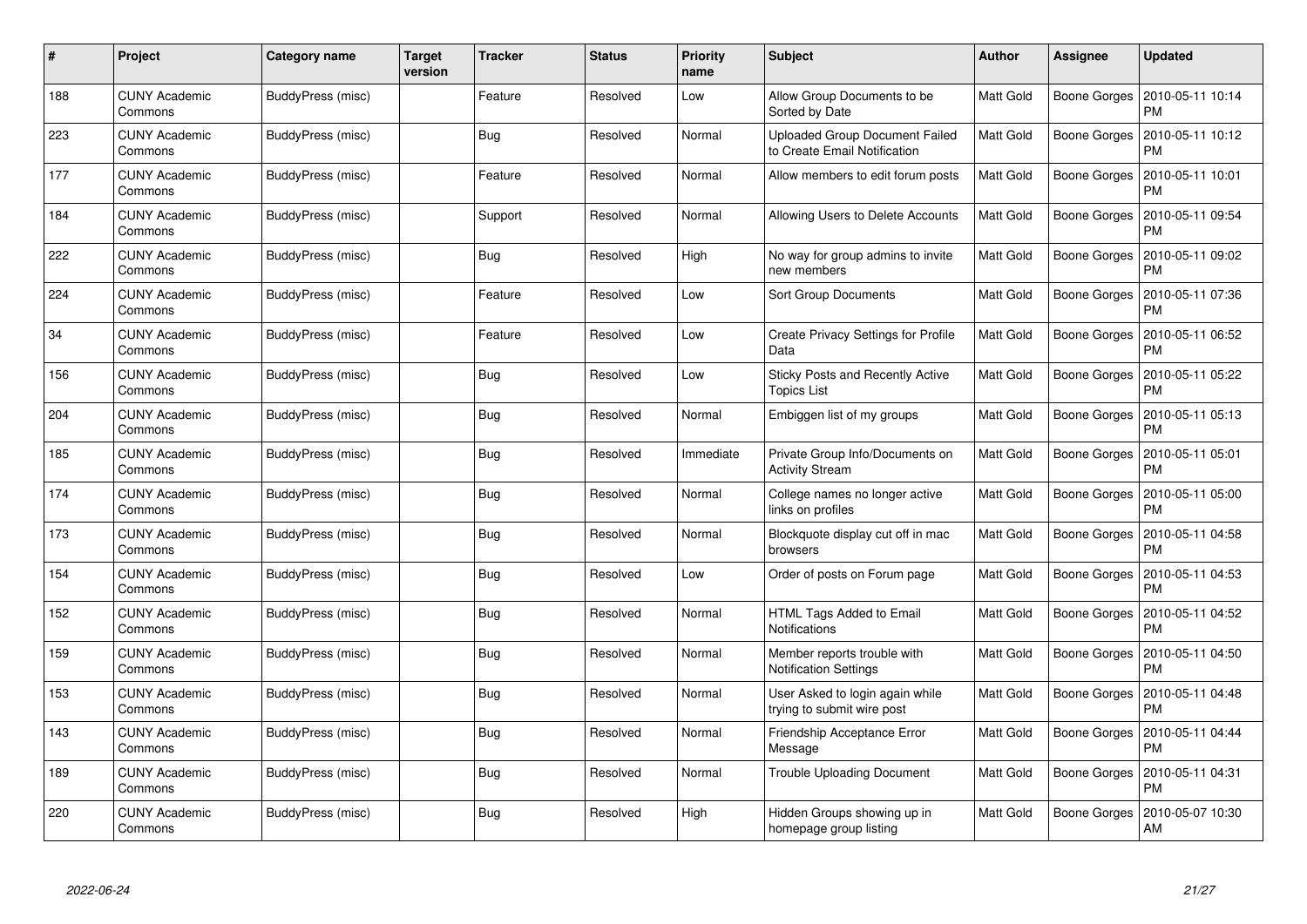| #   | Project                         | Category name            | <b>Target</b><br>version | <b>Tracker</b> | <b>Status</b> | <b>Priority</b><br>name | <b>Subject</b>                                                             | <b>Author</b>    | Assignee            | <b>Updated</b>                |
|-----|---------------------------------|--------------------------|--------------------------|----------------|---------------|-------------------------|----------------------------------------------------------------------------|------------------|---------------------|-------------------------------|
| 187 | <b>CUNY Academic</b><br>Commons | BuddyPress (misc)        |                          | <b>Bug</b>     | Resolved      | Normal                  | Group Member unable to be<br>promoted to admin status                      | Matt Gold        | Boone Gorges        | 2010-04-02 09:26<br><b>PM</b> |
| 180 | <b>CUNY Academic</b><br>Commons | BuddyPress (misc)        |                          | Bug            | Resolved      | Normal                  | Incorrect Link on Friendship<br><b>Request Notification Issues</b>         | Matt Gold        | Boone Gorges        | 2010-03-13 08:47<br>AM        |
| 172 | <b>CUNY Academic</b><br>Commons | BuddyPress (misc)        |                          | <b>Bug</b>     | Resolved      | Normal                  | Forum Notifications not working                                            | Matt Gold        |                     | 2010-03-04 07:28<br>AM        |
| 138 | <b>CUNY Academic</b><br>Commons | BuddyPress (misc)        |                          | Bug            | Resolved      | Normal                  | Broken Links in Forum Notification<br>Emails                               | Matt Gold        | Boone Gorges        | 2010-03-02 07:59<br><b>PM</b> |
| 148 | <b>CUNY Academic</b><br>Commons | BuddyPress (misc)        |                          | <b>Bug</b>     | Resolved      | Normal                  | TinyMCE Problem with URLs in<br>Posts                                      | Matt Gold        | Boone Gorges        | 2010-02-25 12:22<br><b>PM</b> |
| 155 | <b>CUNY Academic</b><br>Commons | BuddyPress (misc)        |                          | <b>Bug</b>     | Resolved      | Normal                  | Problem with Group Blog<br><b>BuddyPress Plugin</b>                        | Matt Gold        | Boone Gorges        | 2010-01-23 07:19<br>AM        |
| 160 | <b>CUNY Academic</b><br>Commons | BuddyPress (misc)        |                          | <b>Bug</b>     | Resolved      | Low                     | Sticky Posts and Recently Active<br><b>Topics List</b>                     | Matt Gold        | Boone Gorges        | 2010-01-21 02:02<br><b>PM</b> |
| 149 | <b>CUNY Academic</b><br>Commons | BuddyPress (misc)        |                          | <b>Bug</b>     | Resolved      | Normal                  | <b>Email Notifications and TinyMCE</b>                                     | Matt Gold        | Boone Gorges        | 2010-01-08 09:33<br><b>PM</b> |
| 134 | <b>CUNY Academic</b><br>Commons | BuddyPress (misc)        |                          | <b>Bug</b>     | Resolved      | Low                     | Div Overflow Issue on Mail Interface                                       | <b>Matt Gold</b> | <b>Boone Gorges</b> | 2009-12-13 06:28<br>PM        |
| 64  | <b>CUNY Academic</b><br>Commons | BuddyPress (misc)        |                          | Feature        | Resolved      | Normal                  | Create links to file attachments in<br><b>BP Forum Subscription Plugin</b> | Matt Gold        | Boone Gorges        | 2009-12-10 01:29<br><b>PM</b> |
| 130 | <b>CUNY Academic</b><br>Commons | BuddyPress (misc)        |                          | <b>Bug</b>     | Resolved      | Normal                  | Link to Blog on Group Pages leads<br>back to Group                         | Matt Gold        | Boone Gorges        | 2009-12-10 01:28<br><b>PM</b> |
| 41  | <b>CUNY Academic</b><br>Commons | BuddyPress (misc)        |                          | Bug            | Resolved      | Normal                  | User listed twice in group                                                 | Matt Gold        | Matt Gold           | 2009-12-08 07:35<br><b>PM</b> |
| 67  | <b>CUNY Academic</b><br>Commons | BuddyPress (misc)        |                          | Feature        | Resolved      | Low                     | Who's Online                                                               | <b>Matt Gold</b> | Boone Gorges        | 2009-12-08 07:33<br><b>PM</b> |
| 31  | <b>CUNY Academic</b><br>Commons | BuddyPress (misc)        |                          | Feature        | Resolved      | Low                     | Upgrade to BuddyPress 1.1                                                  | Matt Gold        | Boone Gorges        | 2009-12-08 04:00<br><b>PM</b> |
| 50  | <b>CUNY Academic</b><br>Commons | BuddyPress (misc)        |                          | Feature        | Resolved      | Low                     | Give Group Moderators Additional<br>Privileges                             | Matt Gold        | <b>Boone Gorges</b> | 2009-12-08 02:23<br><b>PM</b> |
| 37  | <b>CUNY Academic</b><br>Commons | BuddyPress (misc)        |                          | Feature        | Resolved      | Low                     | Move Member Search up on<br>Member page                                    | Matt Gold        | Boone Gorges        | 2009-12-07 08:20<br>AM        |
| 69  | <b>CUNY Academic</b><br>Commons | BuddyPress (misc)        |                          | Bug            | Resolved      | Normal                  | UserName doesn't appear in News<br>Feed Wiki Edit                          | Matt Gold        | Boone Gorges        | 2009-12-03 09:33<br>AM        |
| 66  | <b>CUNY Academic</b><br>Commons | BuddyPress (misc)        |                          | Feature        | Resolved      | Normal                  | Remove "Popular" listing from<br>Members Widget                            | Matt Gold        | Boone Gorges        | 2009-11-18 09:20<br>AM        |
| 56  | <b>CUNY Academic</b><br>Commons | <b>BuddyPress (misc)</b> |                          | Bug            | Resolved      | Normal                  | Addition of a Profile Field Option<br>Removes Existing One                 | Matt Gold        | Zach Davis          | 2009-10-27 05:14<br><b>PM</b> |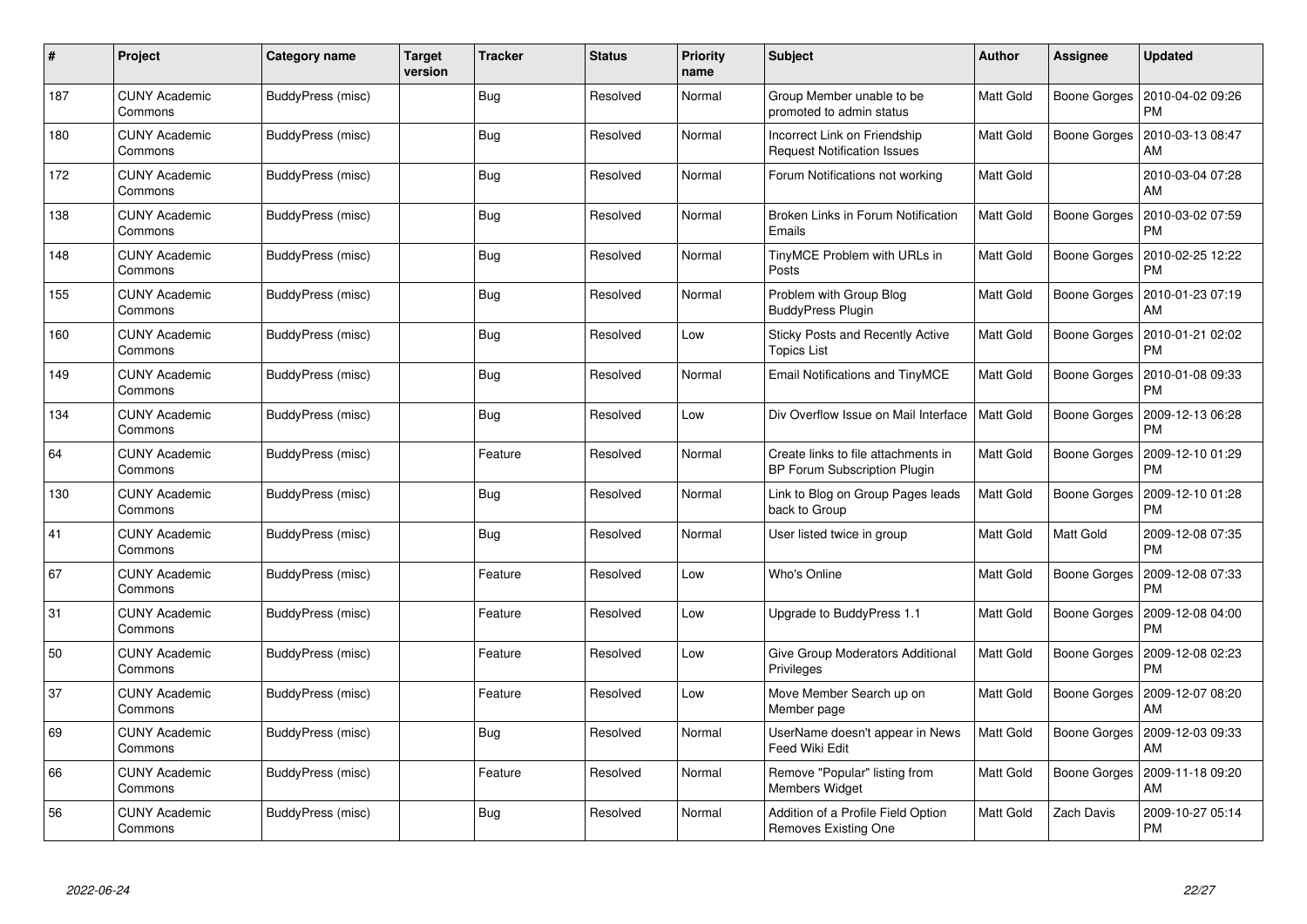| #              | Project                         | Category name          | <b>Target</b><br>version | <b>Tracker</b> | <b>Status</b> | <b>Priority</b><br>name | <b>Subject</b>                                             | <b>Author</b> | Assignee            | <b>Updated</b>                               |
|----------------|---------------------------------|------------------------|--------------------------|----------------|---------------|-------------------------|------------------------------------------------------------|---------------|---------------------|----------------------------------------------|
| 53             | <b>CUNY Academic</b><br>Commons | BuddyPress (misc)      |                          | <b>Bug</b>     | Resolved      | Normal                  | Search on Group Page Not<br>Working, Leads to Home Page    | Matt Gold     | <b>Boone Gorges</b> | 2009-10-22 10:51<br>AM                       |
| 55             | <b>CUNY Academic</b><br>Commons | BuddyPress (misc)      |                          | Feature        | Resolved      | Low                     | Length of RSS feed on News page                            | Matt Gold     | Boone Gorges        | 2009-10-22 10:32<br>AM                       |
| 47             | <b>CUNY Academic</b><br>Commons | BuddyPress (misc)      |                          | <b>Bug</b>     | Resolved      | Normal                  | Request to Join Group Lost                                 | Matt Gold     |                     | 2009-10-19 04:08<br><b>PM</b>                |
| 30             | <b>CUNY Academic</b><br>Commons | BuddyPress (misc)      |                          | Bug            | Resolved      | Normal                  | Hidden Forum Activity Showing up<br>in News Feed           | Matt Gold     | Boone Gorges        | 2009-09-30 02:51<br><b>PM</b>                |
| $\overline{7}$ | <b>CUNY Academic</b><br>Commons | BuddyPress (misc)      |                          | Bug            | Resolved      | Normal                  | BuddyPress theme error on iPhone                           | Matt Gold     | Boone Gorges        | 2009-09-15 07:39<br><b>PM</b>                |
| 9149           | <b>CUNY Academic</b><br>Commons | <b>BuddyPress Docs</b> | 1.12.8                   | Bug            | Resolved      | Normal                  | Doc listing layout issue                                   | Matt Gold     | Boone Gorges        | 2018-02-13 10:36<br>AM                       |
| 9105           | <b>CUNY Academic</b><br>Commons | <b>BuddyPress Docs</b> | 1.12.7                   | <b>Bug</b>     | Resolved      | Urgent                  | BP doc titles/dates messed up                              | Matt Gold     | Boone Gorges        | 2018-01-23 11:00<br>AM                       |
| 8945           | <b>CUNY Academic</b><br>Commons | <b>BuddyPress Docs</b> | Not tracked              | Support        | Duplicate     | Normal                  | Spam report                                                | Matt Gold     | Boone Gorges        | 2017-11-28 01:39<br><b>PM</b>                |
| 5486           | <b>CUNY Academic</b><br>Commons | <b>BuddyPress Docs</b> | 1.9.15                   | Bug            | Resolved      | Low                     | Doc history not showing up                                 | Matt Gold     | Boone Gorges        | 2016-04-24 11:50<br>AM                       |
| 1187           | <b>CUNY Academic</b><br>Commons | <b>BuddyPress Docs</b> | Future<br>release        | Feature        | Rejected      | Normal                  | Personal Docs                                              | Matt Gold     | Boone Gorges        | 2015-11-12 12:58<br>AM                       |
| 2523           | <b>CUNY Academic</b><br>Commons | <b>BuddyPress Docs</b> | Future<br>release        | Feature        | Assigned      | Normal                  | Allow Users to Upload Images to BP<br>Docs                 | Matt Gold     | Boone Gorges        | 2015-11-09 06:14<br><b>PM</b>                |
| 4722           | <b>CUNY Academic</b><br>Commons | <b>BuddyPress Docs</b> | Not tracked              | <b>Bug</b>     | Rejected      | Normal                  | Doc listing overflow issue                                 | Matt Gold     | Boone Gorges        | 2015-10-11 10:09<br><b>PM</b>                |
| 4057           | <b>CUNY Academic</b><br>Commons | <b>BuddyPress Docs</b> | 1.8.1                    | <b>Bug</b>     | Resolved      | Normal                  | Canceling edit mode of BP Doc<br>reloads editing screen    | Matt Gold     | Boone Gorges        | 2015-06-01 03:08<br><b>PM</b>                |
| 3688           | <b>CUNY Academic</b><br>Commons | <b>BuddyPress Docs</b> | 1.7.6                    | Bug            | Resolved      | Normal                  | Doc creation didn't create email<br>notification           | Matt Gold     | Boone Gorges        | 2014-12-12 08:57<br>AM                       |
| 3599           | <b>CUNY Academic</b><br>Commons | <b>BuddyPress Docs</b> | 1.7.2                    | Bug            | Resolved      | Normal                  | Silent BP Docs edits                                       | Matt Gold     | Boone Gorges        | 2014-11-01 02:20<br><b>PM</b>                |
| 3581           | <b>CUNY Academic</b><br>Commons | <b>BuddyPress Docs</b> | 1.7.1                    | Bug            | Resolved      | Normal                  | <b>BuddyPress Docs Line Break issue</b>                    | Matt Gold     |                     | Boone Gorges   2014-10-20 02:56<br><b>PM</b> |
| 1542           | <b>CUNY Academic</b><br>Commons | <b>BuddyPress Docs</b> | 1.6                      | Bug            | Resolved      | Normal                  | Group Docs Locked                                          | Matt Gold     | Boone Gorges        | 2014-03-21 03:38<br><b>PM</b>                |
| 3119           | <b>CUNY Academic</b><br>Commons | cdev.gc.cuny.edu       | Not tracked              | Feature        | Resolved      | Low                     | Sync CDEV Data                                             | Matt Gold     | Boone Gorges        | 2014-04-01 10:21<br>AM                       |
| 5131           | CUNY Academic<br>Commons        | Commons In A Box       |                          | Outreach       | Resolved      | Normal                  | Add digital archaeology commons to<br><b>CBOX</b> showcase | Matt Gold     | scott voth          | 2016-01-16 03:27<br><b>PM</b>                |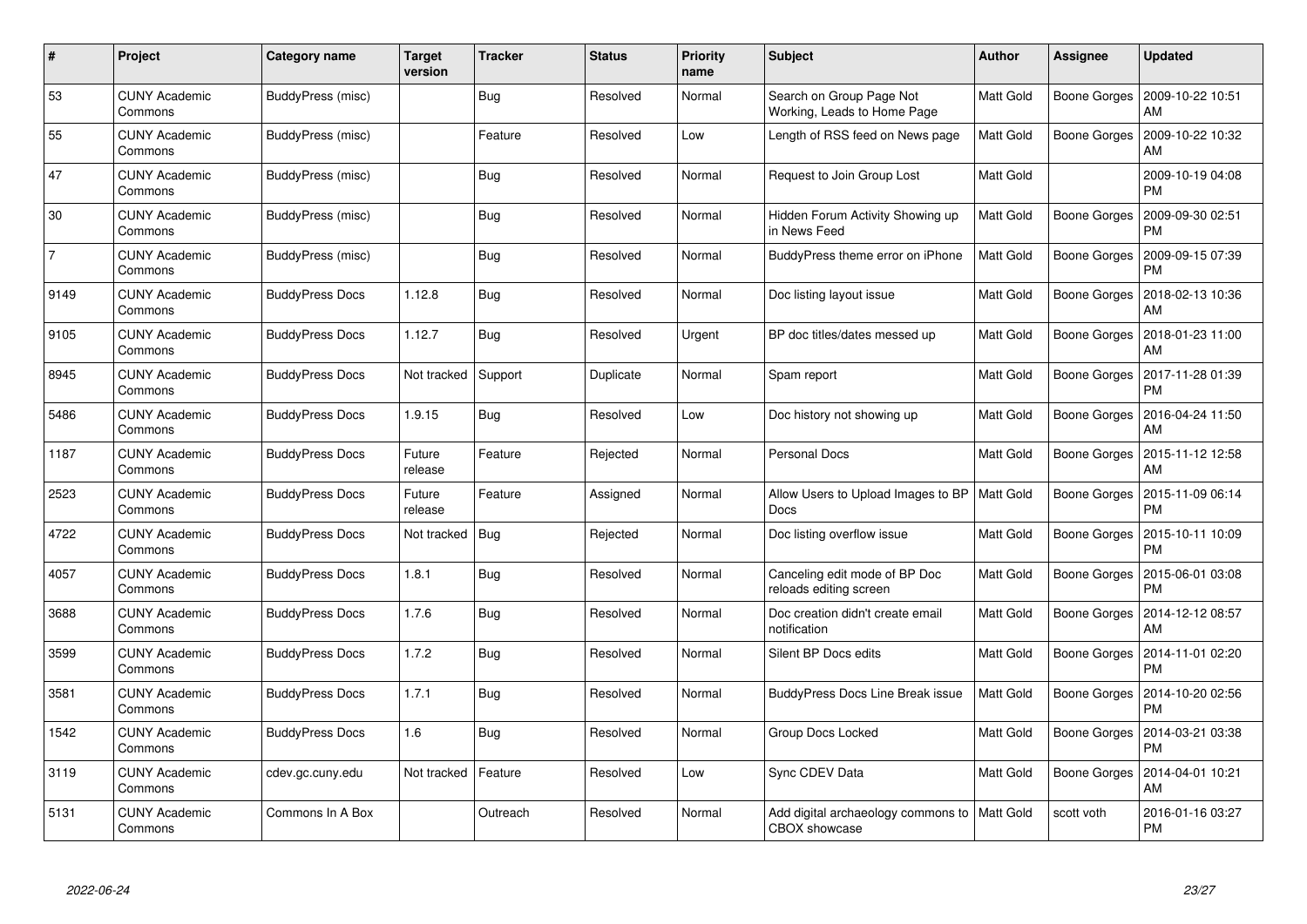| $\#$ | Project                         | Category name          | Target<br>version | <b>Tracker</b> | <b>Status</b> | <b>Priority</b><br>name | <b>Subject</b>                                                     | <b>Author</b> | Assignee            | <b>Updated</b>                |
|------|---------------------------------|------------------------|-------------------|----------------|---------------|-------------------------|--------------------------------------------------------------------|---------------|---------------------|-------------------------------|
| 4027 | <b>CUNY Academic</b><br>Commons | Commons In A Box       | Not tracked       | Design/UX      | Assigned      | Normal                  | Usability review of CBOX update<br>procedures                      | Matt Gold     | Samantha<br>Raddatz | 2015-05-11 06:36<br><b>PM</b> |
| 3924 | <b>CUNY Academic</b><br>Commons | Commons In A Box       | Not tracked       | Publicity      | Rejected      | Normal                  | Update CBOX showcase                                               | Matt Gold     | scott voth          | 2015-04-28 10:34<br><b>PM</b> |
| 3439 | <b>CUNY Academic</b><br>Commons | Commons In A Box       | Not tracked       | Outreach       | Resolved      | Normal                  | Draft welcome email to CBOX<br>mailing list                        | Matt Gold     | scott voth          | 2014-09-21 07:47<br><b>PM</b> |
| 5890 | <b>CUNY Academic</b><br>Commons | <b>Commons Profile</b> | 1.9.24            | Bug            | Resolved      | Normal                  | Commons user profile erroneously<br>indicates a group for a member | Matt Gold     | Boone Gorges        | 2016-08-11 11:53<br><b>PM</b> |
| 3205 | <b>CUNY Academic</b><br>Commons | <b>Commons Profile</b> | 1.6.3             | <b>Bug</b>     | Resolved      | High                    | Email profile field not showing up                                 | Matt Gold     | Boone Gorges        | 2014-05-12 02:18<br><b>PM</b> |
| 2389 | <b>CUNY Academic</b><br>Commons | commonsinabox.org      | Not tracked       | Documentation  | Resolved      | Normal                  | CBOX slider documentation                                          | Matt Gold     | scott voth          | 2019-09-23 03:03<br><b>PM</b> |
| 2650 | <b>CUNY Academic</b><br>Commons | commonsinabox.org      | Not tracked       | Design/UX      | Resolved      | Normal                  | Redo CBOX homepage                                                 | Matt Gold     | scott voth          | 2018-09-12 02:08<br><b>PM</b> |
| 2272 | <b>CUNY Academic</b><br>Commons | commonsinabox.org      | Not tracked       | Feature        | Rejected      | Normal                  | Edit inline help on<br>commonsinabox.org                           | Matt Gold     | Chris Stein         | 2017-11-15 05:26<br><b>PM</b> |
| 2285 | <b>CUNY Academic</b><br>Commons | commonsinabox.org      | Not tracked       | Feature        | Rejected      | Normal                  | Feature Community/Group Forums<br>on commonsinabox.org homepage?   | Matt Gold     | Chris Stein         | 2017-11-15 05:24<br><b>PM</b> |
| 8380 | <b>CUNY Academic</b><br>Commons | commonsinabox.org      | Not tracked       | Support        | Resolved      | Normal                  | Commons In a Box login issue                                       | Matt Gold     | Raymond Hoh         | 2017-06-29 03:44<br><b>PM</b> |
| 8204 | <b>CUNY Academic</b><br>Commons | commonsinabox.org      | Not tracked       | Support        | Resolved      | Normal                  | How to create a group on<br>commonsinabox.org                      | Matt Gold     | Boone Gorges        | 2017-05-26 02:50<br><b>PM</b> |
| 3706 | <b>CUNY Academic</b><br>Commons | commonsinabox.org      | Not tracked       | Feature        | Resolved      | Normal                  | CBOX nav bar                                                       | Matt Gold     | scott voth          | 2016-01-26 05:26<br><b>PM</b> |
| 3489 | <b>CUNY Academic</b><br>Commons | commonsinabox.org      | Not tracked       | Feature        | Resolved      | Normal                  | Tighten security on CBOX demo site   Matt Gold<br>registration     |               | Boone Gorges        | 2016-01-26 04:32<br><b>PM</b> |
| 2355 | <b>CUNY Academic</b><br>Commons | commonsinabox.org      | Not tracked       | Feature        | Resolved      | Normal                  | Set up cbox.org                                                    | Matt Gold     | Boone Gorges        | 2016-01-26 12:34<br>AM        |
| 2271 | <b>CUNY Academic</b><br>Commons | commonsinabox.org      | Not tracked       | Feature        | Resolved      | Normal                  | CBOX forum posts include "notify by   Matt Gold<br>email" checkbox |               | Boone Gorges        | 2016-01-26 12:33<br>AM        |
| 4111 | <b>CUNY Academic</b><br>Commons | commonsinabox.org      | Not tracked   Bug |                | Resolved      | Normal                  | Add Virginia DH site to CBOX<br>showcase                           | Matt Gold     | scott voth          | 2015-06-08 10:01<br><b>PM</b> |
| 3990 | <b>CUNY Academic</b><br>Commons | commonsinabox.org      | Not tracked       | Publicity      | Resolved      | Normal                  | Update CBOX showcase                                               | Matt Gold     | scott voth          | 2015-04-16 10:27<br><b>PM</b> |
| 3932 | <b>CUNY Academic</b><br>Commons | commonsinabox.org      | Not tracked       | Publicity      | Resolved      | Normal                  | Replace Islamic History Commons<br>screenshot                      | Matt Gold     | Boone Gorges        | 2015-03-19 09:39<br><b>PM</b> |
| 3915 | CUNY Academic<br>Commons        | commonsinabox.org      | Not tracked       | Publicity      | Resolved      | Normal                  | Add Futures Initiative to CBOX<br>showcase                         | Matt Gold     | scott voth          | 2015-03-19 09:34<br><b>PM</b> |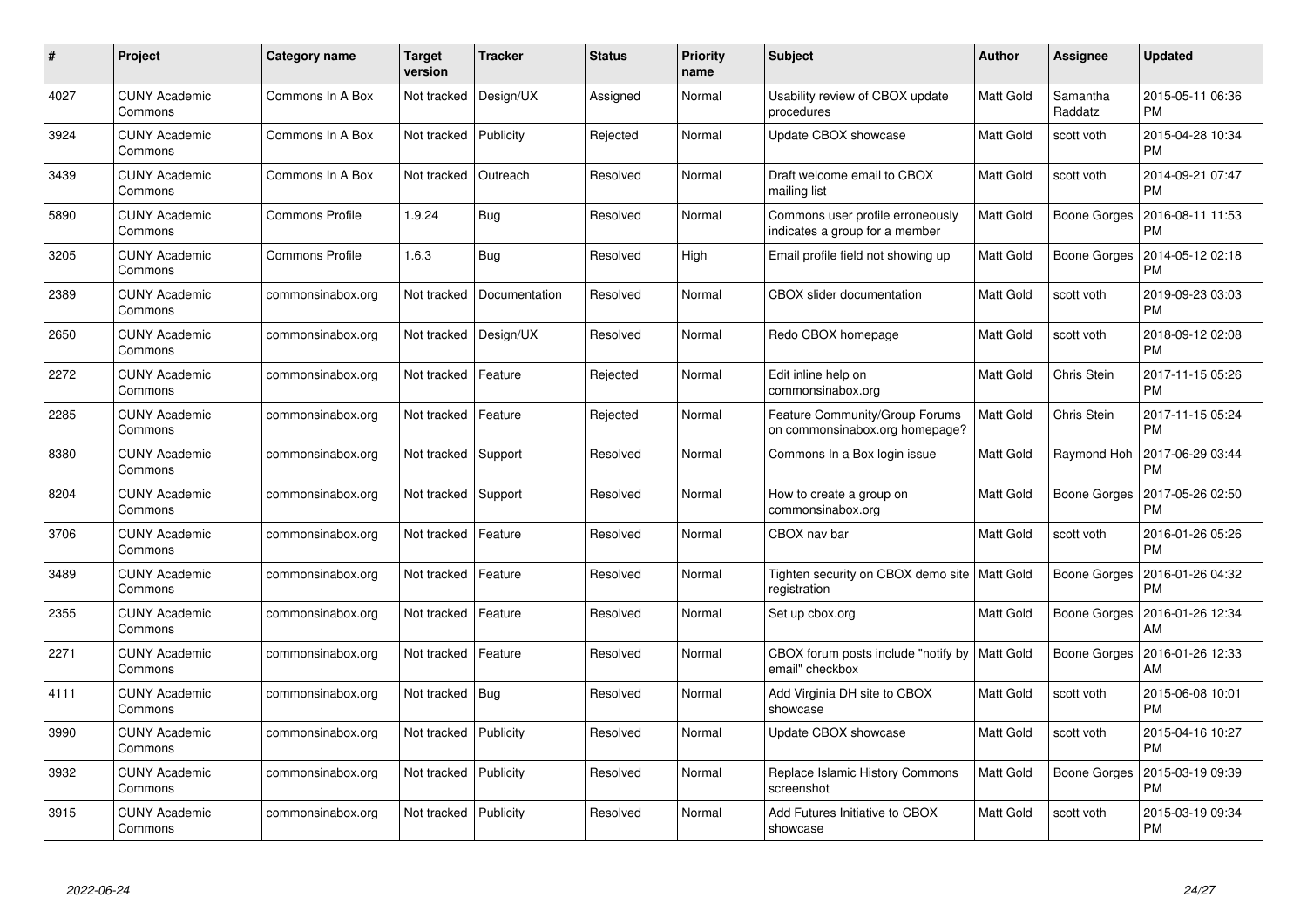| #    | Project                         | Category name     | <b>Target</b><br>version | <b>Tracker</b> | <b>Status</b> | <b>Priority</b><br>name | Subject                                                                         | <b>Author</b>    | Assignee                | <b>Updated</b>                |
|------|---------------------------------|-------------------|--------------------------|----------------|---------------|-------------------------|---------------------------------------------------------------------------------|------------------|-------------------------|-------------------------------|
| 3860 | <b>CUNY Academic</b><br>Commons | commonsinabox.org | Not tracked              | Publicity      | Resolved      | Normal                  | Review CBOX showcase sites                                                      | <b>Matt Gold</b> | scott voth              | 2015-03-07 10:53<br>AM        |
| 3820 | <b>CUNY Academic</b><br>Commons | commonsinabox.org | Not tracked              | Publicity      | Resolved      | Normal                  | Add Texas DH site to CBOX<br>showcase                                           | <b>Matt Gold</b> | scott voth              | 2015-03-04 09:24<br>AM        |
| 3823 | <b>CUNY Academic</b><br>Commons | commonsinabox.org | Not tracked              | <b>Bug</b>     | Resolved      | Normal                  | CBOX styling issue                                                              | Matt Gold        | Boone Gorges            | 2015-02-23 03:33<br>PM        |
| 3692 | <b>CUNY Academic</b><br>Commons | commonsinabox.org | Not tracked              | Feature        | Resolved      | Normal                  | Tighten registration security on<br>commonsinabox.org                           | Matt Gold        | Boone Gorges            | 2014-12-03 03:06<br>PM        |
| 3680 | <b>CUNY Academic</b><br>Commons | commonsinabox.org | Not tracked              | Feature        | Resolved      | Low                     | Deep Time site on CBOX showcase                                                 | <b>Matt Gold</b> | scott voth              | 2014-11-30 04:59<br>PM        |
| 3519 | <b>CUNY Academic</b><br>Commons | commonsinabox.org | Not tracked              | Publicity      | Resolved      | Normal                  | Add SUNY Geneseo English to<br>CBOX showcase & Rearrange order                  | Matt Gold        | scott voth              | 2014-10-10 12:08<br>AM        |
| 3095 | <b>CUNY Academic</b><br>Commons | commonsinabox.org | Not tracked              | Publicity      | Resolved      | Normal                  | Add Hostos site to CBOX showcase                                                | Matt Gold        | scott voth              | 2014-08-20 07:06<br><b>PM</b> |
| 3352 | <b>CUNY Academic</b><br>Commons | commonsinabox.org | Not tracked              | Publicity      | Resolved      | Normal                  | Replace MLA Commons screenshot<br>on showcase                                   | Matt Gold        | scott voth              | 2014-08-20 07:05<br><b>PM</b> |
| 3201 | <b>CUNY Academic</b><br>Commons | commonsinabox.org | Not tracked              | Bug            | Resolved      | Normal                  | Add MuseCommons to the<br>Showcase                                              | Matt Gold        | scott voth              | 2014-07-12 01:29<br><b>PM</b> |
| 2950 | <b>CUNY Academic</b><br>Commons | commonsinabox.org | Not tracked              | <b>Bug</b>     | Resolved      | Normal                  | Layout broken on<br>commonsinabox.org forum 404                                 | Matt Gold        | Boone Gorges            | 2014-05-06 02:59<br>PM        |
| 3203 | <b>CUNY Academic</b><br>Commons | commonsinabox.org | Not tracked              | Feature        | Resolved      | Low                     | Upgrade CBOX demo site                                                          | Matt Gold        | Boone Gorges            | 2014-05-06 02:45<br><b>PM</b> |
| 2354 | <b>CUNY Academic</b><br>Commons | commonsinabox.org |                          | Bug            | Rejected      | Low                     | CBOX header mouseover issue                                                     | Matt Gold        | <b>Bowe</b><br>Frankema | 2014-05-01 08:02<br>PM        |
| 2231 | <b>CUNY Academic</b><br>Commons | commonsinabox.org | Not tracked              | <b>Bug</b>     | Resolved      | Normal                  | Fix Header issue on<br>Commonsinabox.org                                        | Matt Gold        | <b>Boone Gorges</b>     | 2014-05-01 07:51<br><b>PM</b> |
| 3072 | <b>CUNY Academic</b><br>Commons | commonsinabox.org | Not tracked              | Publicity      | Resolved      | Normal                  | Add Digital Thoreau to CBOX<br>showcase                                         | Matt Gold        | scott voth              | 2014-03-01 09:48<br>AM        |
| 2383 | <b>CUNY Academic</b><br>Commons | commonsinabox.org | Not tracked              | Documentation  | Resolved      | Normal                  | CBOX documentation: site features                                               | Matt Gold        | scott voth              | 2014-03-01 09:46<br>AM        |
| 2984 | <b>CUNY Academic</b><br>Commons | commonsinabox.org | Not tracked              | Publicity      | Resolved      | Normal                  | Feature Making Connections on<br>Commons Showcase                               | Matt Gold        | scott voth              | 2014-02-09 11:41<br>AM        |
| 2530 | <b>CUNY Academic</b><br>Commons | commonsinabox.org | Not tracked Feature      |                | Resolved      | Normal                  | Redo CBOX Showcase Page                                                         | Matt Gold        | scott voth              | 2014-02-09 11:39<br>AM        |
| 2273 | <b>CUNY Academic</b><br>Commons | commonsinabox.org | Not tracked   Bug        |                | Resolved      | Normal                  | Add Hosting<br>recommendations/minimum<br>requirements to CBOX<br>documentation | Matt Gold        | scott voth              | 2014-02-09 11:37<br>AM        |
| 2626 | <b>CUNY Academic</b><br>Commons | commonsinabox.org | Not tracked              | Publicity      | Resolved      | Normal                  | Add Digital Historians site to CBOX<br>Showcase                                 | Matt Gold        | scott voth              | 2014-02-08 02:38<br><b>PM</b> |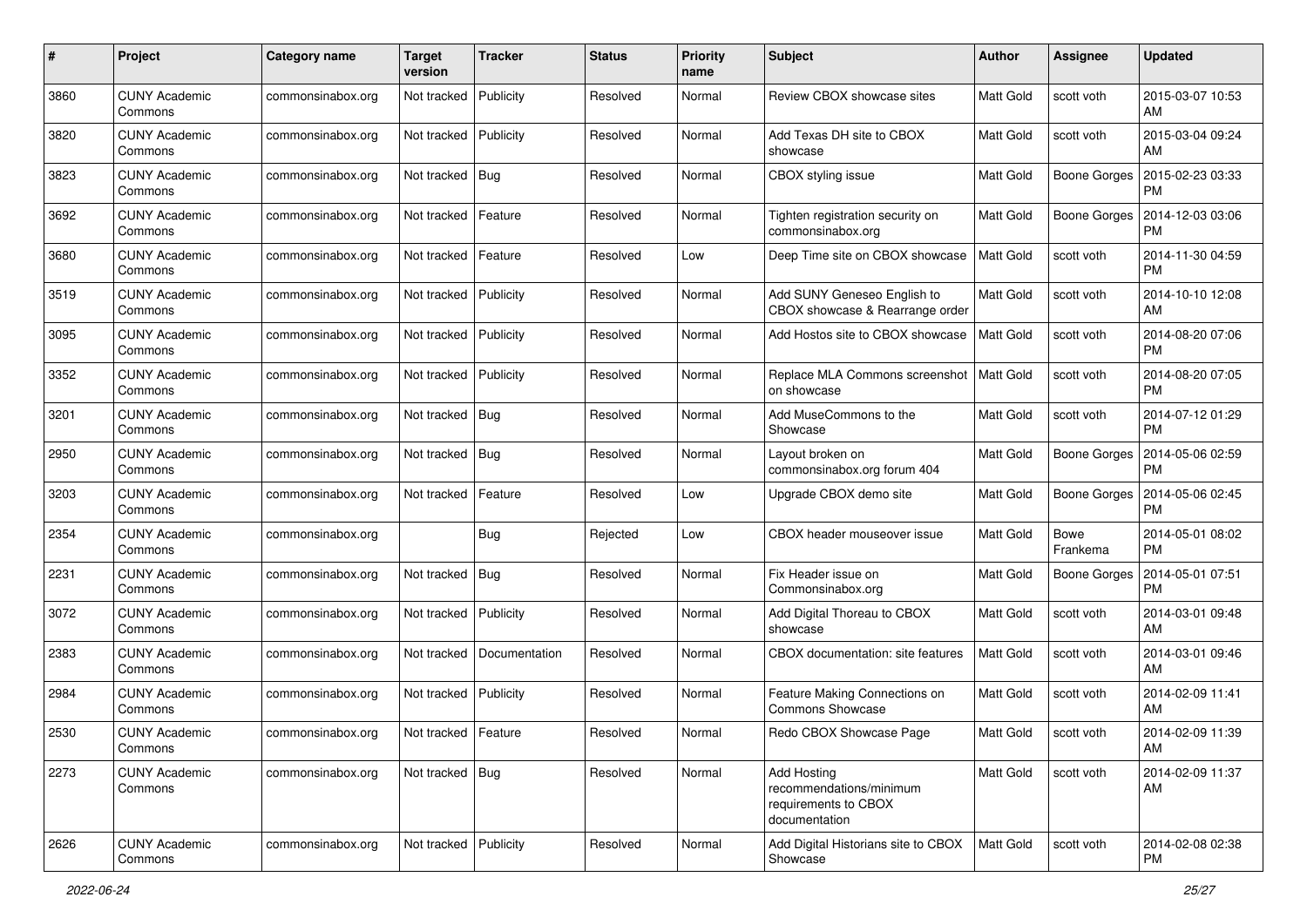| $\#$ | Project                         | Category name     | Target<br>version | <b>Tracker</b> | <b>Status</b> | <b>Priority</b><br>name | <b>Subject</b>                                             | <b>Author</b> | Assignee       | <b>Updated</b>                |
|------|---------------------------------|-------------------|-------------------|----------------|---------------|-------------------------|------------------------------------------------------------|---------------|----------------|-------------------------------|
| 2689 | <b>CUNY Academic</b><br>Commons | commonsinabox.org | Not tracked       | Publicity      | Resolved      | Normal                  | Add BLSCI site to CBOX showcase                            | Matt Gold     | scott voth     | 2014-02-08 01:39<br><b>PM</b> |
| 2645 | <b>CUNY Academic</b><br>Commons | commonsinabox.org | Not tracked       | Bug            | Resolved      | Normal                  | Add CASCI site to Showcase                                 | Matt Gold     | scott voth     | 2014-02-08 11:07<br>AM        |
| 2641 | <b>CUNY Academic</b><br>Commons | commonsinabox.org | Not tracked       | Feature        | Resolved      | Normal                  | Add UAA to CBOX Showcase                                   | Matt Gold     | scott voth     | 2014-02-08 10:19<br>AM        |
| 2362 | <b>CUNY Academic</b><br>Commons | commonsinabox.org | Not tracked       | Feature        | Resolved      | Low                     | Add border to showcase images on<br>cbox site              | Matt Gold     | scott voth     | 2014-02-08 10:16<br>AM        |
| 2967 | <b>CUNY Academic</b><br>Commons | commonsinabox.org | Not tracked       | Feature        | Resolved      | Normal                  | Add ccss5 to CBOX showcase                                 | Matt Gold     | scott voth     | 2014-01-26 01:24<br><b>PM</b> |
| 2903 | <b>CUNY Academic</b><br>Commons | commonsinabox.org | Not tracked       | Bug            | Resolved      | Normal                  | Turning off activity commenting on<br>commonsinabox.org?   | Matt Gold     | Boone Gorges   | 2013-11-29 03:43<br><b>PM</b> |
| 2551 | <b>CUNY Academic</b><br>Commons | commonsinabox.org | Not tracked       | Bug            | Resolved      | Normal                  | RBE on CBOX.org not working?                               | Matt Gold     | Raymond Hoh    | 2013-08-15 07:58<br>AM        |
| 2694 | <b>CUNY Academic</b><br>Commons | commonsinabox.org | Not tracked       | Feature        | Resolved      | Normal                  | CBOX - Redirect to previous page<br>on login               | Matt Gold     | Boone Gorges   | 2013-08-11 12:32<br><b>PM</b> |
| 2356 | <b>CUNY Academic</b><br>Commons | commonsinabox.org | Not tracked   Bug |                | Resolved      | Low                     | Responsive header on<br>cbox/commonsinabox.org             | Matt Gold     | Dominic Giglio | 2013-08-11 12:20<br>PM        |
| 2654 | <b>CUNY Academic</b><br>Commons | commonsinabox.org | Not tracked       | Bug            | Resolved      | Normal                  | Forum creation step in group setup<br>doesn't stick        | Matt Gold     | Boone Gorges   | 2013-08-11 11:51<br>AM        |
| 2660 | <b>CUNY Academic</b><br>Commons | commonsinabox.org | Not tracked   Bug |                | Resolved      | Normal                  | Forum Role Display errors                                  | Matt Gold     | Raymond Hoh    | 2013-08-11 11:48<br>AM        |
| 2625 | <b>CUNY Academic</b><br>Commons | commonsinabox.org | Not tracked       | Support        | Resolved      | Normal                  | <b>CBOX Widget Documentation Page</b>                      | Matt Gold     | scott voth     | 2013-06-23 12:50<br><b>PM</b> |
| 2343 | <b>CUNY Academic</b><br>Commons | commonsinabox.org | Not tracked       | Bug            | Rejected      | Normal                  | Double Notifications from<br>commonsinabox.org             | Matt Gold     | Boone Gorges   | 2013-03-20 01:45<br><b>PM</b> |
| 2380 | <b>CUNY Academic</b><br>Commons | commonsinabox.org |                   | Bug            | Resolved      | High                    | Add search to Commonsinabox.org                            | Matt Gold     | Boone Gorges   | 2013-03-20 11:41<br>AM        |
| 2388 | <b>CUNY Academic</b><br>Commons | commonsinabox.org | Not tracked       | Support        | Resolved      | Normal                  | Prevent .zip attachments from being<br>added to cbox.org   | Matt Gold     | Boone Gorges   | 2013-02-13 02:54<br><b>PM</b> |
| 2282 | <b>CUNY Academic</b><br>Commons | commonsinabox.org | Not tracked       | Feature        | Resolved      | Normal                  | Enable RBE on commonsinbox.org                             | Matt Gold     | Raymond Hoh    | 2013-01-10 11:44<br>AM        |
| 2339 | <b>CUNY Academic</b><br>Commons | commonsinabox.org | Not tracked   Bug |                | Resolved      | Normal                  | Email forum notification includes<br>relative link to post | Matt Gold     | Raymond Hoh    | 2013-01-08 04:24<br><b>PM</b> |
| 2351 | <b>CUNY Academic</b><br>Commons | commonsinabox.org | Not tracked       | Support        | Resolved      | Normal                  | Spam User/Forum post on CBOX                               | Matt Gold     | Boone Gorges   | 2012-12-20 10:02<br>AM        |
| 2349 | CUNY Academic<br>Commons        | commonsinabox.org |                   | Bug            | Resolved      | High                    | CBOX header image position off                             | Matt Gold     | Boone Gorges   | 2012-12-15 10:21<br>PM        |